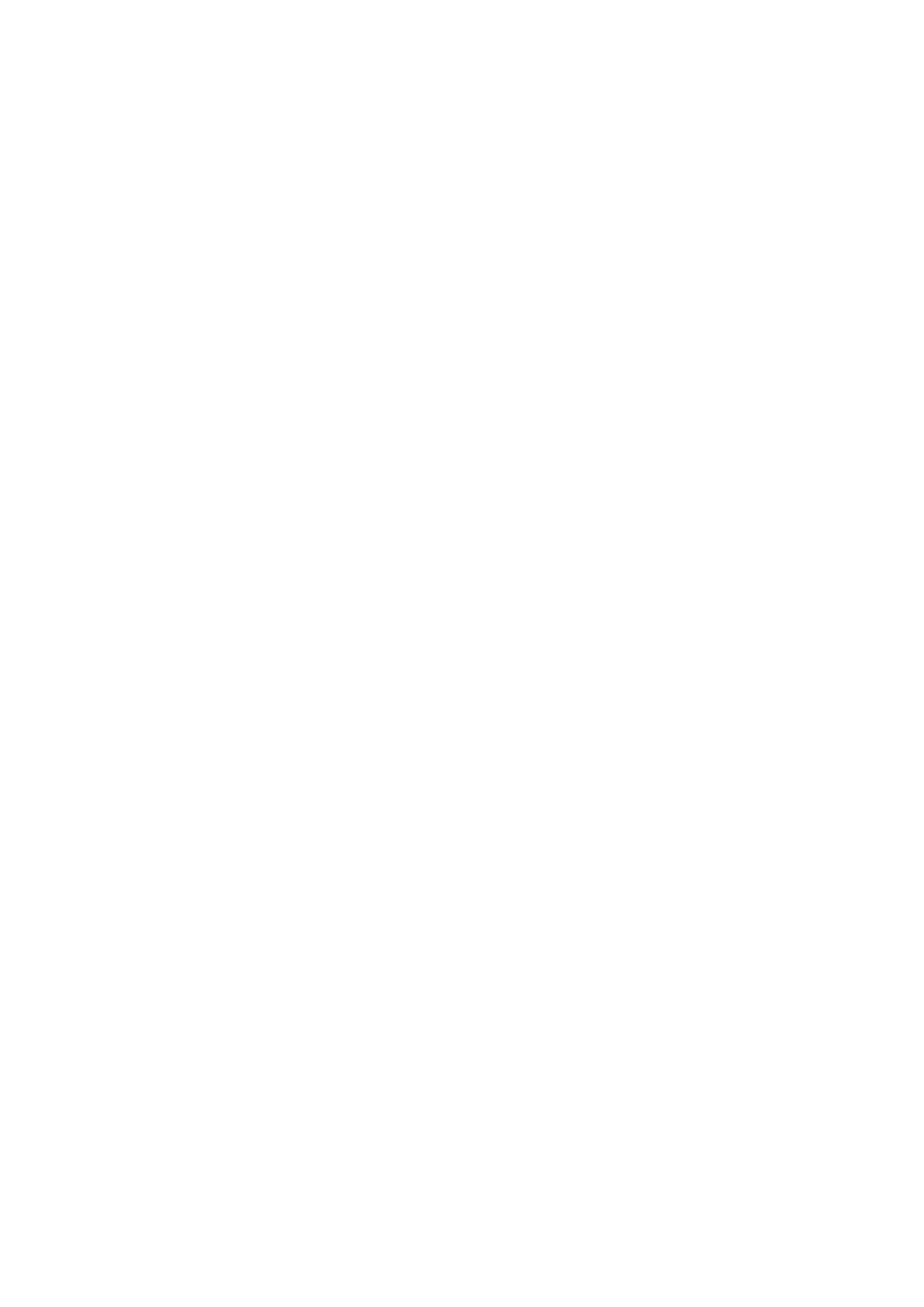# **CREW** EXPERTISE

# **Moderating extremes in water availability in Scotland: a review of the role of functioning wetlands**

Matthew Hare, Andrew McBride, Stephen Addy, Robin Pakeman, Gillian Donaldson-Selby, Mike Rivington, Zisis Gagkas, Mohamed Jabloun, Mark E. Wilkinson, Allan Lilly and Ioanna Akoumianaki





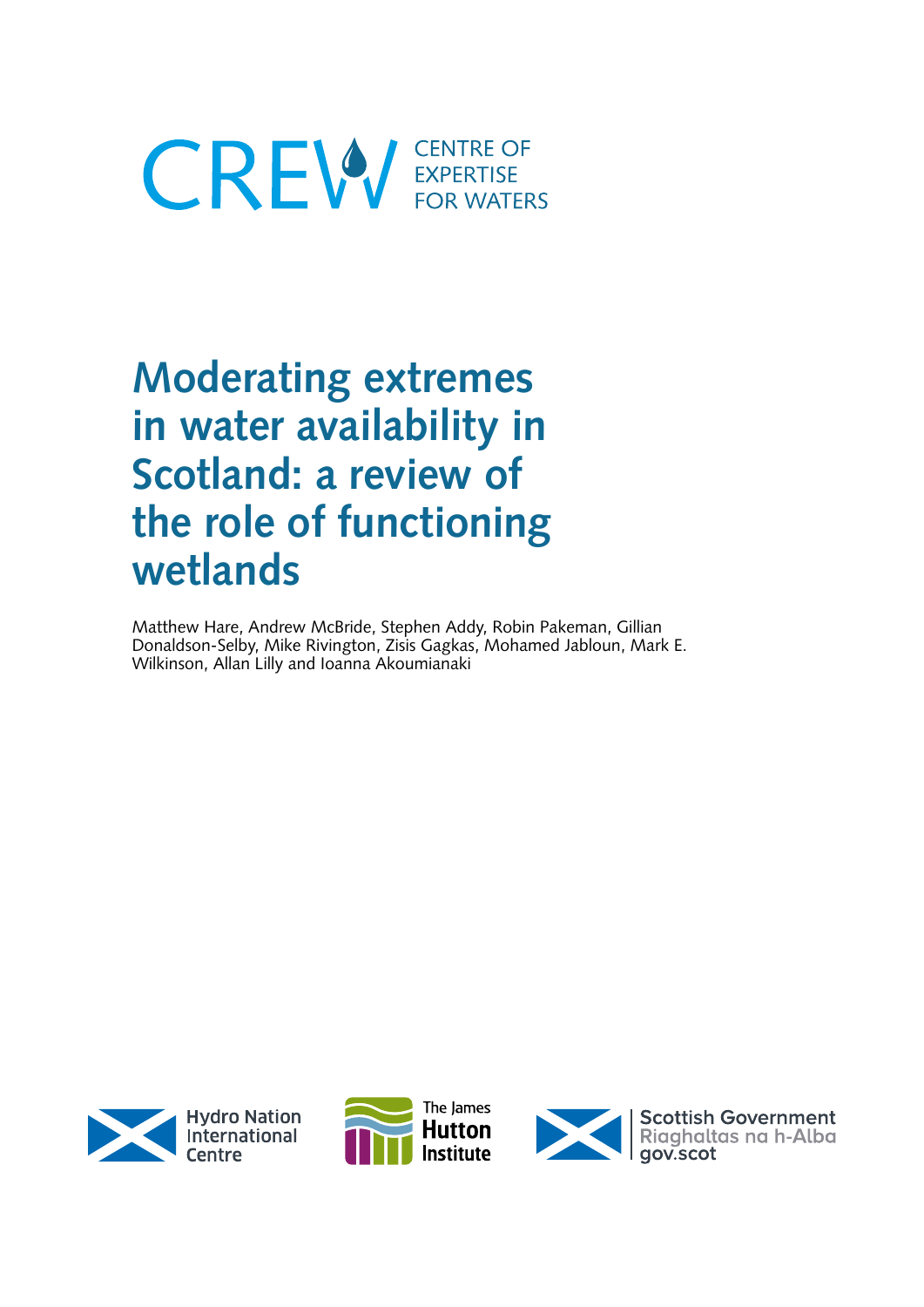# **CREW** EXPERTISE

**Published by CREW** – Scotland's Centre of Expertise for Waters. CREW connects research and policy, delivering objective and robust research and expert opinion to support the development and implementation of water policy in Scotland. CREW is a partnership between the James Hutton Institute and all Scottish Higher Education Institutes and Research Institutes supported by MASTS. The Centre is funded by the Scottish Government.

Authors: Matthew Hare<sup>1</sup>, Andrew McBride<sup>2</sup>, Stephen Addy<sup>1</sup>, Robin Pakeman<sup>1</sup>, Gillian Donaldson-Selby<sup>1</sup>, Mike Rivington<sup>1</sup>, Zisis Gagkas<sup>1</sup>, Mohamed Jabloun<sup>1</sup>, Mark E. Wilkinson<sup>1</sup>, Allan Lilly<sup>1</sup> and Ioanna Akoumianaki³

<sup>1</sup>The James Hutton Institute, Craigiebuckler, Aberdeen, AB15 8QH.

- ²Land and Habitats Consultancy, 2 Kinvaid Cottages, Luncarty, Perth, PH1 3HZ.
- ³The James Hutton Institute, Invergowrie, Dundee, DD2 5DA.

**Project Managers:** Pauline Lang (2021–22), Sophie Beier (2021), and Nikki Dodd (2020–21).

**Please reference this report as follows:** Hare, M., McBride, A., Addy, S., Pakeman, R., Donaldson-Selby, G., Rivington, M., Gagkas, Z., Jabloun, M., Wilkinson, M.E., Lilly, A., and Akoumianaki, I. (2022). Moderating extremes in water availability in Scotland: a review of the role of functioning wetlands. CRW2019\_03. Scotland's Centre of Expertise for Waters (CREW). Available online at: crew.ac.uk/publications

#### **Dissemination status:** Unrestricted

#### **ISBN:** 978-0-902701-94-6

**Copyright:** All rights reserved. No part of this publication may be reproduced, modified or stored in a retrieval system without the prior written permission of CREW management. While every effort is made to ensure that the information given here is accurate, no legal responsibility is accepted for any errors, omissions or misleading statements. All statements, views and opinions expressed in this paper are attributable to the author(s) who contribute to the activities of CREW and do not necessarily represent those of the host institutions or funders.

**Acknowledgements:** The authors would like to thank the project steering group: Deborah Spray and Sue Marrs (NatureScot), Clara Lines Diaz and Lindsay MacMillan (Scottish Water), Claire Campbell (Scottish Environment Protection Agency), Deborah Garft and Heather McCabe (Scottish Government) for their expertise and support. The authors are very appreciative to Rebekka Artz (The James Hutton Institute), Jonathan Fletcher, Rachel Helliwell and Bob Ferrier (CREW), and Gillian Caruso (James Hutton Limited) for reviewing earlier versions of this work, including the Main Report and/or Combined Technical Appendices published separately. The authors are also very grateful to all participants of the CREW project workshop, representing a broad range of organisations and partnerships in Scotland and beyond for their interest, feedback provided and expert contributions to discussion on 27<sup>th</sup> October 2021: NatureScot, Scottish Water, Scottish Environment Protection Agency, Scottish Government, The James Hutton Institute, Land and Habitats Consultancy, Wetlands International, University of Dundee, Tweed Forum, Dee Catchment Partnership, Tarland Wetlands Group, Spey Catchment Initiative, Cairngorms National Park Authority, Forestry and Land Scotland, Scottish Land and Estates, Uppsala University, Swedish Meteorological and Hydrological Institute, Swedish University of Agricultural Sciences and University of Zurich.

**Cover photographs courtesy of: Top-right image:** Basin fen at Whitlaw Mosses, Scottish Borders (Andrew McBride, Land and Habitats Consultancy); **Bottom-left image:** Raised bog at Threepwood Moss in the Scottish Borders (Andrew McBride, Land and Habitats Consultancy); **Bottom-right image:** A backwater swamp in the floodplain of the upper River Dee in Aberdeenshire (Stephen Addy, The James Hutton Institute).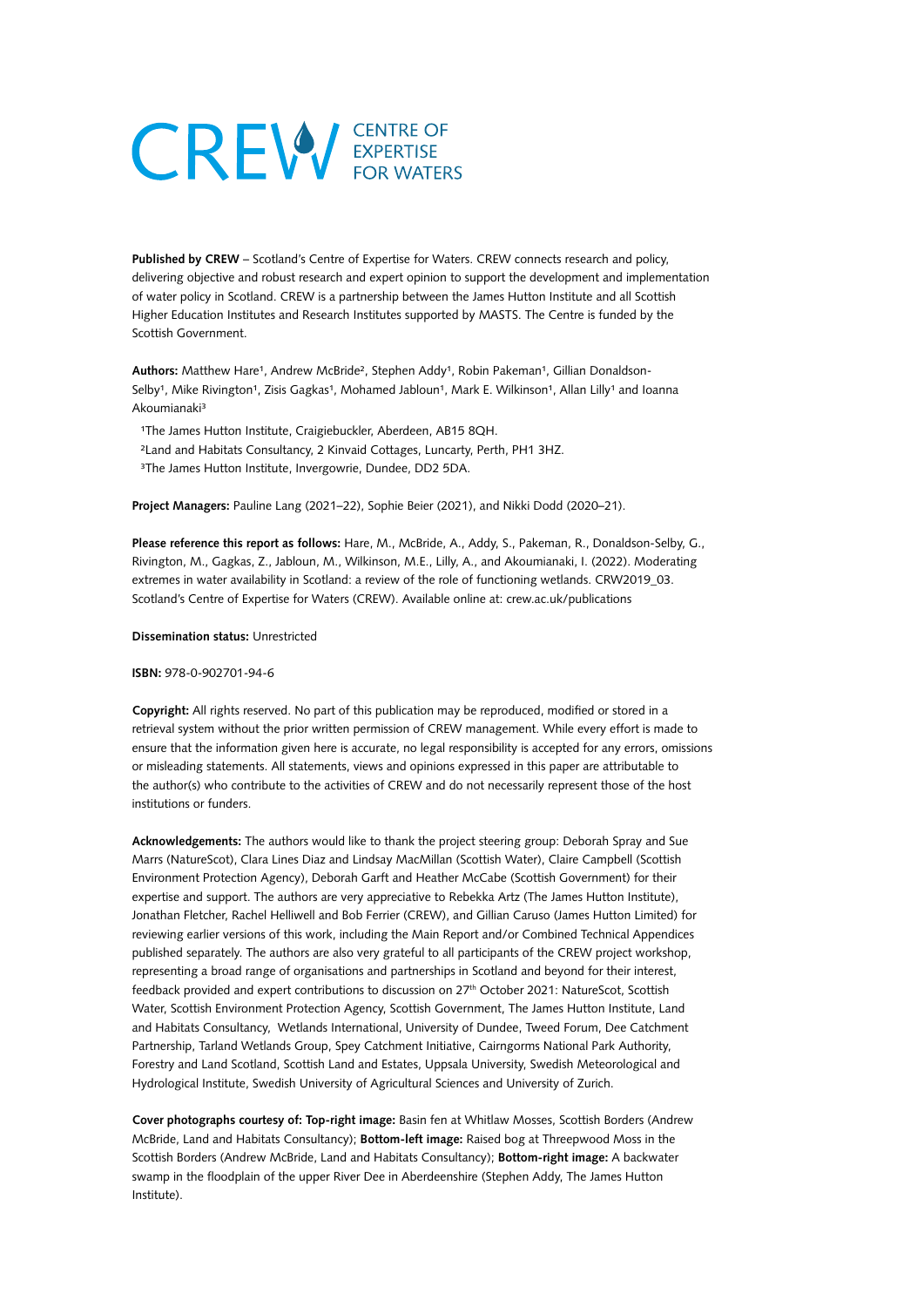# **Contents**

| <b>GLOSSARY</b>                                                                         | Ϊij            |
|-----------------------------------------------------------------------------------------|----------------|
| <b>EXECUTIVE SUMMARY</b>                                                                | 1              |
| AIM, RESEARCH QUESTIONS & KEY FINDINGS                                                  | 1              |
| TABLE E.1 WETLAND TYPES WITH HIGH AND/OR LOW FLOW BUFFERING CAPACITIES RATED "GOOD".    |                |
| WHEN IN A HEALTHY STATE.                                                                | 1              |
| <b>BACKGROUND</b>                                                                       | $\overline{2}$ |
| <b>RESEARCH UNDERTAKEN</b>                                                              | $\overline{2}$ |
| <b>RECOMMENDATIONS</b>                                                                  | 3              |
| <b>1. INTRODUCTION</b>                                                                  | 4              |
| <b>1.1 REPORT STRUCTURE</b>                                                             | 4              |
| <b>BOX 1.1 THE 8 TECHNICAL APPENDICES COMBINED AND PUBLISHED AS A STANDALONE</b>        |                |
| PROJECT OUTPUT.                                                                         | 5              |
| <b>1.2 RESEARCH UNDERTAKEN</b>                                                          | 5              |
| 2. DEFINING WETLANDS AND THEIR KEY CHARACTERISTICS                                      | 5              |
| 2.1 INTRODUCTION TO THE BROAD RANGE OF WETLANDS OF INTEREST                             | 5              |
| FIGURE 2.1 THE FIVE HYDROLOGICAL WETLAND TYPES BASED ON BULLOCK AND                     |                |
| ACREMAN (2003) USED IN THIS STUDY.                                                      | 6              |
| TABLE 2.1 A COMPARISON OF KEY CHARACTERISTICS OF EACH OF THE 18 WETLAND                 |                |
| <b>HABITATS.</b>                                                                        | 7              |
| 3. RQ 1: HOW DO A BROAD RANGE OF WETLANDS IN SCOTLAND BUFFER EXTREMES OF WATER          |                |
| AVAILABILITY, FOCUSING ON BOTH LOW AND HIGH FLOWS? WHAT ARE THE MECHANISMS FOR THIS     |                |
| AND THEIR RELATIVE IMPORTANCE?                                                          | 9              |
| 3.1 THE BUFFERING CAPACITY OF WETLANDS EXPLAINED                                        | 9              |
| FIGURE 3.1 CONCEPTUAL SUMMARY OF WETLAND WATER HOLDING CHARACTERISTICS.                 | 9              |
| 3.1.1 WETLAND BUFFERING OF HYDROLOGICAL EXTREMES                                        | 10             |
| 3.2 WHAT ARE THE BUFFERING CAPACITIES OF THE DIFFERENT WETLAND HABITATS?                | 10             |
| TABLE 3.1 SUMMARY OF BUFFERING CAPACITY OF HEALTHY, FUNCTIONAL WETLANDS.                | 11             |
| 3.2.1 THE BUFFERING CAPACITY OF BLANKET BOGS                                            | 13             |
| 3.2.2 THE IMPORTANCE OF WETLAND EXTENT                                                  | 14             |
| 3.3 HOW DO A BROAD RANGE OF WETLANDS IN SCOTLAND BUFFER EXTREMES OF WATER               |                |
| AVAILABILITY AND WITH WHAT MECHANISMS?                                                  | 14             |
| TABLE 3.2 WETLAND TYPES WITH HIGH AND/OR LOW FLOW BUFFERING CAPACITIES                  |                |
| RATED "GOOD", WHEN IN A HEALTHY STATE.                                                  | 15             |
| 4. RQ 2: HOW IS THIS BUFFERING CAPABILITY COMPROMISED WHEN WETLANDS ARE DEGRADED DUE TO |                |
| LAND USE CONVERSION OR CLIMATE CHANGE?                                                  | 15             |
| 4.1 WETLAND HEALTH: WHAT DOES IT MEAN?                                                  | 15             |
| 4.1.1 THE HEALTHY WETLAND                                                               | 16             |
| 4.2 EFFECTS OF LAND USE CONVERSION AND MANAGEMENT                                       | 16             |
| <b>4.2.1 LAND USE CONVERSION IMPACTS</b>                                                | 16             |
| 4.2.2 LAND USE MANAGEMENT IMPACTS                                                       | 17             |
| 4.3 CLIMATE CHANGE - HYDROLOGICAL IMPACTS                                               | 17             |
| 4.3.1 THE POSSIBLE SPATIAL AND TEMPORAL NATURE OF CLIMATE CHANGE IMPACTS ON             |                |
| SCOTLAND'S WETLAND BUFFERING CAPACITY                                                   | 18             |
| <b>BOX 4.1 THE HOST-DSM MAP OF HYDROLOGICAL WETLAND TYPES.</b>                          | 19             |
| 4.3.2 OVERVIEW OF CLIMATE CHANGES AND WETLAND BUFFERING CAPACITY                        | 19             |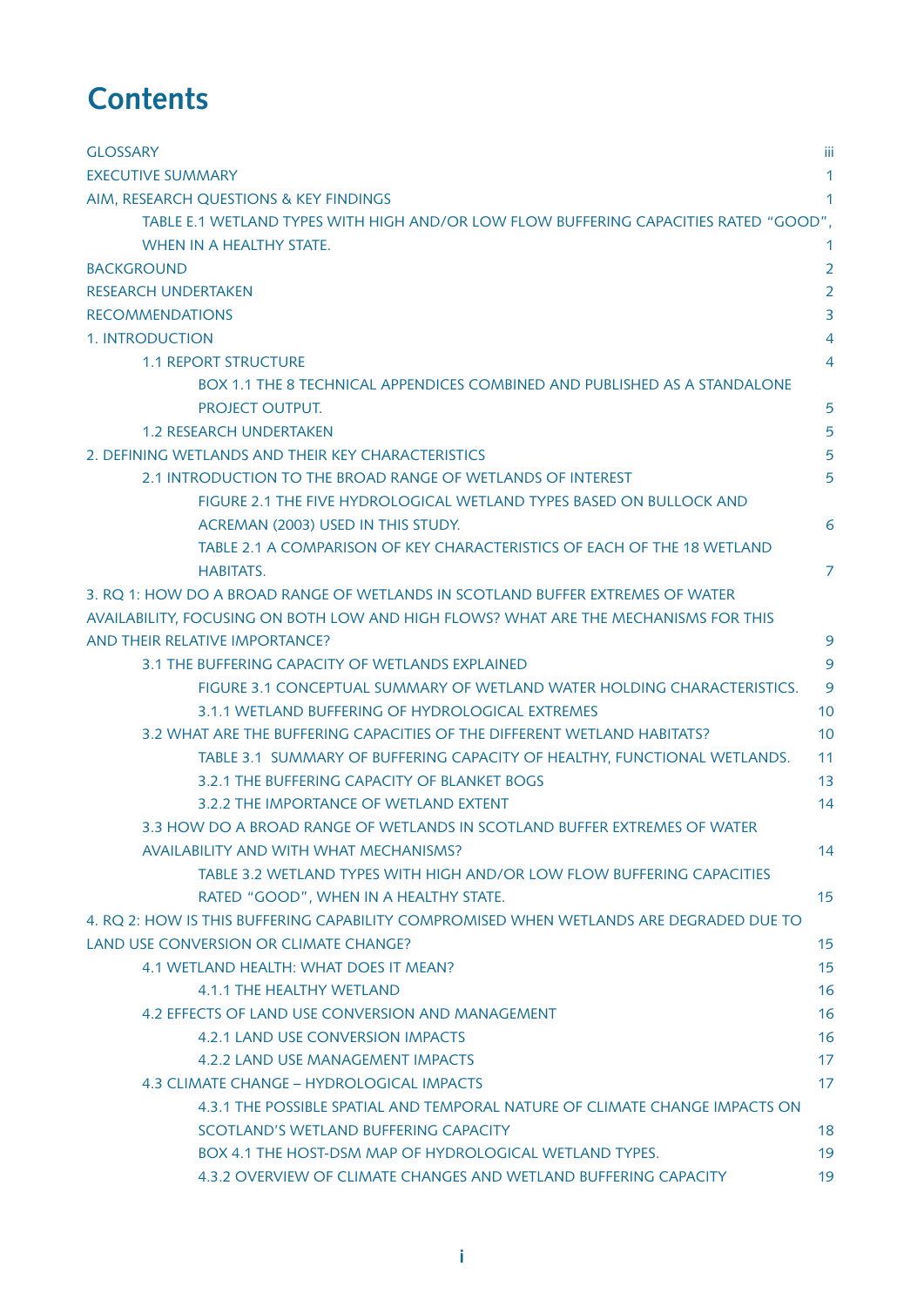| TABLE 4.1 AN OVERVIEW OF PLAUSIBLE PROJECTED CHANGES IN CLIMATIC CONDITIONS                     |    |
|-------------------------------------------------------------------------------------------------|----|
| AND WHAT THEIR IMPACTS MAY BE ON THE BUFFERING CAPACITIES OF WETLANDS.                          | 21 |
| 4.5 HOW IS THIS BUFFERING CAPABILITY COMPROMISED WHEN WETLANDS ARE DEGRADED DUE                 |    |
| TO LAND USE CONVERSION OR CLIMATE CHANGE?                                                       | 22 |
| 5. RQ3: WHAT ARE THE IMPACTS, CAUSED BY EXTREMES OF WATER AVAILABILITY, ON THE BIODIVERSITY OF  |    |
| <b>SCOTTISH WETLANDS?</b>                                                                       | 22 |
| 5.1 WETLANDS AS A HOME FOR SPECIES OF CONSERVATION CONCERN                                      | 22 |
| TABLE 5.1 SUMMARY OF THE WETLAND SPECIES IN THE SCOTTISH BIODIVERSITY LIST (SBL) BY             |    |
| THEIR PRIMARY WETLAND HABITAT AND THE MAIN TAXONOMIC GROUPING.                                  | 23 |
| 5.2 RARE PLANT SPECIES AT RISK DUE TO INCREASES IN DRYNESS OR WETNESS OF WETLANDS               | 23 |
| TABLE 5.2 RARE SPECIES IDENTIFIED IN THE NATIONAL VEGETATION CLASSIFICATION' OR                 |    |
| PLANT SPECIES LISTED IN THE SCOTTISH BIODIVERSITY LIST <sup>+</sup> AT SEVERE (± 2 EIV-F UNITS) |    |
| OR MODERATE (± 1 EIV-F) RISK FROM AN INCREASE IN SITE WETNESS OR DRYNESS BY                     |    |
| <b>WETLAND TYPE.</b>                                                                            | 24 |
| BOX 5.1 ELLENBERG INDICATOR VALUES USED TO QUALIFY RISK LEVELS BY                               |    |
| CHARACTERISING THE SPECIES IN TERMS OF THEIR ENVIRONMENTAL PREFERENCES.                         | 25 |
| 5.3 A CLOSER FOCUS ON CLIMATE CHANGE IMPACTS ON PLANT BIODIVERSITY                              | 25 |
| 5.3.1 SHIFT OF THE MONTH WITH THE MAXIMUM DROUGHT - MAY - JUNE                                  | 25 |
| 5.3.2 INCREASE IN CONSECUTIVE DROUGHT MONTHS                                                    | 25 |
| 5.4 A FINAL NOTE: CHANGES IN VEGETATION COMMUNITIES CHANGE THE BUFFERING CAPACITY               |    |
| OF WETLANDS                                                                                     | 25 |
| <b>5.5 CONCLUSION</b>                                                                           | 26 |
| 5.6 WHAT ARE THE IMPACTS, CAUSED BY EXTREMES OF WATER AVAILABILITY, ON THE                      |    |
| <b>BIODIVERSITY OF SCOTTISH WETLANDS?</b>                                                       | 26 |
| 6. RQ4: ARE THERE OPPORTUNITIES OR POTENTIAL CHANGES IN LAND OR WATER MANAGEMENT, WHICH         |    |
| COULD ENHANCE THE BUFFERING CAPABILITY OF WETLANDS IN SCOTLAND?                                 | 26 |
| <b>6.1 OPPORTUNITIES</b>                                                                        | 26 |
| TABLE 6.1 SUMMARY OF THE KEY PROS AND CONS OF THREE TRADITIONAL                                 |    |
| <b>MANAGEMENT APPROACHES.</b>                                                                   | 27 |
| 6.2 POTENTIAL CHANGES IN LAND OR WATER MANAGEMENT, WHICH COULD ENHANCE THE                      |    |
| <b>BUFFERING CAPACITY OF WETLANDS IN SCOTLAND</b>                                               | 27 |
| TABLE 6.2 SUMMARY OF THE KEY ADVANTAGES OF AND BARRIERS TO PROPOSED                             |    |
| ALTERNATIVE MANAGEMENT APPROACHES.                                                              | 28 |
| 6.3 ARE THERE OPPORTUNITIES OR POTENTIAL CHANGES IN LAND OR WATER MANAGEMENT,                   |    |
| WHICH COULD ENHANCE THE BUFFERING CAPABILITY OF WETLANDS IN SCOTLAND?                           | 32 |
| 7. KEY KNOWLEDGE GAPS                                                                           | 32 |
| 8. RECOMMENDATIONS ON ENHANCING THE BUFFERING CAPACITY OF WETLANDS IN SCOTLAND                  | 33 |
| 9. REFERENCES                                                                                   | 37 |
|                                                                                                 |    |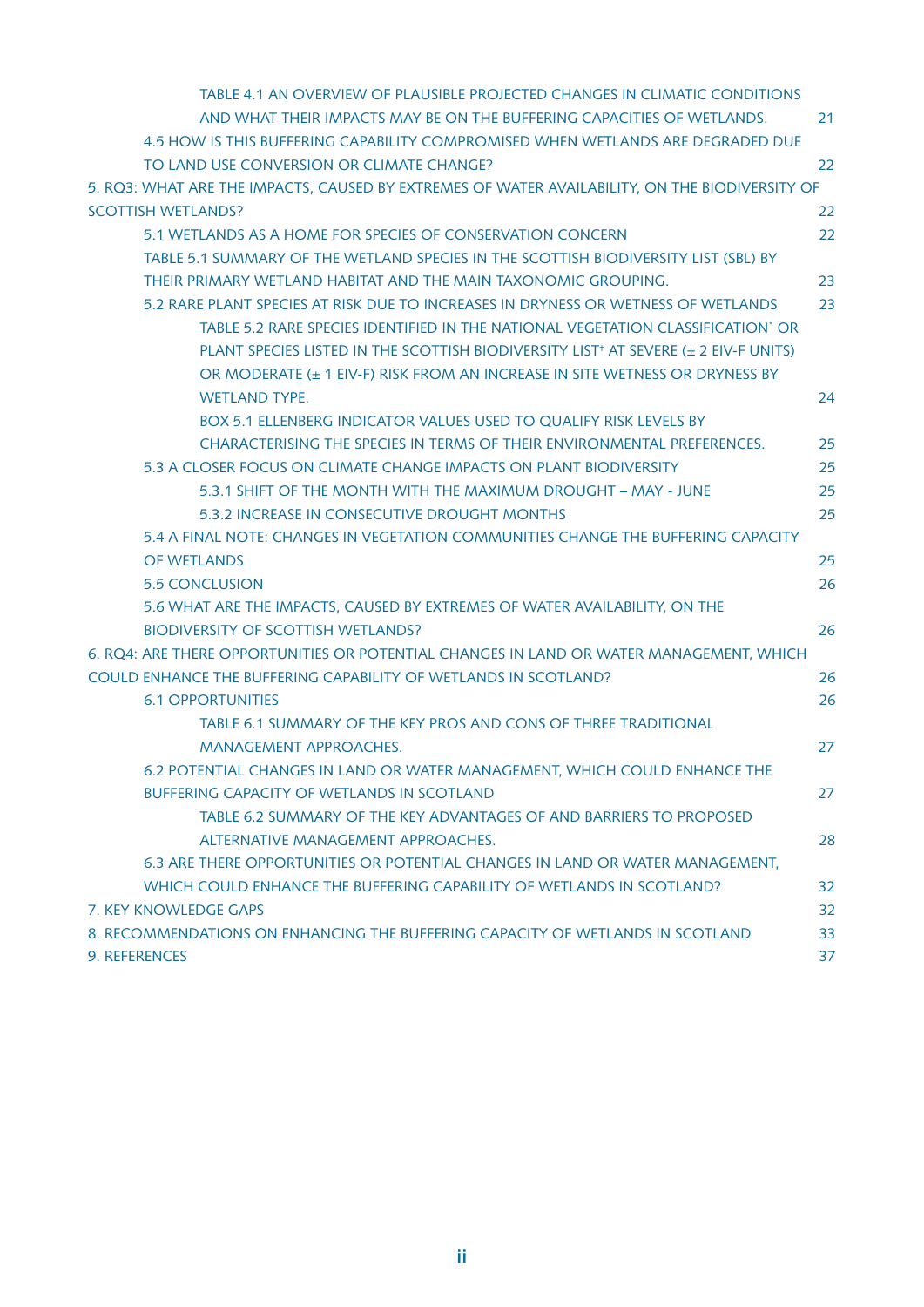# **Glossary**

**Alluvial.** Sediment deposited by rivers.

**Attenuation (in relation to hydrology).** The reduction in flow peak height due to storage of water and slowing of runoff caused by hydraulic roughness.

**Baseflow.** Low magnitude flows in watercourses mainly supplied by groundwater that sustains water flow in drier periods between precipitation events.

**Baseflow Index (BFI).** A measure of the proportion of annual flow (0-1) that is contributed towards sustaining baseflows.

**Base-poor.** Indicates low pH wetlands, deficient in base cations; pH range 4.5-5.5.

**Base-rich.** Indicates high pH wetlands, rich in base cations and often bicarbonate; pH range 6.5 or above.

**Basins.** Basins are bowl-like depressions, but may differ considerably in shape, size, openness and topographical irregularity.

**Blanket bog**. Mire type of ombrotrophic peatland where the surface relief follows the underlying soil like a blanket.

**Bog.** A wetland that accumulates peat and is mainly fed by precipitation.

**Bog woodland**. Areas where woodland and bog co-exist. The tree growth is very slow, and the hydraulic function of the bog remains intact.

**Bottom.** Bottom is used mainly as a generic term for a range of topogenous situations (basins, flats, floodplains and troughs).

**Community.** An interacting group of various species in a common location, sometimes split up into parts such as "plant community".

**Degraded.** Condition of a bog with dysfunctional hydrology due to drainage, erosion, and management.

**Digital Soil Mapping (DSM).** DSM is a form of predictive mathematical or statistical modelling that relates information from soil maps and observations with their environmental covariates to produce maps of soil properties and soil functions.

**Discharge.** A measure of the volumetric flow rate of water in a watercourse. Typically measured in cubic metres per second.

**Drift deposit.** The material overlying solid bedrock in a landscape. Examples include glacial material or river deposited sediment (alluvium).

**European Nature Information System (EUNIS).** In the context of this report, it is used to describe the Habitat Classification system used in describing and mapping vegetation in a common framework across Europe.

**Evapotranspiration.** The loss of water from the earth's surface and vegetation to the atmosphere as vapour through both evaporation and transpiration.

**Favourable Condition.** A condition category relating to Site Condition Monitoring. The category relates to the good condition of the wetland community, but also absence of negative factors like tree encroachment.

**Fen.** A peatland that receives water that has been in contact with bedrock or mineral soil.

**Floodplains.** Floodplains are usually more or less flat valley-bottom surfaces alongside watercourses which are episodically flooded.

**Groundwater.** Groundwater refers to water in, or sourced from, bedrock or drift aquifer.

**Habitat.** Either the area and resources used by a particular species (the habitat of a species) or a community of animals and plants together with their abiotic environment.

**Headwaters.** The smaller water courses in the upper part of a catchment.

**Hydraulic conductivity.** A measure of the rate of water movement through a material. 

**Hydrology.** The study of the water cycle including rainfall, evapotranspiration, its storage within catchments and runoff.

**Hydrological drought.** Prolonged periods of low water availability in surface and groundwater arising from reduced water input (Meteorological drought) and drainage over proceeding months or years.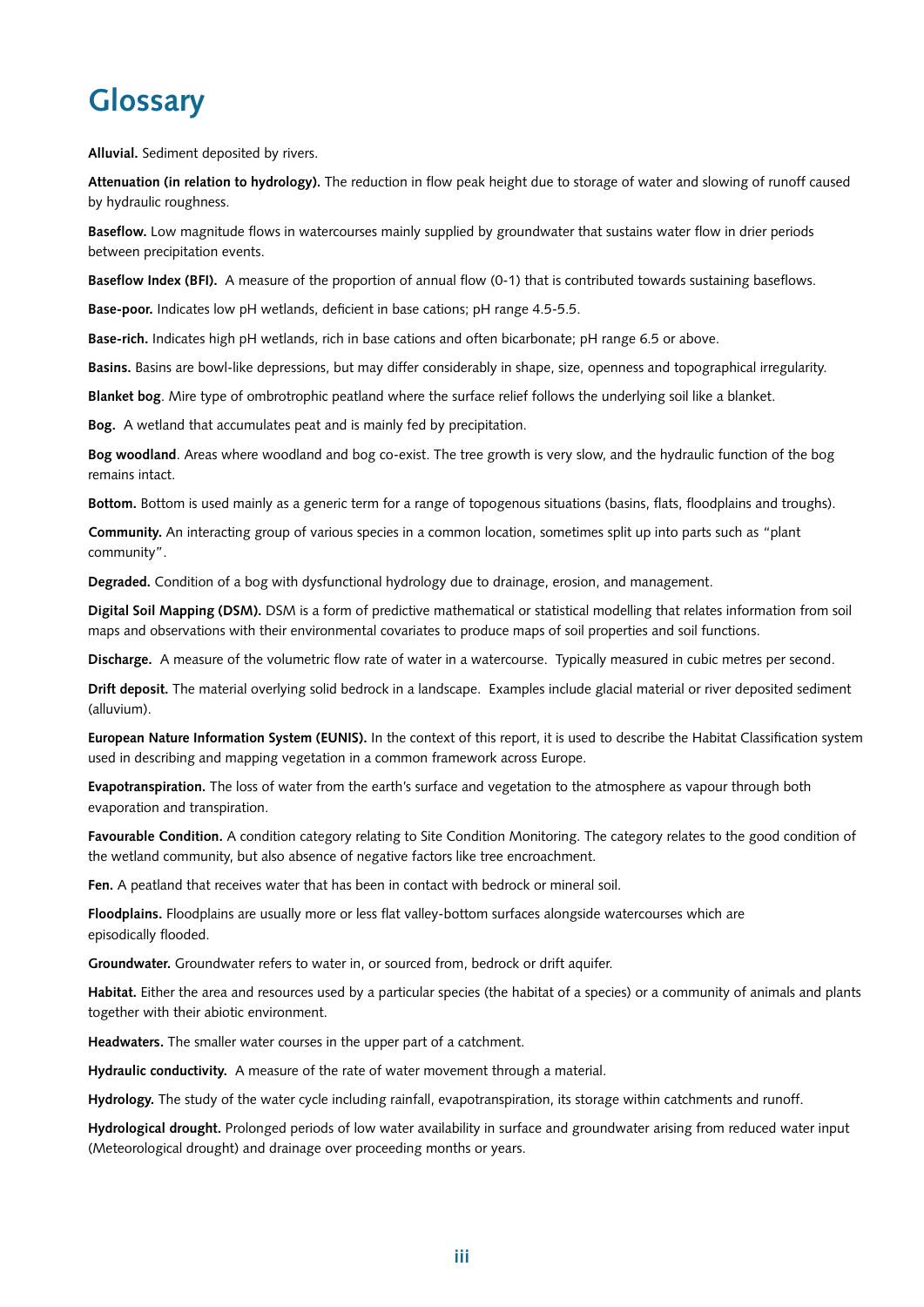**Hydrological wetland types.** Wetlands are categorised into headwater or floodplain wetland hydrological types. Headwater wetland types are further subdivided depending on the presence or absence of hydraulic connectivity with groundwater or of direct outlet connectivity with the river network.

**Hydrology of Soil Types (HOST).** HOST is a soil hydrological classification devised to predict river flows at ungauged catchments in the UK based on the rate and pathways of water movement through the soil.

**Hyper-oceanic.** A climate in which there is little difference between the warmest and coldest months of the year – typically <10 degrees centigrade.

**Indicator.** Ecological indicators are used to reduce the complexity of ecosystems to communicate information, to aid in monitoring or to assist in making management decisions.

**Kettle hole.** A hollow resulting from the melting of a trapped mass of ice in glacial drift. The hollow fills with water and can become a wetland.

**Lagg fen.** A fen habitat immediately adjacent to a raised bog separating it from the mineral substrates.

**Mires.** A peatland where peat is currently being formed and accumulating.

**Meteoric water.** Water of recent atmospheric origin, that is, direct precipitation.

**Meteorological drought.** Periods of reduced precipitation input to surface level and increased water loss due to evapotranspiration, usually over short periods (days, weeks) due to weather conditions. Contrast with Hydrological drought.

Wetland mosaic. An area of wetland containing complex of many different wetland vegetation types.

**Minerotrophic.** Where nutrient supply is derived from mineral groundwater.

**Mire.** A peatland habitat where peat is being formed and accumulated.

**National Vegetation Classification (NVC).** A comprehensive classification and description of the plant communities of Britain, each systematically named and arranged and with standardised descriptions for each.

**Niche.** Ecological niche is a term for the position of a species within an ecosystem, describing both the range of conditions necessary for persistence of the species, and its ecological role in the ecosystem.

**Oligotrophic.** Low fertility, nutrient poor (not necessarily also base-poor).

**Ombrotrophic.** Where nutrient supply is derived from precipitation (rain, snow or mist), also referred to as rain-fed.

**Peat.** The remains of plant and animal litter accumulating under more or less water saturated conditions through incomplete decomposition. It is the result of anoxic conditions, low temperatures, low decomposability of the material and other complex causes.

**Peatland.** A peat-covered terrain. In Scotland, the minimum depth of peat is required for a site to be classified as peatland is 50cm.

**Permeability.** A measure of the ease at which water can flow through a material.

**Poor fens.** Fens where the water is derived from base-poor rock such as sandstones and granites occur in the uplands or are associated with lowland heaths. They are characterised by short vegetation with a high proportion of bog mosses *Sphagnum* spp. and acid water (pH of 5 or less).

**Porosity.** A measure of the void or empty spaces available within a material that can influence the movement and storage of water.

**Precipitation.** The transfer of water from the Earth's atmosphere in the form of rainfall, hail, sleet, snow or as occult precipitation (dew, hoar frost, fog, cloud or rime). 

**Quagmire, quaking mat, floating mat, schwingmoor.** Peat-forming vegetation floating on water. Often with a *Sphagnum* or brown moss covering but held together and kept afloat by the roots and rhizomes.

**Rich fens.** Fens which are fed by mineral-enriched calcareous waters (pH 5 or more) and are confined to the lowlands and where there are localised occurrences of base-rich rocks such as limestone in the uplands. Fen habitats support a diversity of plant and animal communities.

**Riparian.** An area of land including the riverbank that is close to a watercourse.

**Roughness.** A measure of the resistance to water movement over the earth's surface and within watercourses.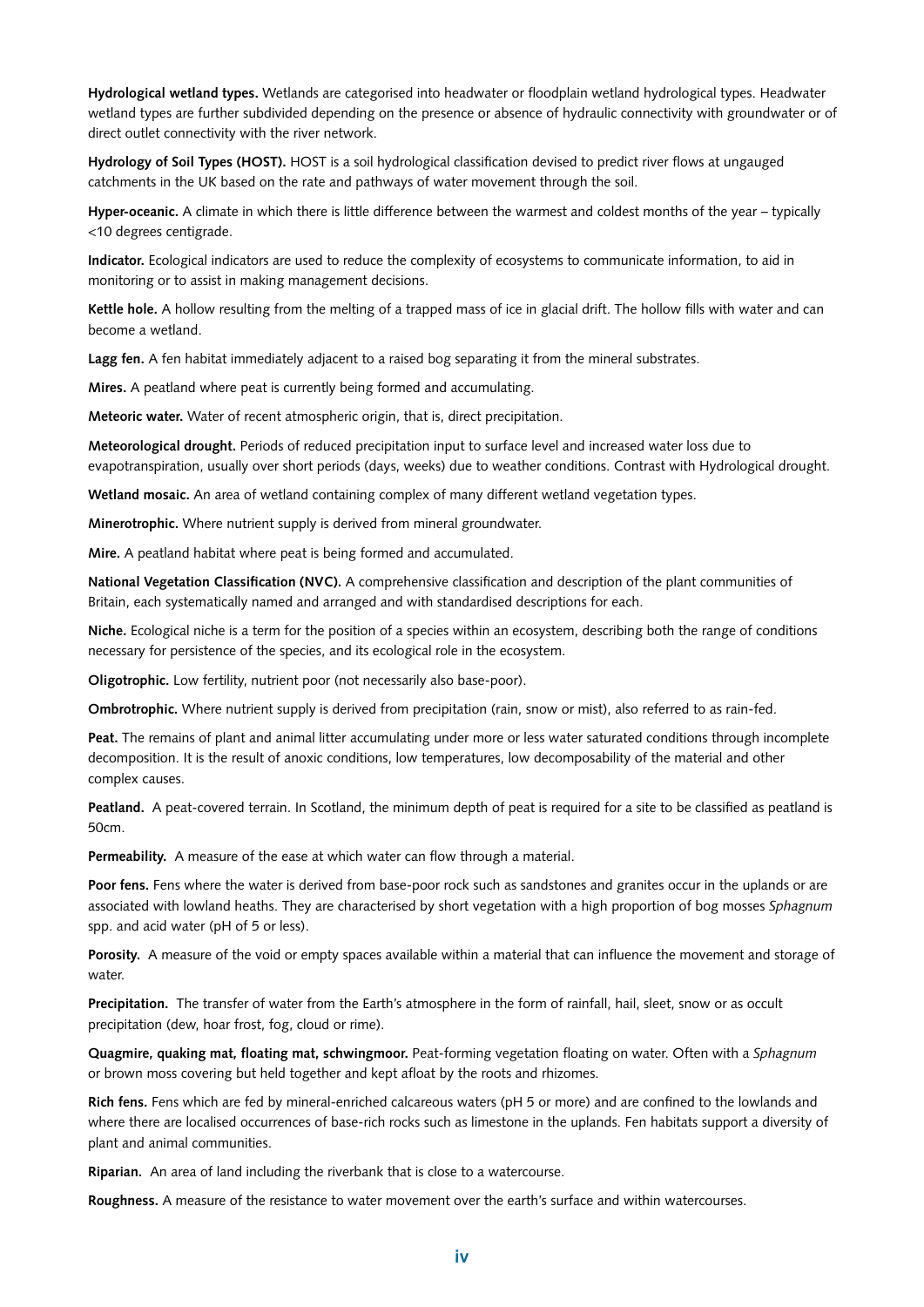**Runoff.** The movement of water over land surfaces and down watercourses.

**Scottish Biodiversity List (SBL).** A list of animals, plants and habitats that Scottish Ministers consider to be of principal importance for biodiversity conservation in Scotland.

**Soligenous wetlands.** Wetlands which occur on sloping ground, where water supply from precipitation, surface runoff or groundwater inflow exceeds the outflow rate. Water movement is predominantly lateral through the soil or discharging from the rock, such as spring fens or flushes.

**Standard Percentage Runoff (SPR).** The % of rainfall expected to occur as surface runoff in a rainfall event.

**Substratum.** The layer of soil beneath the wetland.

**Telluric water.** Telluric water refers to water that has been in contact with the mineral. It encompasses (most) groundwater and surface water.

**Terrestrialisation.** The transition of a wetland from wet ground to dry ground, which occurs as the wetland infills with material or drainage patterns change diverting water away from the wetland.

**Throughflow.** The movement of water through the soil.

**Topogenous wetlands.** Wetlands which occur where water collects on flattish ground or in hollows. Topogenous wetlands are maintained by retention of precipitation, surface runoff or groundwater. Water movement is predominantly vertical and overland, resulting in water ponding in depressions such as valleys, basins and floodplains.

**UKCP18.** Climate projections for the UK produced by the Meteorological Office in 2018.

**Water table.** Upper surface of the groundwater below which the ground is saturated.

**Wetland Health.** Through observation and monitoring of the current wetland structure and function, provides an indication of a state where vital functions are performed normally.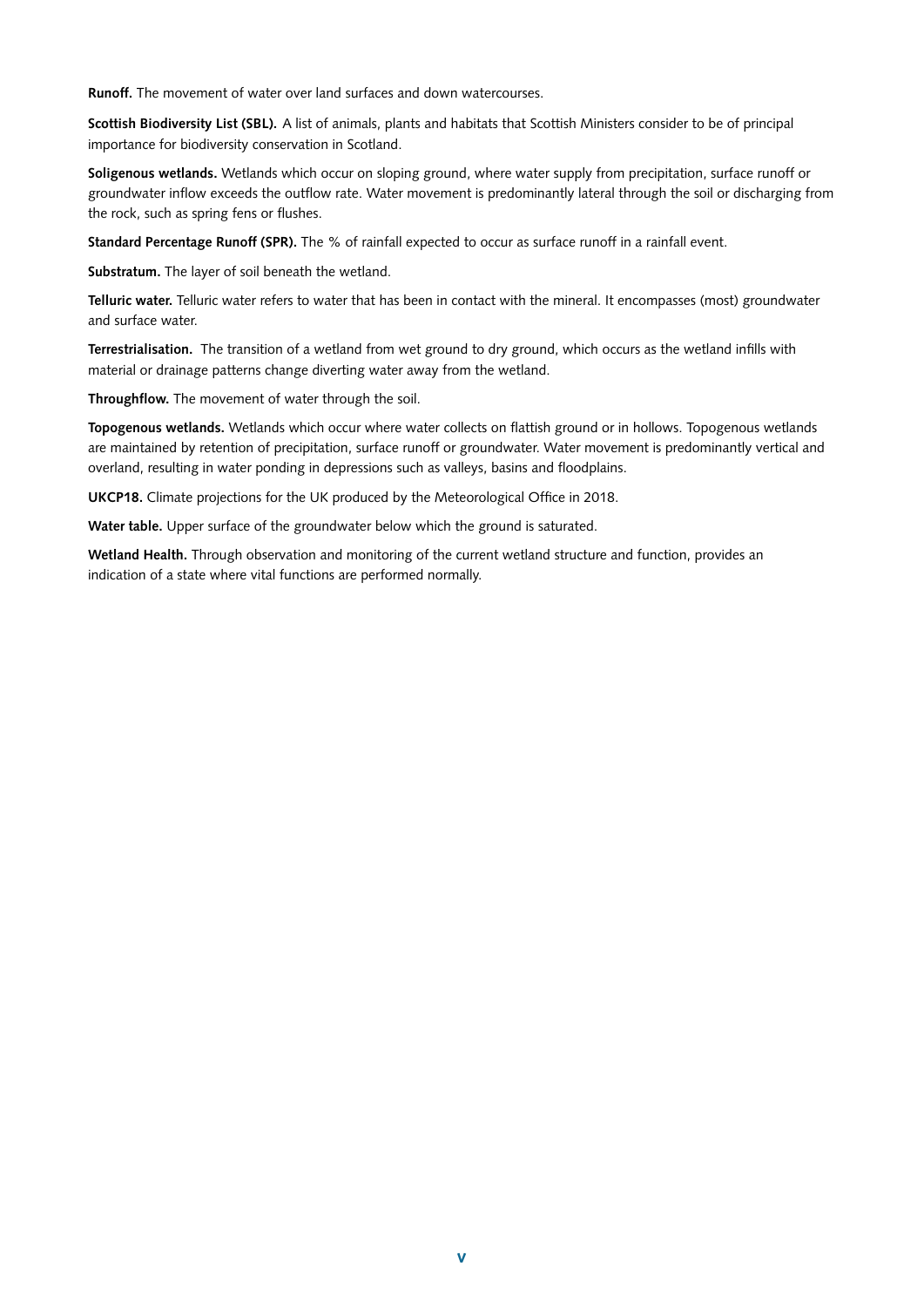# **Executive Summary**

# **Aim, Research Questions & Key Findings**

The overall aim of this project was to review the role of functioning wetlands in moderating extremes in water availability in a Scottish context. This was achieved by undertaking a comprehensive assessment of the current and future buffering capacity of Scotland's wetlands to high and low water flows. We used an interdisciplinary approach and synthesised information from the available literature (published and grey), expert opinion, indicator data analysis, mapping visualisation methods, climate change scenario modelling and workshop participation for responding to the overall objective. The four research questions (RQs) posed, and our key findings (KFs), are summarised below:

**RQ1: How do a broad range of wetlands in Scotland buffer extremes of water availability? What are the mechanisms for this and their relative importance?** 

- **• KF1.1: Buffering capacity is wetland type-, healthand location-specific.**
	- o The main buffering capacity mechanisms are the storage of water and the delayed movement of water out of a wetland.
	- o They are controlled by the complex interaction of topography; hydrological connectivity to groundand surface waters; soil type and condition, vegetation cover and surface roughness.
	- o Seasonal variability of used and free water storage capacity is key to buffering.
	- o Knowledge on the buffering capacity of the 18 specific wetland types considered was often limited, thus a cautious assessment was made. The majority were found to have limited buffering capacities for low and high flows when in a healthy state.
	- o However, there are a number of wetland types that do provide good but variable high and/ or low flow buffering capacity (Table E.1). These wetland types should be prioritised for appropriate restoration and management.
- **• KF1.2: Buffering capacity is catchment- and wetlandspecific but improving total wetland extent through restoration and appropriate management can improve buffering capacity.**
	- Beyond prioritising those wetlands summarised in Table E.1, given the loss or poor health status of many wetlands, restoration and allowing expansion of all wetlands is expected to improve buffering capacity.

**Table E.1 Wetland types with high and/or low flow buffering capacities rated "good", when in a healthy state.** 

| High flow buffering         | Low flow buffering |  |  |  |
|-----------------------------|--------------------|--|--|--|
| Wet meadows                 |                    |  |  |  |
| Fen meadows                 | Floodplain fens    |  |  |  |
| Alder and Fen wet woodlands | Swamps             |  |  |  |
| <b>Basin fens</b>           | Reedbeds           |  |  |  |
| Transition grasslands       |                    |  |  |  |
| High and low flow buffering |                    |  |  |  |
| Floodplain fens             |                    |  |  |  |
| Swamps                      |                    |  |  |  |

Reedbeds

- o Depending on the hydrological connectivity and nature of the catchment, a greater total extent of healthy wetlands, potentially increases the high and low flow buffering capacity regardless of whether wetlands are riparian or isolated.
- **• KF1.3: Site-specific monitoring is key to understanding buffering capacity of a particular wetland.**

**RQ2: How is this buffering capability compromised when wetlands are degraded due to land use conversion or climate change?**

- **• KF2.1: Land use conversion, land use management and climate change have impacts across the full range of buffering mechanism controls.**
	- o The exact impacts of such change on wetland buffering capacities are dependent on the site-specific nature of buffering mechanism controls and wetland health for which there is often insufficient data, knowledge and a lack of monitoring.
	- o Knowledge on the impact of land use management on buffering capacity is greater than the impact of climate change; there are large uncertainties as to whether wetlands are more resilient to climate change than land management changes.
- **• KF2.2: Due to climate change, there is likely to be greater variability in weather conditions, with altered seasonality and more frequent extremes of weather affecting wetlands.** 
	- o Water availability, particularly climate changedriven combinations of droughts followed by flooding are key sources of impact risk to wetland buffering capacity.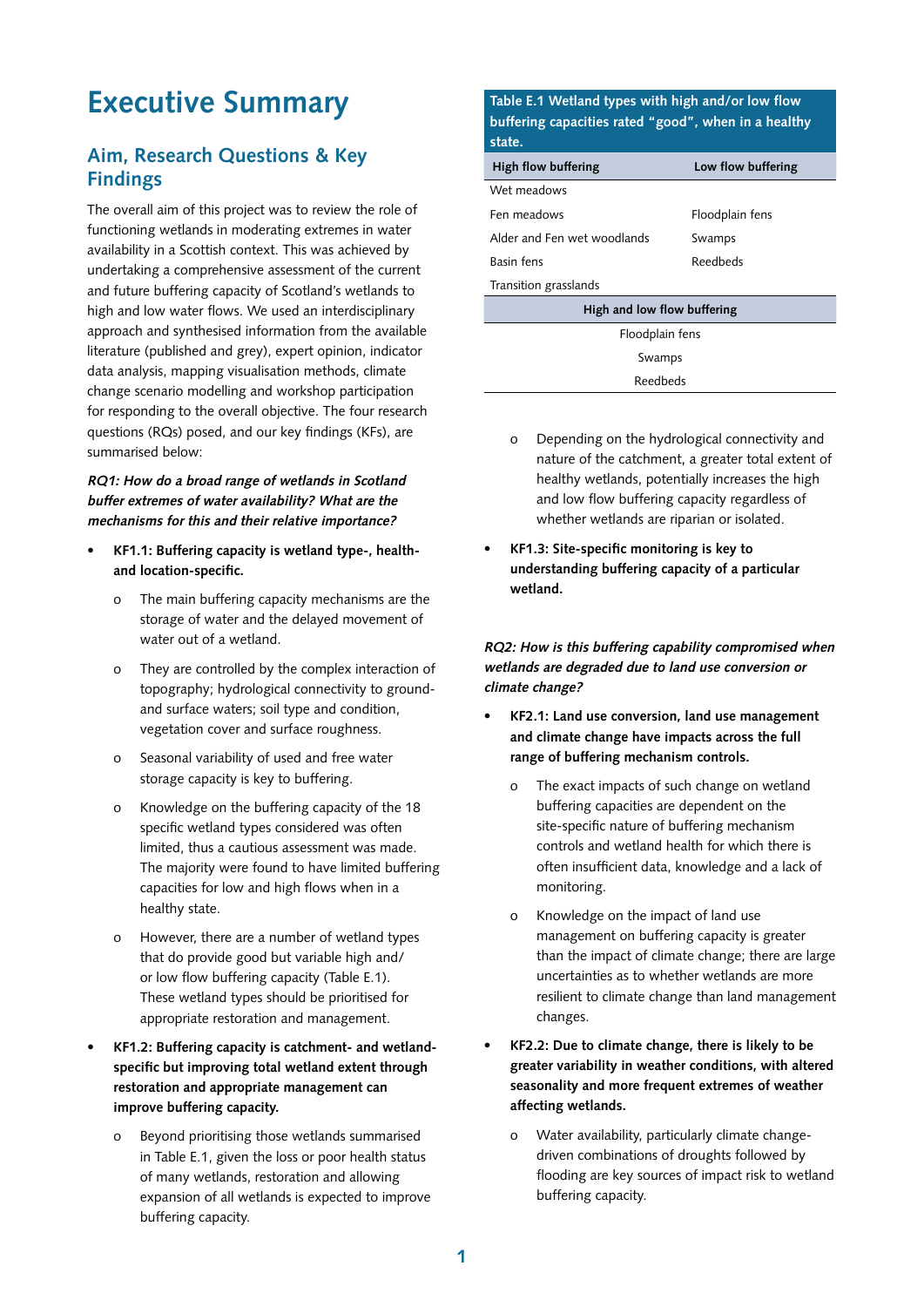o The future health of most types of wetlands is likely to decrease as a result of climate change if no remedial action is taken; eastern and southern Scotland are likely to see increased drying, whereas the north-west may become wetter. All locations are likely to experience both drier and wetter years.

#### **RQ3: What are the impacts, caused by extremes of water availability, on the biodiversity of Scottish wetlands?**

- **• KF3.1: Wetlands provide a habitat for many of Scotland's rare species and are a major contributor to Scotland's biodiversity.**
	- o Ninety-eight out of 700 species on the Scottish Biodiversity List in the two highest categories of concern "conservation action needed" and "avoid negative impacts", are associated with wetlands.
- **• KF3.2: We have very limited ability to predict the impacts of hydrological change on wetland biodiversity.**
	- o We lack comprehensive data on most species' niches as well as site-specific hydrological conditions.
- **• KF3.3: We can identify wetland plant species at risk within each national vegetation community class and whether they are rare species.** 
	- o Most wetland vegetation communities possess some species at risk of being affected by increased dryness and some at risk of increased wetness.
- **• KF3.4: Changes in vegetation communities can change the buffering capacity of wetlands (e.g., changes to Sphagnum cover).**

**RQ4: Are there opportunities or potential changes in land or water management, which could enhance the buffering capability of wetlands in Scotland?**

- **• KF4.1: A favourable policy environment, Brexitdriven changes in funding mechanisms, and public and private sector organisations' management of natural capital assets could offer key opportunities in land or water management for enhancing wetland buffering capacity in Scotland.**
- **• KF4.2: The active management of wetland water balances to maintain seasonal variability and expansion of wetland networks through restoration and allowing growth of existing wetlands, could help to improve resilience to climate change.**
- o Investment in local community employment to implement such activities. Our assessment suggests that prioritising efforts on for example floodplain fens, wet grasslands and deciduous wet woodlands may be more effective (Table E.1).
- **• KF4.3: Key barriers to implementing potential changes in land or water management for enhancing wetland buffering capacity in Scotland were also identified, including:**
	- o Significant requirements for funding, human resources, and monitoring.
	- o Reaching agreements with landowners and other actors.
	- o Conflicts between the achievement of different policy aims and/or climate mitigation strategies (e.g., wetland restoration, carbon sequestration, tree planting, food production and water management).

# **Background**

The health of wetlands is under extensive pressure from land use conversion, management, and climate change. Wetland restoration is currently being promoted by a favourable policy environment (e.g., the third Land Use Strategy, the second Scottish Climate Change Action Programme, the Climate Change Plan 2018-2032, and the Flood Risk Management (Scotland) Act 2009). This focuses on the benefits that wetland restoration provides in terms of net carbon emissions savings, and on flood risk management. There is a particular focus on blanket bog and other peatlands (e.g., through the Peatland Action Programme). What has been missing up to now is an assessment of a broad range of wetlands with respect to their buffering capacities for both high *and* low flows. To improve wetland resilience, we need to better understand the various impacts on such capacities, as well on their biodiversity.

# **Research undertaken**

The interdisciplinary (hydrology, climatology, and ecology) research undertaken involved comprehensive literature reviews on wetland characteristics, health, water holding capacity, buffering capacities, wetland biodiversity and on the impacts of land use conversion, management, and climate change. Due to the dispersed and incomplete nature of this literature, we carried out additional new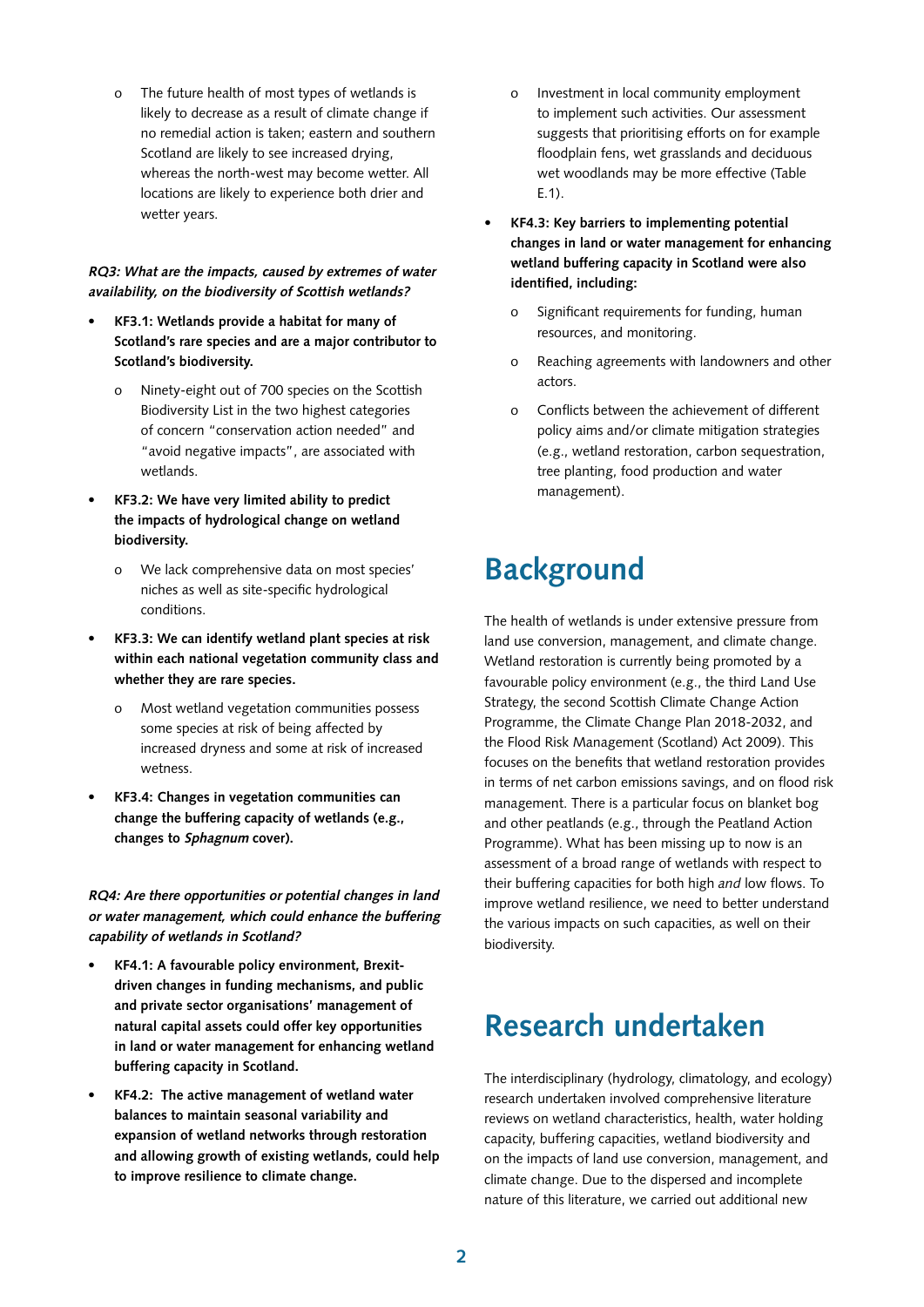research: the mapping of likely wetland areas in Scotland; analysis and mapping of an ensemble of 12 climate projections; engagement with external experts on the potential future health of wetlands; indicator-based analyses to i) understand the risks to plant biodiversity from extremes of water availability and ii) provide supporting evidence for rating the buffering capacities of wetlands. The analysis of wetland buffering capacity ratings, future wetland health, and impacts of projected climate change scenarios on that health and buffering capacity were based on our own final assessments, through the interpretation of the available literature and new research.

# **Recommendations**

- Create, restore, and maintain networks of healthy wetlands at the catchment scale.
- Target additional funds, within and outwith designated sites, for restoration and maintenance of:
	- o Wetlands that are less in the policy spotlight that nevertheless have the most potential to buffer low and high flows (Table E.1).
	- o Wetlands in catchment areas that overlaps those areas vulnerable to flooding or droughts.
- Review the current system of Site Condition Monitoring with consideration to:
	- o Focussing the new approach on wetland health and functional mechanisms.
	- o Re-evaluating the current designated site series and its purpose.
- Complete the Scottish Wetland Inventory by:
	- o Investing in site-specific wetland assessment and long-term monitoring.
	- o Developing a network of representative reference wetlands across Scotland.
- Improve future projection and modelling capabilities to fill gaps in our understanding of impacts on the complex controls determining wetland buffering capacities.
	- o For example, to better understand how key species, particularly *Sphagnum*, may respond to climate change.
- Raise the profile in policy documents of the capacity of wetlands to buffer low flows.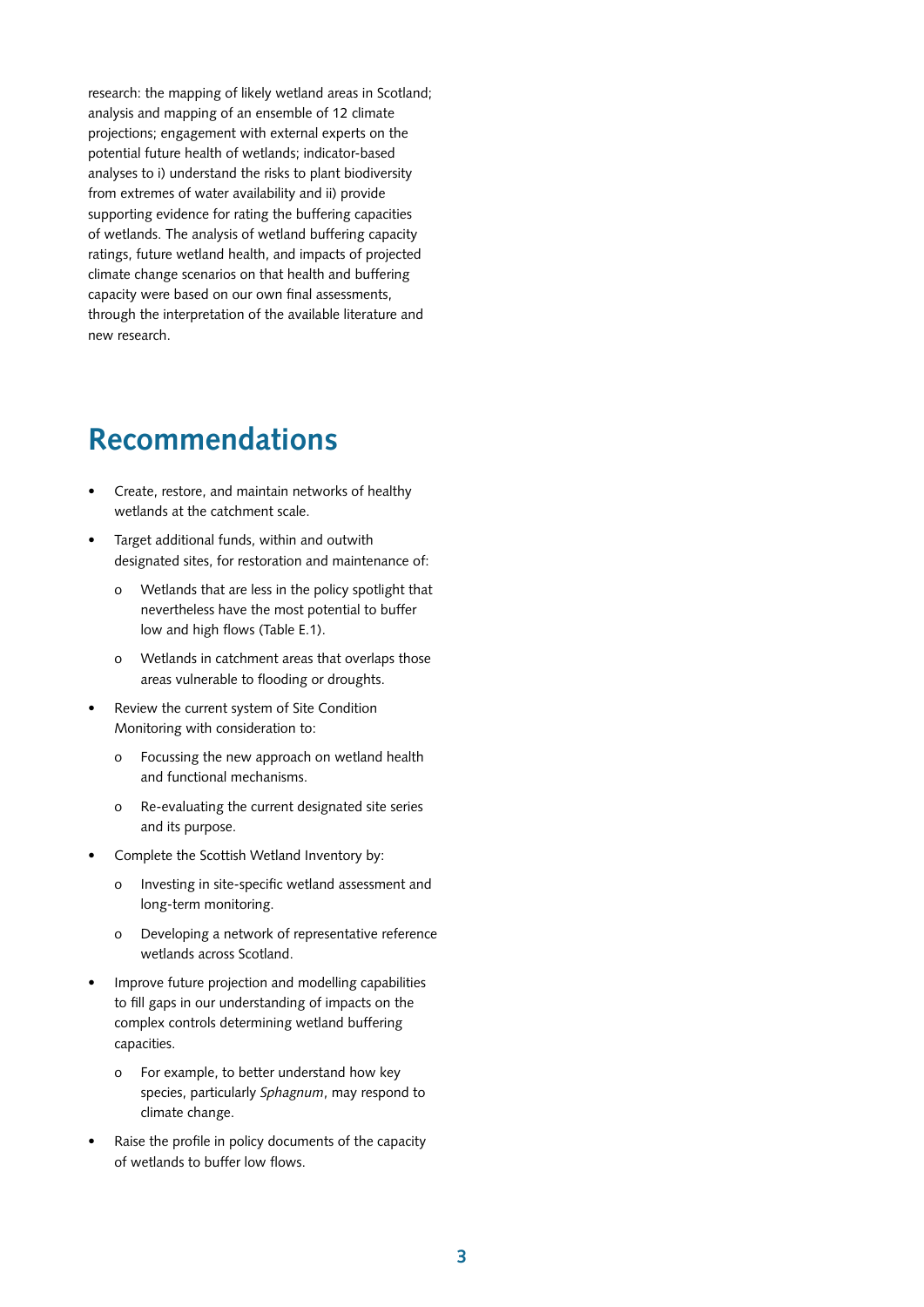# **1. Introduction**

The estimated two million hectares of Scotland's wetlands (Lindsay and Clough, 2017) are suppliers of ecosystem services, providing multi-functional water storage infrastructure across catchments. When in good health, these wetlands can have capacity to buffer both high and low flows, mitigating flood and drought risks respectively, both individually and in combination. Their maintenance and restoration can be considered a Nature-Based Solution to these problems. The potential beneficiaries of this are downstream communities, businesses, and built infrastructure, as well as the diverse animal and plant species that live in wetlands. Buffering capacity is dependent on, for example, a large available water holding capacity, connectivity to the catchment's hydrological system, wetland vegetation, surface roughness and seasonal variability in their storage capacity. This seasonal variability, when present, allows wetlands at certain times to provide buffering: attenuating high flows in times of flood and providing water in times of drought (Bullock and Acreman, 2003; Wilkinson et al, 2019; Wilkinson, 2019).

Wetlands have been and continue to be under extensive pressure from land use and climate change. This pressure can impact on their health and change their buffering capacity. Best practices and future options for water and land management activities and plans – including drought plans – for wetlands need to be discussed with a wide audience to inform future joint actions and approaches.

Wetland restoration is currently being promoted by a favourable policy environment represented, among others, by the third Land Use Strategy, the second Scottish Climate Change Action Programme, the Climate Change Plan 2018-2032, the Scottish Biodiversity Strategy, and the Flood Risk Management (Scotland) Act 2009, and River Basin Management Plan requirements. Apart from the latter, which focuses on improving water quality, flows and condition of water bodies in general, these policies focus on the benefits that wetland restoration could provide in terms of net carbon emissions savings, biodiversity and on flood risk management. There is also a particular focus on blanket bog and other peatlands. Since 2012, over 26,000 hectares of peatlands in Scotland have been put on the road to recovery through restoration enacted through the Peatland Action Programme, funded by the Scottish Government (Scottish Government, 2020).

This focus has been reflected in research, with its emphasis on particular types of wetlands, such as Scotland's most common form, the blanket bog. However, the research is dispersed and incomplete on the *broad range* of wetland habitats that call Scotland home. Furthermore, previous wetland research has lacked a specific and cohesive focus on factors influencing their health, condition, extent of

buffering capacity, and response to different pressures of land use and a changing climate at a national scale. This holistic picture and improved understanding could inform wetland management practices, restoration priorities and expand the role of a broader range of wetlands in policies related to climate adaptation/mitigation strategies, the protection of biodiversity and to the buffering of downstream communities from the hydrological extremes of *both low and high flows*.

The project aim was therefore to integrate new and existing evidence on the role of functioning wetlands in moderating or "buffering" extremes of water availability in a Scottish context by answering the following key research questions in relation to a broad range of 18 types of wetland habitat (see Section 2 for list):

- *• RQ 1: How do a broad range of wetlands in Scotland buffer extremes of water availability, focusing on both low and high flows? What are the mechanisms for this and their relative importance?*
- *• RQ2: How is this buffering capability compromised when wetlands are degraded due to land use conversion or climate change?*
- *• RQ3: What are the impacts, caused by extremes of water availability, on the biodiversity of Scottish wetlands?*
- *• RQ4: Are there opportunities or potential changes in land or water management, which could enhance the buffering capability of wetlands in Scotland?*

## **1.1 Report structure**

This main report has been structured into eight parts and framed around answering the key research questions.

In this report, we have synthesised and summarised the results of 8 interdisciplinary technical appendices about 18 wetland habitats (see Box 1.1). These have been combined and published on the CREW website as a standalone project output for those needing more information about the research approaches used and evidence-base supporting our overall conclusions. In Section 2, we introduce key working definitions related to wetland types and how we categorise and characterise the 18 wetland habitats of interest. In Sections 3-6 we present key findings that answer the research questions on a section-by-section basis. In each case, we refer to the technical outputs where appropriate. There are many knowledge gaps still to be filled and, in Section 7, we identify where these gaps are. We conclude the report in Section 8 with a summary of our key messages and recommendations.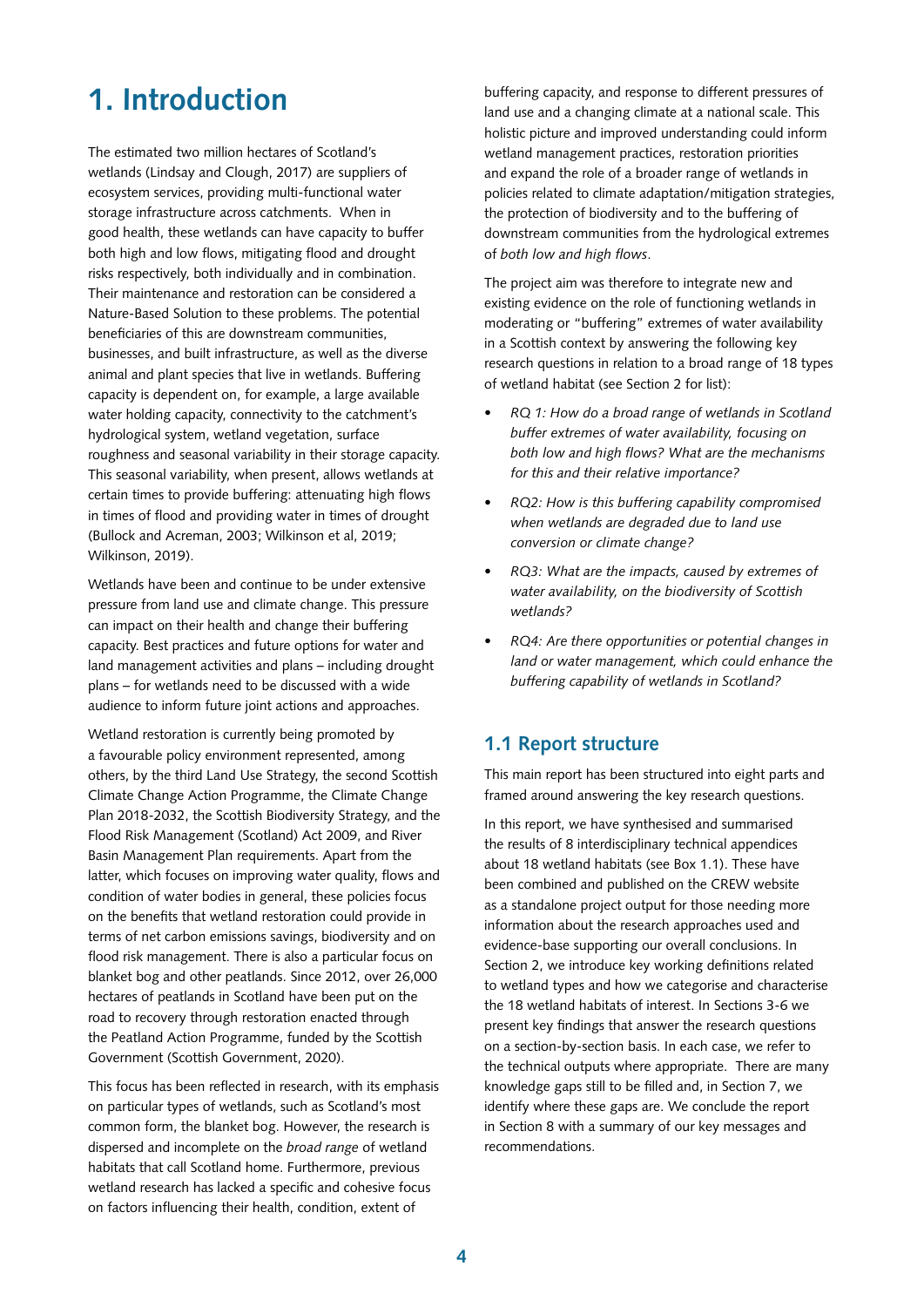**Box 1.1 The 8 technical appendices combined and published as a standalone project output.**

- **• Appendix I** Definitions of Wetland Characteristics
- **• Appendix II** Water Holding Capacity of Wetlands
- **• Appendix III** Buffering Mechanisms
- **• Appendix IV** Wetland Health
- **• Appendix V** Key Aspects of Biodiversity (species, habitats and communities) Intrinsic to Wetlands
- **• Appendix VI** Climate Change Impacts
- **• Appendix VII** Biodiversity Impacts
- **• Appendix VIII** HOST-DSM of Wetlands in Scotland

# **1.2 Research undertaken**

Available knowledge was collated on key topics: water-holding and buffering capacity, wetland health and biodiversity, impacts of land use conversion and management, and climate change impacts. The result of the literature reviews<sup>1</sup> are given in the eight associated technical appendices. Due to incomplete knowledge and data in the literature, we also carried out new research, including:

- Hydrology of Soil Types Digital Soil Mapping (HOST-DSM) of areas in Scotland that are likely to be wetlands;
- Analysis and mapping of past climate trends as well as UKCP 18 climate change projections;
- Indicator-based analysis of risks to plant biodiversity;
- Engagement with external experts and use of grey literature sources for supporting our own expert assessment of future wetland health.

Finally, given the complexity and interdisciplinary nature of the research questions being asked, in order to integrate all this information and answer these questions, additional research was needed for completing the main report. This involved:

- Indicator-based analysis, using the HOST-DSM map, above, to assess base flow and runoff rates related to wetland buffering capacities;
- Our own expert judgement, based on the literature and such analysis, to rate wetland buffering capacities for each of the 18 types, and assess possible impacts of projected climate scenarios on those capacities.

# **2. Defining wetlands and their key characteristics**

The UNESCO Convention on Wetlands, otherwise known as the Ramsar Convention, defines wetlands as:

*"areas of marsh, fen, peatland or water, whether natural or artificial, permanent or temporary, with water that is static or flowing, fresh, brackish or salt, including areas of marine water the depth of which at low tide does not exceed six metres"*

(Ramsar Convention Secretariat, 2016, p9).

Although wetlands may occur in a wide range of landscapes, a common feature is the saturation or waterlogging of their underlying soil substratum for all or part of the year. Waterlogging occurs either when water movement is impeded by impermeable soil/rock layers or when an underlying aquifer forces it to rise (Acreman et al., 2011). Mitsch and Gosselink (2015, p112) note that hydrology is the *"single most important determinant of the establishment and maintenance of specific types of wetlands and wetland processes"*. Hydrology also influences ecological aspects of wetland ecosystems – e.g., the depth and duration of water inundation determines the type, extent, and distribution of wetland vegetation communities. In turn the type and health of the wetland vegetation has implications for hydrology of the wetland.

## **2.1 Introduction to the broad range of wetlands of interest**

This section introduces the broad range of 18 categories of wetland habitats that are the focus of this report.

To make findings on these wetlands easier to access in this report, the habitats are primarily categorised and

<sup>1</sup> This was not a systematic review of evidence.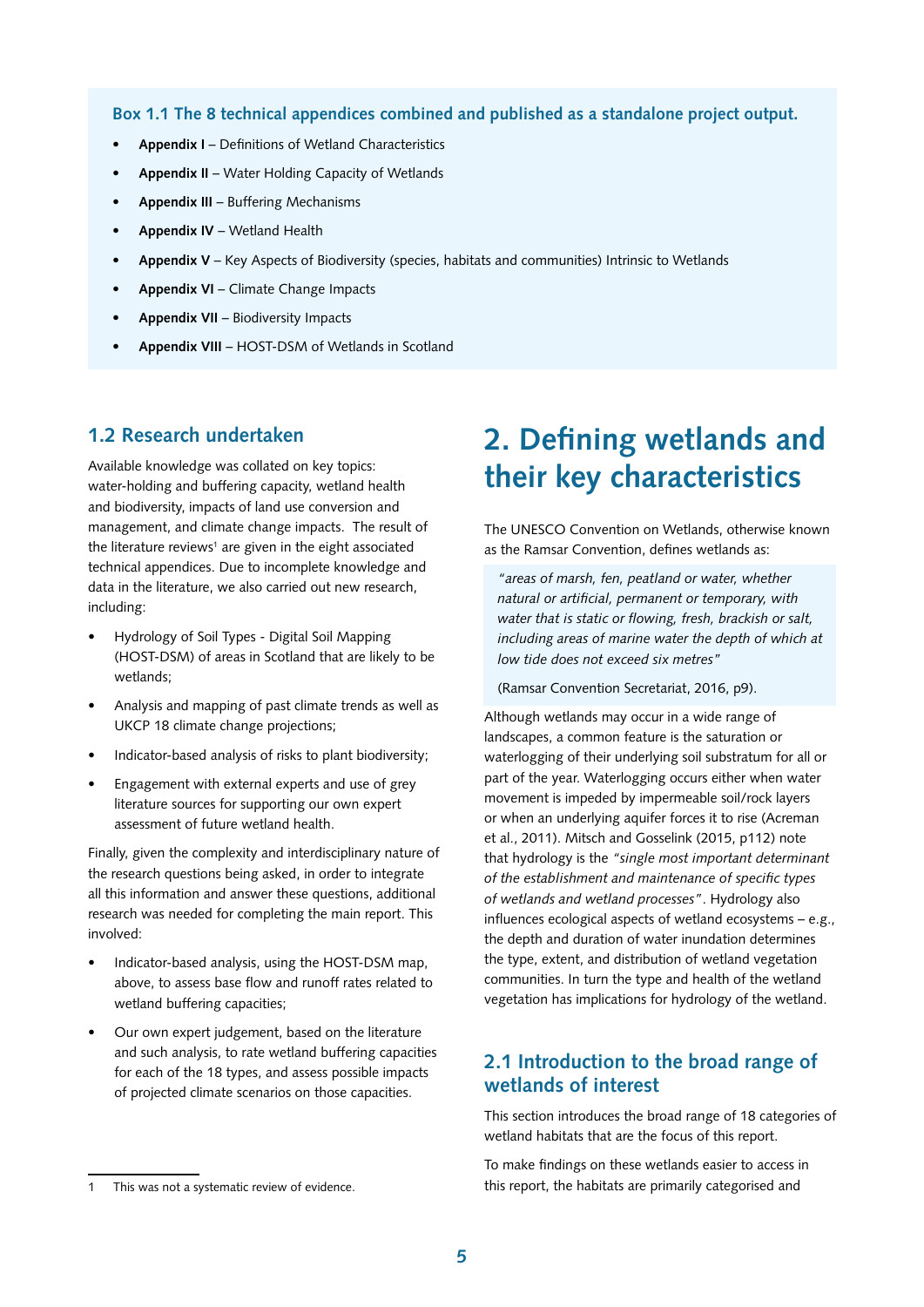presented according to whether they are to be found in uplands, lowlands, wet woodlands, or wet grassland/ floodplain meadows. Additionally, due to the importance of hydrology for the functioning of wetlands as buffers of extreme water availability, the 18 wetlands are secondarily grouped throughout this report according to the five hydrological wetland types of Bullock and Acreman (2003), i.e*. surface water slope, surface water depression, groundwater slope, groundwater depression,* and *floodplain*. For now, the following important difference to note is the difference in hydrological connectivity between each type (see Figure 2.1, blue and green arrows):

- whether they have groundwater connectivity;
- their outflow connectivity, if any, to surface water bodies/courses (e.g. rivers, lochs); and
- the sources of water upon which they are dependent.

As will be explained in Section 3, hydrological connectivity and extent can make a difference to the wetland's capacity to buffer extremes of water availability. Table 2.1 provides an overview of our categorization of the target wetlands in this respect. More detailed information on these wetlands, and other key characteristics, can be found in Appendix I which provides the findings of the literature review. This review looked at approximately 100 source documents including both academic articles and expert reports, such as the SEPA-commissioned report on water supply mechanisms (SNIFFER, 2014).



**Figure 2.1** The five hydrological wetland types based on Bullock and Acreman (2003) used in this study. Blue arrows show source of water (inflows). Green arrows show connectivity (outflows) to the hydrological system (S. Donaldson-Selby, adapted from Cooper and Merritt (2012)).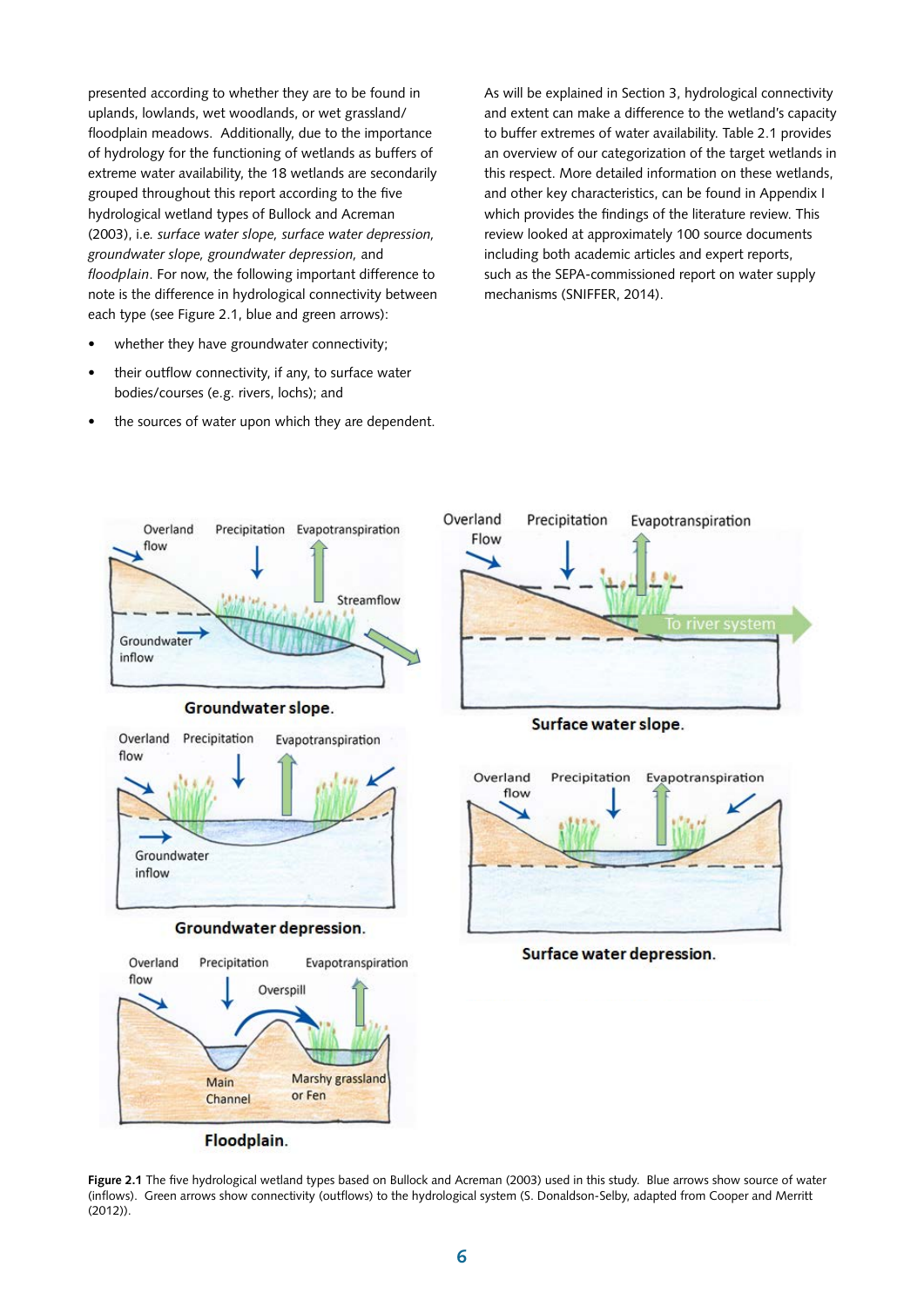| Table 2.1 A comparison of key characteristics of each of the 18 wetland habitats. |                     |                                                        |                                  |                                                |                                                                                      |                                                                                                                                                                                                                                 |
|-----------------------------------------------------------------------------------|---------------------|--------------------------------------------------------|----------------------------------|------------------------------------------------|--------------------------------------------------------------------------------------|---------------------------------------------------------------------------------------------------------------------------------------------------------------------------------------------------------------------------------|
|                                                                                   |                     |                                                        | <b>Hydrological connectivity</b> |                                                |                                                                                      |                                                                                                                                                                                                                                 |
| <b>Wetland Habitat</b>                                                            | Primary<br>Category | Secondary<br>category:<br>Hydrological<br>wetland type | Groundwater<br>connectivity      | Outflow<br>connectivity<br>to water<br>courses | <b>Dependent</b><br>water source                                                     | Other information                                                                                                                                                                                                               |
| Blanket bog                                                                       | Upland;<br>lowland  | Surface Water<br>Slope                                 | Yes                              | Yes                                            | Rainfall                                                                             | The most common form of<br>upland peatland in Scotland                                                                                                                                                                          |
| Wet heath                                                                         | Upland;<br>lowland  | Surface Water<br>Slope                                 | Yes                              | Yes                                            | Rainfall                                                                             | <i>Erica tetralix</i> tends to be<br>the dominant dwarf shrub<br>species, rather than heather<br>(found in dry heath)                                                                                                           |
| Depressions<br>on peat<br>substrates of the<br>Rhynchosporion                     | Upland              | Surface Water<br>Depression                            | Yes                              | No                                             | Other wetland<br>habitats                                                            | This is a rare habitat that<br>occurs as a part of a wetland<br>mosaic, on humid, exposed<br>peat on or on the edge of<br>other habitats, e.g., bog<br>pools and hollows in wet<br>heath and raised/blanket<br>bogs             |
| Base Rich/<br>Alkaline fens                                                       | Upland;<br>lowland  | Groundwater<br>slope                                   | Yes                              | Yes                                            | Groundwater or<br>surface flows                                                      | An extremely species-rich<br>habitat, accounting for a<br>third of UK native flora,<br>greater than a half of UK<br>dragonfly species, thousands<br>of other insect species, and<br>an important habitat for<br>aquatic beetles |
| Raised bogs                                                                       | Lowland             | Surface water<br>depression                            | Yes                              | No                                             | Precipitation<br>(Lagg fens at<br>edges of raised<br>bogs can be<br>groundwater fed) | The bog eventually forms<br>a dome (becomes raised)<br>due to the different growth<br>rate of vegetation (higher<br>in the centre, lower on the<br>edges) and the entire surface<br>becomes exclusively rainfed                 |
| Transition mires<br>and quaking bogs                                              | Lowland             | Groundwater<br>slope                                   | Yes                              | Yes                                            | Very wet<br>groundwater or<br>surface water-fed<br>basins                            | Associated with static open<br>waters. Vegetation and<br>ecology are transitional<br>between fen and bog, and<br>surface conditions can range<br>from acid bog to base-rich<br>fen                                              |
| Open-water<br>transition fens                                                     | Upland;<br>lowland  | Groundwater<br>slope                                   | Yes                              | Yes                                            | Adjacent lake or<br>river (primarily)                                                | Upland open-water transition<br>fens are generally base-<br>poor, while those in lower<br>catchments may be base-rich                                                                                                           |
| Reedbeds                                                                          | Lowland             | Groundwater<br>depressions/<br>Groundwater<br>slope    | Yes                              | Yes                                            | Standing water,<br>from groundwater<br>or surface water<br>flow                      | The dominant species is the<br>common reed Phragmites<br>australis. Reedbeds provide<br>a hydro-morphological<br>function by absorbing wave<br>energy and protecting the<br>river banks from erosion                            |
| Swamps                                                                            | Upland;<br>lowland  | Groundwater<br>depressions/<br>Groundwater<br>slope    | Yes                              | Yes                                            | Adjacent water<br>bodies, or else<br>groundwater                                     | Upland swamps are<br>restricted to narrow margins<br>surrounding lochs. Lowland<br>swamps are found in flat to<br>gentle slopes along streams,<br>lochs, open water or in<br>coastal settings                                   |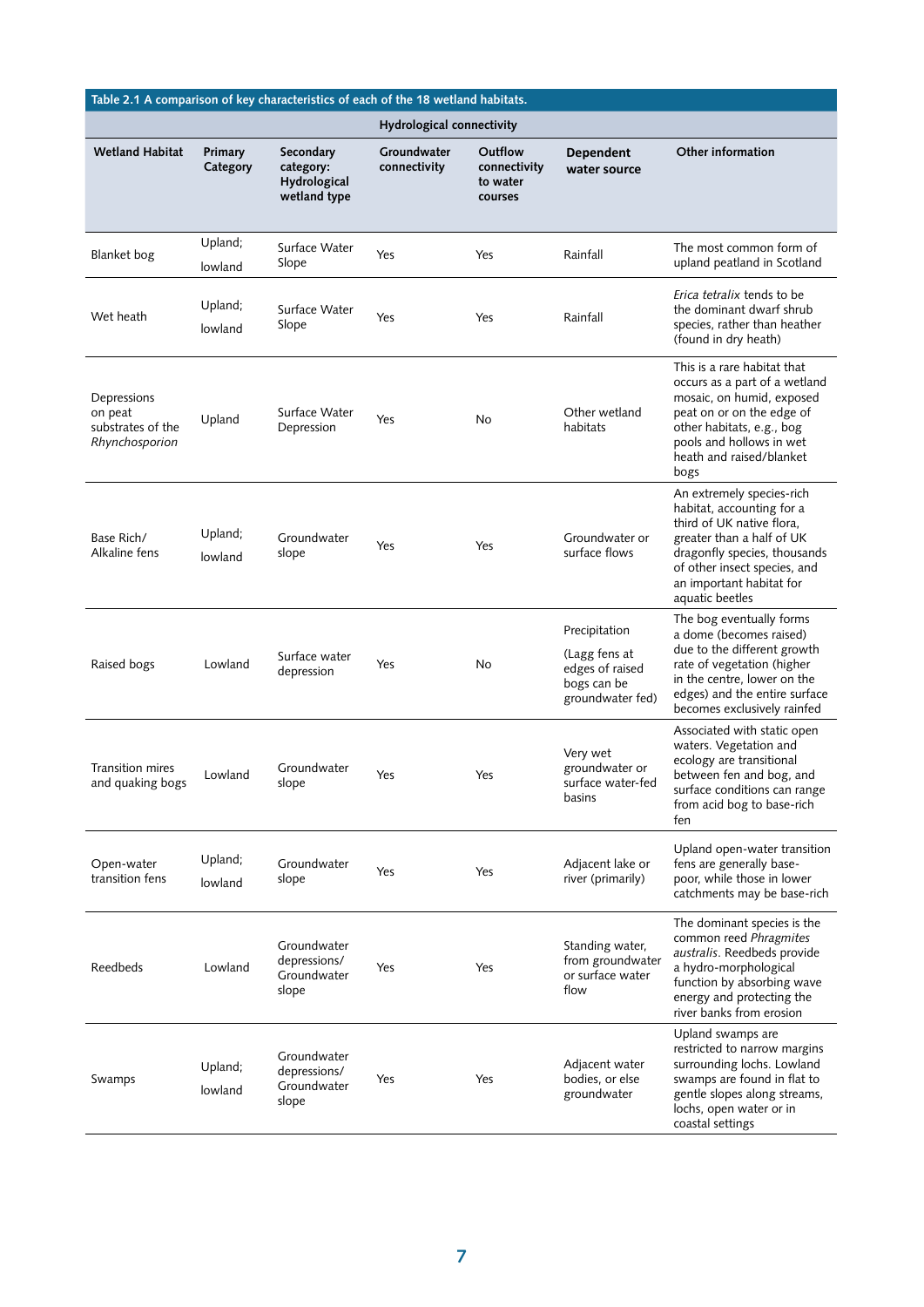|                                  |                                           |                                                                   | Hydrological connectivity   |                                                |                                                                                                                       |                                                                                                                                                                                    |
|----------------------------------|-------------------------------------------|-------------------------------------------------------------------|-----------------------------|------------------------------------------------|-----------------------------------------------------------------------------------------------------------------------|------------------------------------------------------------------------------------------------------------------------------------------------------------------------------------|
| <b>Wetland Habitat</b>           | Primary<br>Category                       | Secondary<br>category:<br>Hydrological<br>wetland type            | Groundwater<br>connectivity | Outflow<br>connectivity<br>to water<br>courses | <b>Dependent</b><br>water source                                                                                      | Other information                                                                                                                                                                  |
| Basin fens                       | Upland;<br>lowland                        | Groundwater<br>depression                                         | Yes                         | Yes                                            | Mostly surface<br>water flow,<br>sometimes<br>groundwater.<br>May benefit from<br>high rainfall                       | Basin fens may form in<br>depressions such as kettle<br>holes, the swales between<br>beach ridges, and the<br>embayments of seas or lakes                                          |
| Floodplain fens                  | Lowland                                   | Floodplain                                                        | Yes                         | Yes                                            | Periodic<br>inundation from<br>adjacent streams<br>and rivers but can<br>also be influential<br>groundwater<br>inputs | Floodplain fens are some of<br>the largest fen complexes<br>in the UK often supporting<br>shallow lakes and pools                                                                  |
| Fen woodland                     | Wet<br>woodlands                          | Groundwater<br>depression/<br>Floodplain                          | Yes                         | Yes                                            | Adjacent water<br>bodies, or else<br>groundwater                                                                      | Also known as fen-carr, are<br>mainly found on lowland<br>flood-plain fens, open water<br>transition fens and basin fens                                                           |
| Alder woodland                   | Wet<br>woodlands                          | Groundwater<br>slope/<br>Groundwater<br>depression/<br>Floodplain | Yes                         | Yes                                            | Floodplains                                                                                                           |                                                                                                                                                                                    |
| Bog woodland                     | Wet<br>woodlands                          | Surface<br>water slope/<br>Surface water<br>depression            | Yes                         | Yes                                            | Rainfall                                                                                                              | Bog woodland is fairly rare<br>and consists of mature Scots<br>Pine. It is a conservation<br>priority habitat type under<br>the EU Habitats Directive                              |
| Fen meadow                       | Wet<br>grassland/<br>floodplain<br>meadow | Groundwater<br>slope/<br>Floodplain                               | Yes                         | Yes                                            | Slow groundwater<br>flow                                                                                              | Since the Middle Ages<br>many fens have been<br>partially drained, forming<br>fen meadows which require<br>some form of management                                                 |
| Wet meadows/<br>marshy grassland | Wet<br>grassland/<br>floodplain<br>meadow | Floodplain                                                        | Yes                         | Yes                                            | Seasonally<br>saturated                                                                                               | Marshy grassland has a high<br>proportion of rush, sedge<br>or meadowsweet species;<br>and wet meadows support<br>communities of marsh<br>marigold and valerian                    |
| Transition<br>grassland          | Wet<br>grassland/<br>floodplain<br>meadow | Floodplain                                                        | Unknown                     | Unknown                                        |                                                                                                                       | Clear definitions are lacking.<br>Their vegetation and<br>hydrology are intermediate<br>between wet meadows/<br>marshy grasslands described<br>above and drier, rough<br>grassland |
| Transition<br>saltmarsh          | Wet<br>grassland/<br>floodplain<br>meadow | Floodplain                                                        | Unknown                     | Unknown                                        | Associated with<br>true saltmarshes.<br>but have a lower<br>inundation regime                                         | Vegetation communities<br>are intermediate between<br>true saltmarshes and those<br>vegetation communities<br>that are adapted to saline<br>environments, e.g., reedbeds           |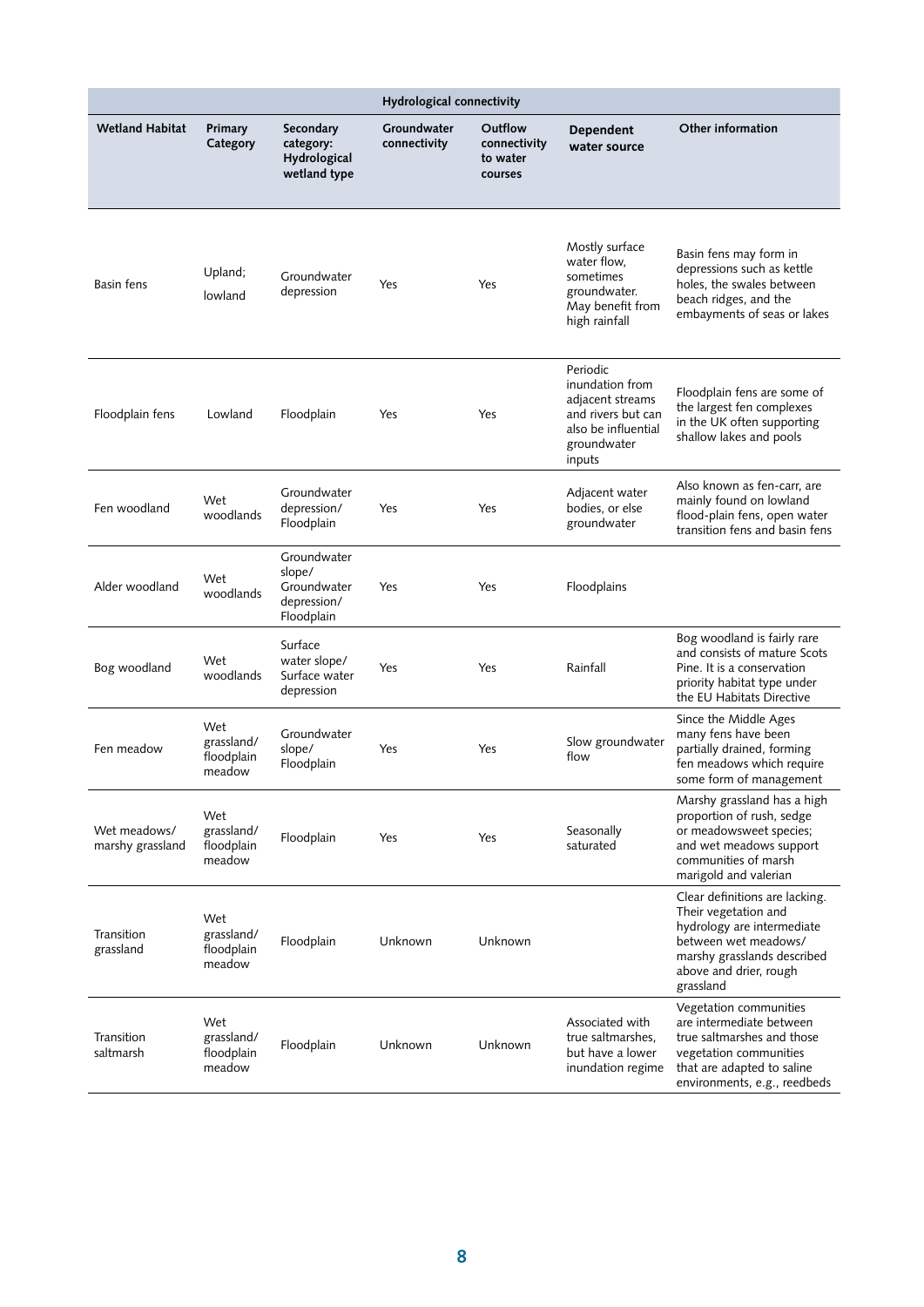**3. RQ 1: How do a broad range of wetlands in Scotland buffer extremes of water availability, focusing on both low and high flows? What are the mechanisms for this and their relative importance?** 

To answer this question, we carried out a second literature review on water holding and buffering capacities of each of the wetland habitats covering over 105 source documents (see Appendices II and III for more details).

The buffering capacity of a wetland is primarily dependent on its available water holding capacity (Figure 3.1). There are several mechanisms by which water is stored. Above the ground, surface water is stored as open water where it collects in topographical features such as hollows and channels or runs off where the saturation or infiltration capacity of the underlying soil is exceeded. Beneath the ground surface, water is stored or flows through the soil (i.e., throughflow) in the unsaturated zone

between soil pores or at depth within the saturated zone as groundwater (i.e., saturated zone beneath the level of the water table). Water can also be stored thanks to mechanisms provided by the overlying vegetation for example interception of rainfall within tree canopies or as moisture within *Sphagnum* mosses. An additional hydrological mechanism that wetlands offer is through the surface hydraulic roughness provided by overlying vegetation and topographical irregularities that slow surface runoff. All mechanisms are important, and their relative importance varies temporally and spatially depending on the functioning of a specific wetland.

# **3.1 The buffering capacity of wetlands explained**

The water holding capacity of a wetland can be divided into two types (Figure 3.1): used water storage and available free storage with the balance between the two varying (McCartney and Acreman, 2009). Compared to other terrestrial landscape features, when all available storage is used wetlands have the potential to hold considerable quantities of water both above and beneath the ground surface. The variable nature of available storage as determined by the water balance and hydrological connectivity within a catchment, determine the ability of wetlands to buffer low and high flows. The key mechanisms and their controls that determine buffering are explored further in Section 3.1.1.



**Figure 3.1** Conceptual summary of wetland water holding characteristics. Note not all wetlands are connected to groundwater and the combinations of inputs and outputs are not universal.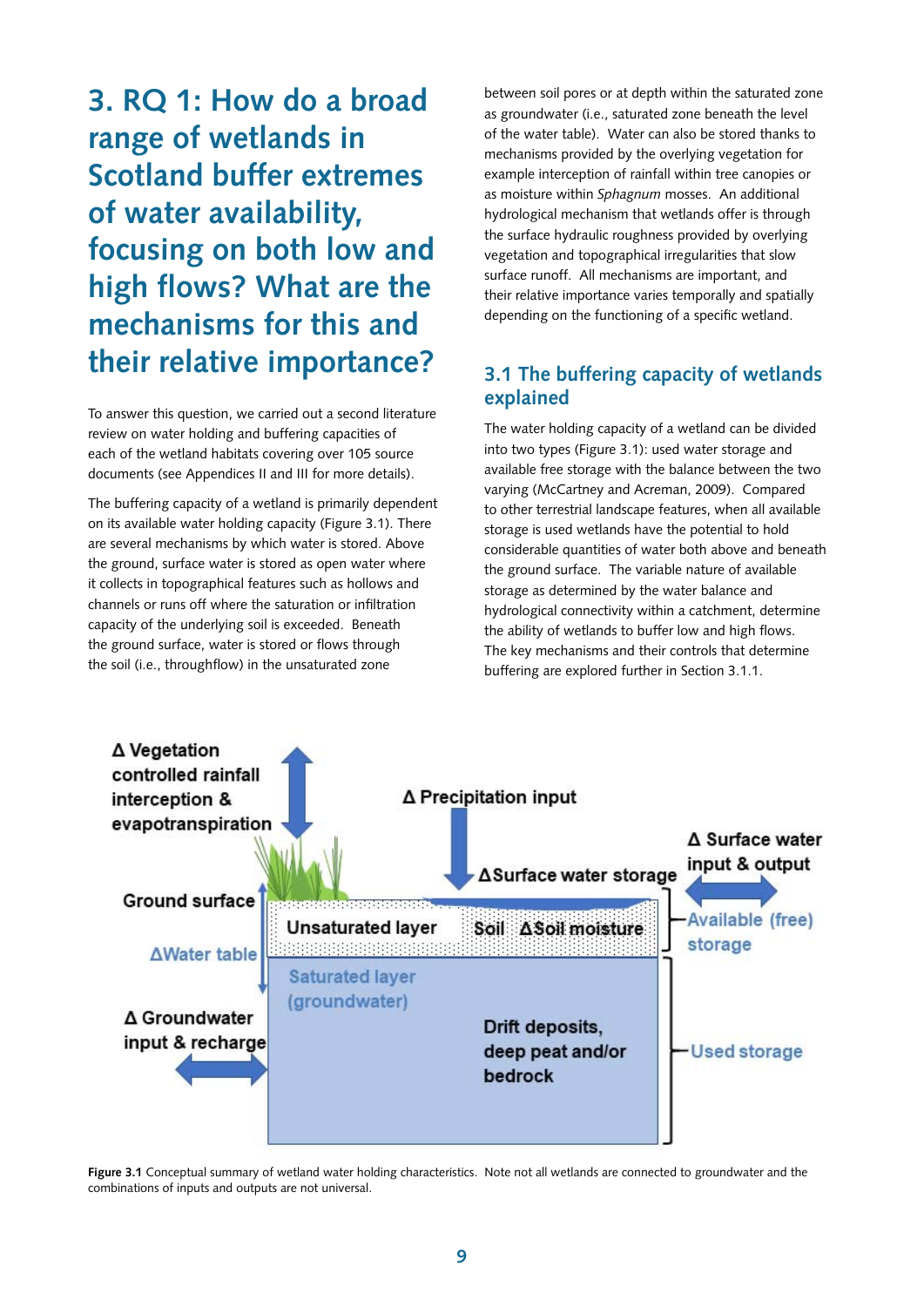## **3.1.1 Wetland buffering of hydrological extremes**

#### **High flows**

The capacity of a wetland to buffer the effects of flooding is commonly highlighted as a service that wellfunctioning wetlands offer. By storing excess surface water or delaying its movement, downstream flooding can be mitigated via the delay of flood peaks, attenuation of flood peak discharge or through reduced volume of runoff. Key spatial controls on these buffering mechanisms include wetland location within a catchment, its size and the distance from a receptor (e.g., downstream urban community; Larson, 2009a). The inherent roughness, topography, soil characteristics and vegetation of a wetland, as explored in Appendix III, present further controls on the precise response to a flood wave in a wetland.

Importantly, the health and extent of wetlands also represent major controls on the hydrological buffering capacity. Historically wetlands have been drained or reduced in extent as other types of land use have replaced them. Such land management actions can mean catchments have less capacity to buffer flood peaks (Appendix III). The arrangement of wetlands is also important. For example, wetlands positioned close to water courses have been predicted to play an important role in attenuating high flows that is disproportionate to the number of, and size of wetlands (Ameli and Creed, 2019). In contrast, with increasing distance from watercourses, the attenuation function through storing excess surface water, declines. However, these predictions are catchment specific; the health of wetlands, catchment topography, underlying geology and relative size of a catchment are all important additional controls.

The wetland's balance of inflows and outflows (e.g., Figure 2.1; see also Table 2.1, Section 2) is an important control on water holding capacity (Baker et al., 2009) and in turn ability to buffer hydrological extremes. The nature of its storage (i.e., duration, or storage type: on the surface, in the soil as moisture or as groundwater) importantly can determine when it is persistently saturated with no available spare capacity or able to offer spare capacity to hold additional water. Linked to this is whether the wetland is sloping or in a depression (basin). In general, sloping wetlands have lower water storage capacity than those situated in depressions.

It is worth noting, though, that certain wetlands even when in healthy condition, may function as net contributors to flooding (Bullock and Acreman, 2003). In temperate regions, wetlands hydrologically connected to headwater streams in upland areas such as blanket bog and wet heath tend to be flood generating during precipitation or snowmelt events as soils are often saturated. This reflects high rainfall input and poor

drainage due to moisture retaining organic soils leading to rapid overland runoff (Bullock and Acreman, 2003). In contrast, some may have no effect on flood generation (or on buffering floods either) because they are isolated from stream networks (Larson, 2009b).

The hydrological functioning and thus buffering capacity of wetlands also varies temporally. Long term (e.g. decadal), seasonal and event scale temporal factors result in important changes. For example, a high rainfall or snowmelt event or period of drought over a longer timescale, can create antecedent conditions of limited available free storage and freely available capacity respectively.

#### **Low flows**

Wetlands also have the potential to aid buffering of droughts and low flows through mechanisms that sustain groundwater and surface outflows that in turn maintain baseflows in watercourses. Groundwater is an important reserve of water because of its potentially large volume within a catchment and its role in supplying rivers with continuous water input when seasonally dry periods reduce rainfall and surface water runoff and storage (McCartney and Acreman, 2009).

The ability to buffer the effects of dry periods is dependent on the wetland type (see Section 2). Most wetlands will retain water during dry periods. However, the mechanism by which they can contribute to base flow in water courses is affected by evapotranspiration which can reduce that contribution compared to other habitats (Bullock and Acreman, 2003). The loss of water through evaporation from wetlands, is dependent on the wetland site, its vegetation and water supply (Mohamed et al., 2012). Floodplains, and the wetlands they potentially support such as floodplain fens, swamps and fen meadows, have water tables strongly coupled to the level of water flow within the adjacent watercourse (e.g. Burt et al., 2002; Addy and Wilkinson, 2021). During periods of low river flow, a hydraulic gradient between the floodplain and adjacent watercourse tends to exist. This mechanism directs groundwater into the watercourse thus helping to sustain the baseflow of that watercourse during dry periods (Burt et al., 2002). Groundwater contained within valley bottom alluvial deposits that underlie floodplains thus represent a potentially major source of baseflow (Tetzlaff and Soulsby, 2008).

## **3.2 What are the buffering capacities of the different wetland habitats?**

The buffering capacity of a wetland varies depending on the inherent mechanisms, wetland type, location and temporal variability of the water balance as summarised in Appendices I and II.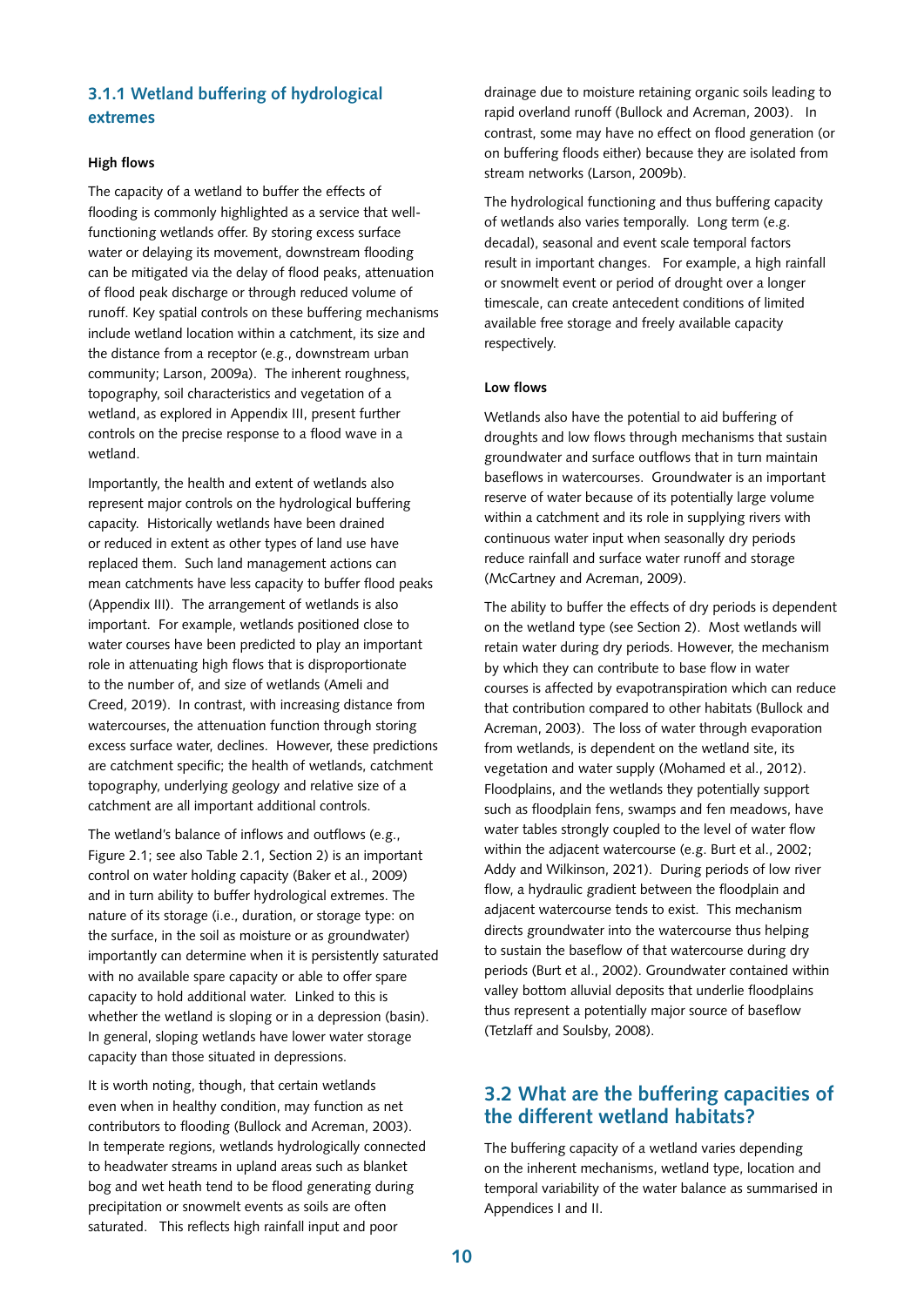The assessment of the potential buffering capacity for both low and high flows for each of the 18 wetland habitats is summarised in Table 3.1. This qualitative assessment, similar to the review undertaken by Bullock and Acreman (2003), was based on a rating (Low or Good) of the buffering capacity that intact, healthy wetlands would have. The ratings give a relative measure of the buffering capacity between the different wetland types.

Confidence levels (High, Medium and Low) on these buffering ratings were then assigned based on the weight of literature evidence (Appendices II and III), Hydrology of Soil Type (HOST) classification indices where available

Baseflow Index (BFI) and Standard Percentage Runoff (SPR) ratings derived from the mapping work in Appendix VIII.

Knowledge of the buffering capacities of specific wetland types is incomplete (see Section 7) and due to the complexity of mechanisms, and the multi-faceted nature of their controls, management decisions should ideally be based on site-specific hydrological assessment. Thus, the assessment of buffering capacity ratings given in Table 3.1. is cautious. Nevertheless, this summary provides a starting point to predict the level of buffering capacity offered by different wetland types and to inform strategic planning for management and restoration.

**Table 3.1 Summary of buffering capacity of healthy, functional wetlands. Green cells highlight wetland types that are likely to offer good low flow or high flow buffering capacity. Assessment of buffering ratings are based on judgement informed by literature where available (Appendices II and III) and Baseflow Index (BFI) and Standard Percentage Runoff (SPR) indicators based on Hydrology of Soil Type – European Nature Information System (HOST-EUNIS) combinations from hydrological wetland habitat mapping (Table 5e in Appendix IV). Assessment is independent of the total extent of a wetland type within a catchment (i.e. buffering effectiveness is relative to wetland unit area). BFI and SPR indices give an indication of the low flow and high flow buffering capacity respectively, of the soil associated with the wetland. Water holding capacity is categorised according to whether the wetland has a Persistently High Water Table (PHWT) or a variable one.** 

| Wetland<br>habitat                   | Water<br>holding<br>capacity | Low flows<br>buffering<br>rating | <b>HOST</b><br><b>Base-flow</b><br>index<br>rating <sup>1</sup> | Confidence level /<br>Refs <sup>3</sup>                                                                                                   | <b>High flows</b><br>buffering<br>rating                                            | Stand-<br>ard $%$<br>runoff<br>rating <sup>2</sup> | Confidence level / Refs <sup>3</sup>                                                                                                      |
|--------------------------------------|------------------------------|----------------------------------|-----------------------------------------------------------------|-------------------------------------------------------------------------------------------------------------------------------------------|-------------------------------------------------------------------------------------|----------------------------------------------------|-------------------------------------------------------------------------------------------------------------------------------------------|
| <b>Uplands</b>                       |                              |                                  |                                                                 |                                                                                                                                           |                                                                                     |                                                    |                                                                                                                                           |
|                                      |                              |                                  |                                                                 |                                                                                                                                           | Low                                                                                 |                                                    | High;                                                                                                                                     |
| Blanket bog                          | <b>PHWT</b>                  | Low                              | Low                                                             | Medium;<br>Evans 1999; Soulsby<br>et al., 2006; Tetzlaff<br>et al., 2007                                                                  | (potentially<br>good in the<br>short-term<br>following<br>dry periods<br>in summer) | High                                               | Acreman and Holden,<br>2013; Bullock and<br>Acreman, 2003; Boelter<br>and Verry, 1977; Tetzlaff<br>et al., 2007; Scheliga et<br>al., 2018 |
| Wet heath                            | <b>PHWT</b>                  | Low                              | Low                                                             | Low                                                                                                                                       | Low                                                                                 | High                                               | Low                                                                                                                                       |
|                                      |                              |                                  |                                                                 | Low:                                                                                                                                      |                                                                                     |                                                    | Low:                                                                                                                                      |
| Depressions                          | <b>PHWT</b>                  | Low                              |                                                                 | Acreman and<br>Macartney, 2009                                                                                                            | Low                                                                                 |                                                    | Acreman and Macartney,<br>2009                                                                                                            |
| Base rich/<br>alkaline fens          | Variable                     | Low                              | Low                                                             | Low;<br>Soulsby et al., 2007                                                                                                              | Low                                                                                 | High                                               | Low                                                                                                                                       |
| Lowlands                             |                              |                                  |                                                                 |                                                                                                                                           |                                                                                     |                                                    |                                                                                                                                           |
|                                      |                              |                                  |                                                                 | Medium;                                                                                                                                   |                                                                                     |                                                    |                                                                                                                                           |
| Floodplain<br>fens                   | Variable                     | Good                             | Low                                                             | Burt et al. 2002;<br>Ameli and Creed,<br>2019; Macdonald<br>et al., 2014; O<br>Dochertaigh et al.,<br>2018; Tetzlaff and<br>Soulsby, 2008 | Variable<br>(good in<br>summer)                                                     | Moderate                                           | High;<br>Acreman and Holden,<br>2013; Bullock and<br>Acreman, 2003; Davis,<br>2004; Ameli and Creed,<br>2019; SNIFFER, 2014               |
|                                      |                              |                                  |                                                                 |                                                                                                                                           |                                                                                     |                                                    | Low;                                                                                                                                      |
| Base rich fens                       | Variable                     | Low                              | Low                                                             | Low;                                                                                                                                      | Low                                                                                 | High                                               | Duval and Waddington,<br>2018                                                                                                             |
| Transition<br>mires/<br>Quaking bogs | <b>PHWT</b>                  | Low                              | Low                                                             | Low;                                                                                                                                      | Low                                                                                 | High                                               | Low                                                                                                                                       |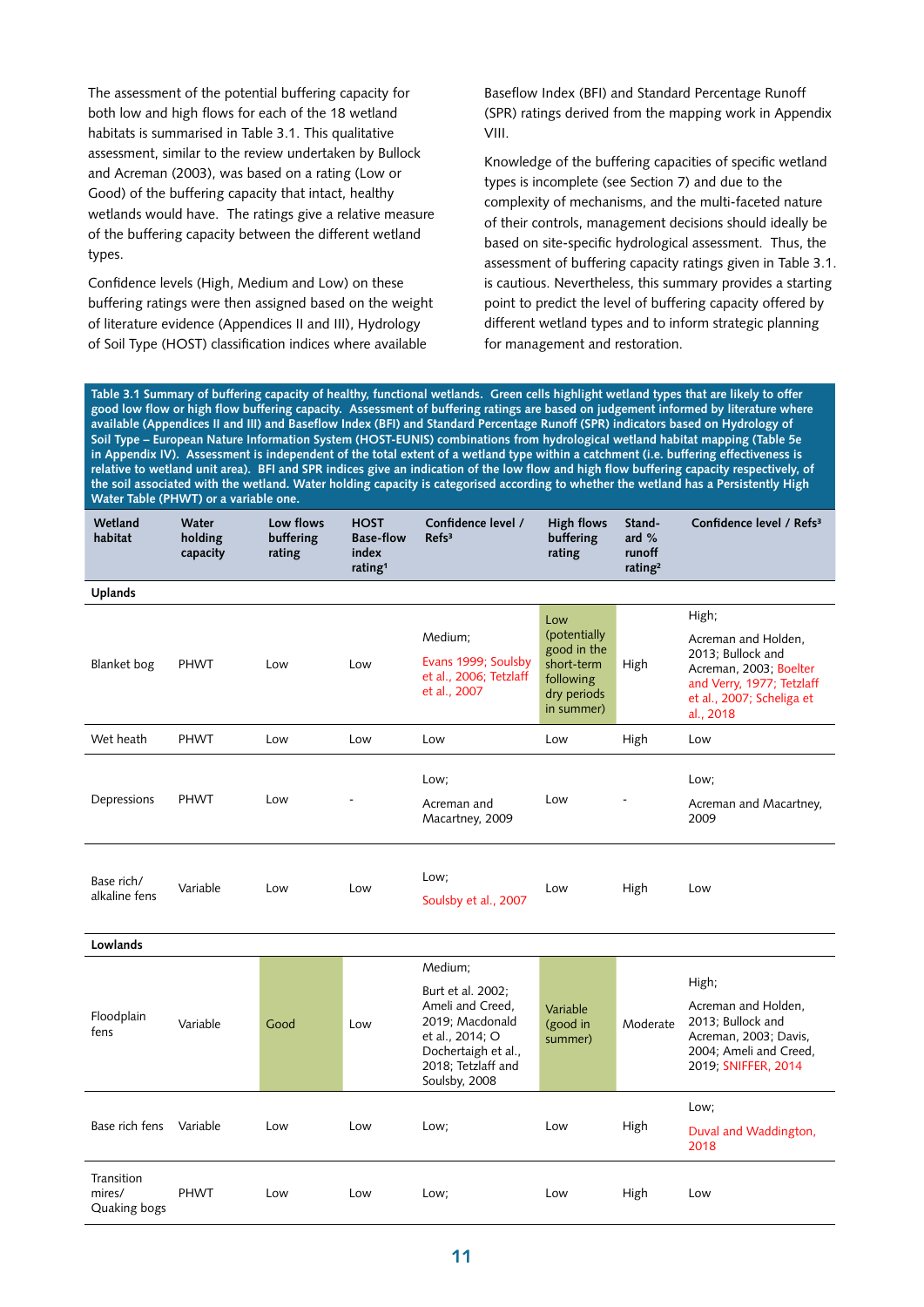| Wetland<br>habitat            | Water<br>holding<br>capacity | Low flows<br>buffering<br>rating | <b>HOST</b><br><b>Baseflow</b><br>index<br>rating <sup>1</sup> | Confidence level<br>/ Refs                                               | <b>High flows</b><br>buffering<br>rating                                                   | <b>HOST</b><br><b>Standard</b><br>%<br>runoff<br>rating <sup>2</sup> | Confidence level / Refs                                                                                    |
|-------------------------------|------------------------------|----------------------------------|----------------------------------------------------------------|--------------------------------------------------------------------------|--------------------------------------------------------------------------------------------|----------------------------------------------------------------------|------------------------------------------------------------------------------------------------------------|
| Open water<br>transition fens | <b>PHWT</b>                  | Low                              |                                                                | Low                                                                      | Low                                                                                        |                                                                      | Low                                                                                                        |
| Swamps                        | Variable                     | Good                             | $\overline{\phantom{a}}$                                       | Low                                                                      | Variable<br>(good in<br>summer)                                                            | $\overline{\phantom{a}}$                                             | Low;<br>Ameli and Creed, 2019                                                                              |
| Reedbeds                      | Variable                     | Good                             | $\blacksquare$                                                 | Low                                                                      | Variable<br>(good in<br>summer)                                                            | $\overline{\phantom{a}}$                                             | Low;<br>Ameli and Creed, 2019                                                                              |
| Basin fens                    | <b>PHWT</b>                  | Low                              |                                                                | Low;<br>Ameli and Creed,<br>2019                                         | Variable<br>(good in<br>summer)                                                            | $\overline{\phantom{a}}$                                             | Low;<br>Lane et al., 2018; Ameli<br>and Creed, 2019                                                        |
| Raised bogs                   | <b>PHWT</b>                  | Low                              | Low;                                                           | Medium;<br>Evans 1999; Soulsby<br>et al., 2006; Tetzlaff<br>et al., 2007 | Low<br>(potentially<br>good in the<br>short-term<br>following<br>dry periods<br>in summer) | High                                                                 | Medium;<br>Bullock and Acreman,<br>2003; Acreman and<br>Holden, 2013; Bragg,<br>2002;Tetzlaff et al., 2007 |
| Wet woodlands                 |                              |                                  |                                                                |                                                                          |                                                                                            |                                                                      |                                                                                                            |
| Fen<br>Woodland               | Variable                     | Low                              | Moderate                                                       | Low                                                                      | Variable<br>(good in<br>summer)                                                            | Moderate                                                             | Medium;<br>Thomas and Nisbet, 2007                                                                         |
| Alder<br>Woodland             | Variable                     | Low                              | Moderate                                                       | Low                                                                      | Variable<br>(good in<br>summer)                                                            | Moderate                                                             | Medium;<br>Thomas and Nisbet, 2007                                                                         |
| Bog<br>Woodland               | <b>PHWT</b>                  | Low                              | Low;                                                           | Low;<br>Evans 1999; Soulsby<br>et al., 2006; Tetzlaff<br>et al., 2007    | Low<br>(potentially<br>good in the<br>short-term<br>following<br>dry periods<br>in summer) | High                                                                 | Low;<br>Bragg, 2002; Acreman<br>and Holden, 2013;<br>Bullock and Acreman,<br>2003; Tetzlaff et al., 2007   |
| Wet grasslands                |                              |                                  |                                                                |                                                                          |                                                                                            |                                                                      |                                                                                                            |
| Transition<br>grasslands      | Variable                     | Low                              | Low                                                            | Low                                                                      | Variable<br>(good, in<br>summer)                                                           | High                                                                 | Low                                                                                                        |
| Wet meadow                    | Variable                     | Low                              | Low                                                            | Low                                                                      | Variable<br>(good in<br>summer)                                                            | High                                                                 | Medium;<br>SNIFFER, 2014; Rothero<br>et al., 2016; Bradley et<br>al. 2010                                  |
| Fen meadow                    | Variable                     | Low                              | Low                                                            | Low                                                                      | Variable<br>(good in<br>summer)                                                            | Moderate                                                             | Medium;<br>SNIFFER, 2014; Rothero<br>et al., 2016; Bradley et<br>al. 2010                                  |
| Transition<br>Saltmarsh       | Unknown                      | Low                              |                                                                | Low                                                                      | Low                                                                                        |                                                                      | Low                                                                                                        |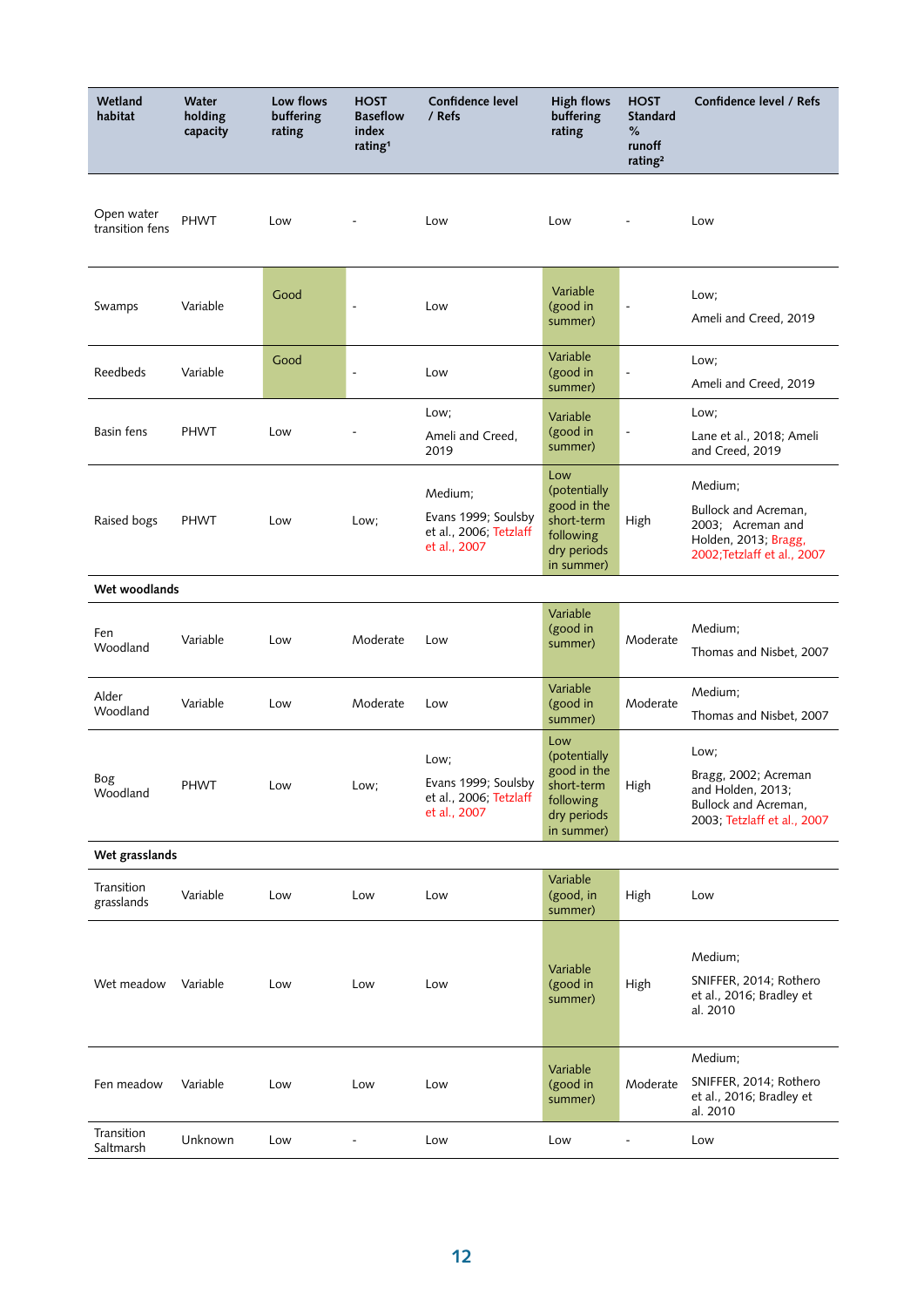1 BFI = Baseflow Index. A measure of the proportion of annual flow (0-1) that is contributed towards sustaining baseflows as based on the Hydrology of Soil Types (HOST) classification (Boorman et al. 1995). Where 'High' = BFI > 0.8, 'Moderate' = BFI: 0.8-0.5 and 'Low' = BFI < 0.4. BFI categories based on expert judgement. BFI ratings in table are based on a lumped value averaged across multiple soil types for a given wetland. Where BFI is low, then low flow buffering capacity might be low.

<sup>2</sup> SPR = Standard Percentage Runoff. The % of rainfall expected to occur as surface runoff in a rainfall event as based on the Hydrology of Soil Types (HOST) classification (Boorman et al. 1995). Where 'High' = SPR > 40% (slowly permeable with primarily organic topsoil's that inhibit infiltration), 'Moderate' = SPR: 20-40% (soils with mineral topsoil that allow some infiltration) and 'Low' = SPR < 20% (soils with high infiltration rates). SPR categories based on Lilly and Baggaley (2014). SPR ratings in table are based on a lumped value averaged across multiple soil types for a given wetland. Where SPR is high, then high flow buffering might be low.

<sup>3</sup> Confidence level reflects combination of HOST evidence and number/quality of references lending support. Black text references indicate sources from which the inference of the buffering capacity of a specific wetland type was made. Red text references indicate sources that directly support the nature of the buffering capacity of a specific wetland type.

The following are key messages from Table 3.1 that have reasonable supporting evidence:

#### **High flow buffering:**

- The majority of wetlands offer low capacity to mitigate high flows on account of slowly permeable soils and a lack of available free storage due to persistent saturation that limits available water holding capacity. However, such wetlands in a healthy state are likely to offer greater buffering capacity than degraded examples or many land cover types that replace them.
- Floodplain fens, transition grasslands, wet meadows and fen meadows have good, but more variable, capacity to buffer high flows that varies seasonally; the maximum high flow buffering would be expected during the summer months when there is more likely to be free storage in soils and surface hollows. Moreover, vegetation growth during summer improves hydraulic roughness that can slow surface runoff.
- Alder and fen wet woodlands similarly provide good, but variable, seasonally controlled capacity to buffer high flows.
- Swamps and reedbeds often occur close to watercourses on floodplains and on the margins of lochs. When they have available free storage during drier summer spells, they have capacity to hold large quantities of surface water in hollows to buffer high flows.
- Basin fens have variable capacity to store water with the greatest available storage also available in summer. The often poor outflow surface water connectivity of basin fens can help to reduce and delay flooding downstream.

#### **Low flow buffering:**

The majority of wetlands have low capacity to buffer low flows compared to other habitats as the

temporary storage of water makes it more prone to loss through evapotranspiration and/or the outflow connectivity is poor.

- Floodplain fens have good low flow buffering capacity due to their hydrological connection to groundwater, helping to sustain baseflows in watercourses.
- Swamps and reedbeds, co-existing in riparian or floodplain settings, may also provide low flow buffering if hydrologically connected to a nearby watercourse, but there is a lack of knowledge on this.

### **3.2.1 The buffering capacity of blanket bogs**

The flood attenuation goal of restoring degraded blanket bogs is often highlighted in policy (see Section 1). Field studies show both planting of *Sphagnum* on bare peat to improve surface roughness (Shuttleworth et al., 2019) and drain blocking to improve storage (Wilson et al. 2011) can reduce peak flows. Drain blocking can also improve maintenance of baseflows during droughts (Wilson et al., 2011). These observations suggest that restored blanket bog can, at small headwater catchment scales, buffer high and low flows more effectively than degraded peat bogs. However, at present the restoration effects at greater spatial scales (i.e. catchment scale) are unknown and difficult to measure (Acreman and Holden, 2013). There also can be a significantly long lag period between intervention and complete recovery; one study showed that 6-7 years following drain blocking, the effects of 40 years of drainage had not been completely reversed (Holden et al. 2011). At the point of complete recovery with re-saturation of the peat, free storage capacity is mostly lost.

Therefore, compared to other wetlands with more variable water holding capacities, for example those that occur downstream in floodplain settings, storage capacity in recovered, healthy blanket bogs is more frequently limited (Acreman and Holden, 2013). Furthermore, in this state, healthy blanket bogs tend to generate rapid runoff that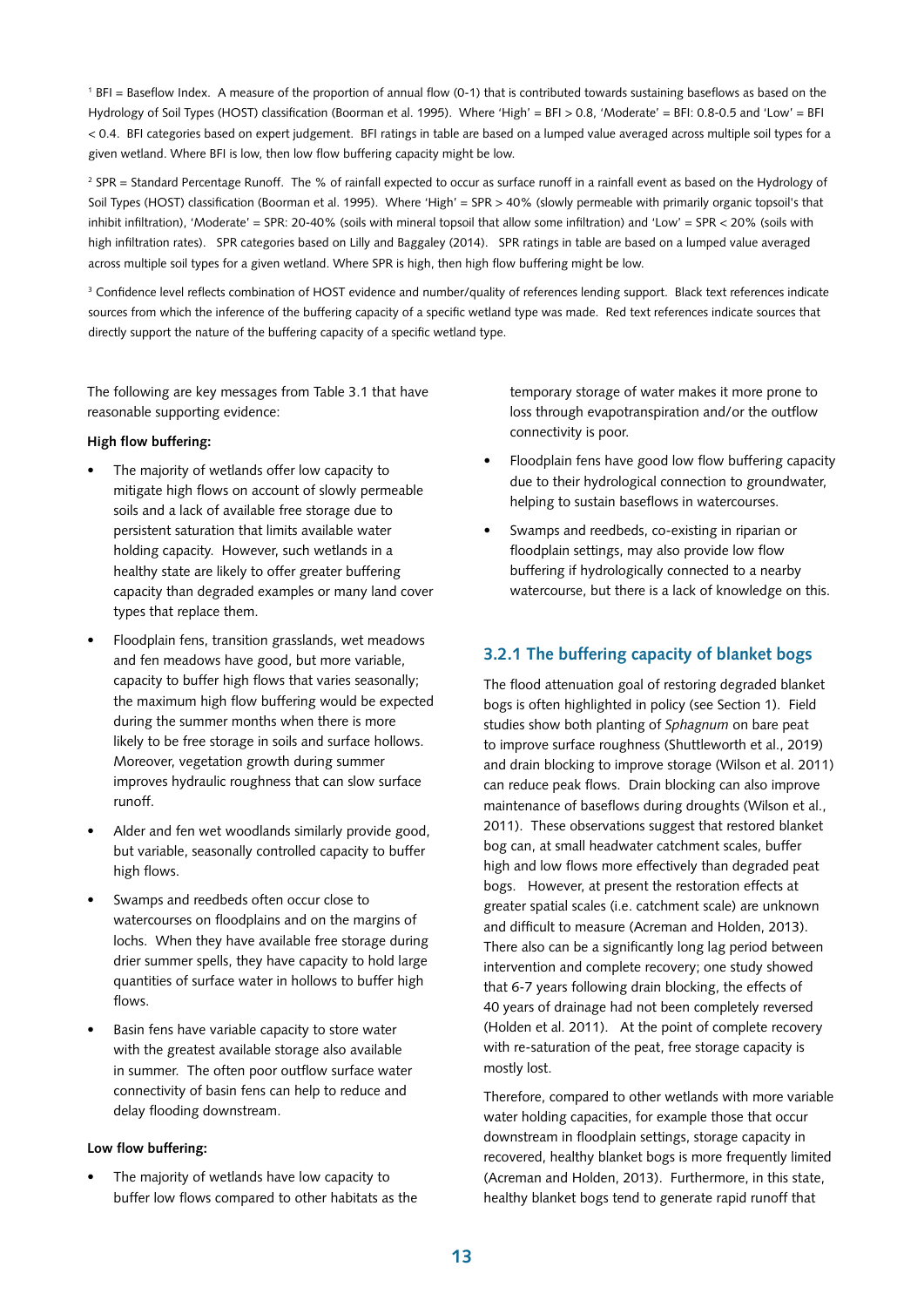can cause floods in response to precipitation events although the speed of runoff may be influenced by the condition of the peat (e.g. hydraulic conductivity, porosity and peat compressibility) and overlying *Sphagnum* cover (Shuttleworth et al., 2019).

### **3.2.2 The importance of wetland extent**

The overall assessment in Section 3.2 suggests individual wetland types offer varying and often limited capacity to buffer hydrological extremes as supported by Bullock and Acreman (2003) with a subset of wetland types offering relatively high buffering capacity. However, this masks the importance of the natural extent and hydrological connections (i.e., whether the wetland is hydrologically isolated or riparian and the nature of outflows: continuous, ephemeral or intermittent) of wetlands on the hydrological cycle of a catchment (Acreman and Holden, 2013). The role of wetlands in influencing catchment hydrology has been greatly affected by their degradation or shrinkage due to land management and replacement with land cover types that may have even poorer buffering capacity (e.g. urban and intensely managed farmland). Model-based studies (Fossey and Rousseau, 2016; Ameli and Creed, 2019) support the need for sympathetic management of wetlands at the catchment scale within and outwith the extent of any individual wetland body to safeguard against further wetland loss and to preserve or enhance hydrological buffering. It has been predicted that loss of wetlands regardless of type and location within a catchment leads to a loss of buffering capacity under climate change (Fossey and Rousseau, 2016; Ameli and Creed, 2019). Moreover, these same studies showed that restoring the extent of wetlands *at the catchment scale*  enhances buffering capacities regardless of whether the wetlands are riparian or isolated. However, the nature of these effects is dependent on the catchment and sitespecific nature of wetlands.

# **3.3 How do a broad range of wetlands in Scotland buffer extremes of water availability and with what mechanisms?**

- **• Buffering capacity is wetland type-, health- and location-specific.** The main mechanisms that buffer high and low flows are through [Literature review – Section 3.1.1, Appendices II and III]:
	- o Storage of water, for which controls include:
- » Topography. This is a key control on the storage capacity with hollows, ridges and channels permitting the accumulation of surface and groundwater inputs;
- » Vegetation cover. This controls evapotranspiration, canopy interception and soil water infiltration (either as soil moisture or groundwater).
- » Soil type and condition. This controls the water table level (depth of saturation), soil moisture and infiltration capacity.
- o Delayed movement of water out of the wetland, for which controls include:
	- Surface roughness as determined by their topography and vegetation. This controls the speed of runoff from a wetland.
- o Seasonal variability in used and free water storage capacity is key to buffering extremes.
- o The degree of hydrological connectivity to sources of water supply and outflows are also important factors on the temporal variability of storage capacity and in turn buffering. For example, outflows from a wetland to a river network can be continuous, ephemeral or intermittent thus determining the contribution of wetlands to streamflow generation.
- o Buffering capacity may be reduced where a wetland has been degraded through drainage, loss of soil health or removal of vegetation.
- **• Knowledge on the buffering capacity of specific wetland types is often limited** [Literature review - Table 3.1; Appendix III]. The complexity of the mechanisms and controls on those mechanisms make it difficult to provide a robust and confident assessment across the whole range of types. A wetland of a certain type can function differently in different locations; site-specific monitoring is required.
- **• Our assessment of the 18 wetland types' buffering capacities is mixed, but we have more options available than restoring blanket bog for enhancing buffering capacity** [Assessment based on literature review – Appendices II and III – and indicator-based analysis and own judgement Table 3.1]. Table 3.2 shows the wetland types we have assessed to be most likely to buffer high flows, or both high and low flows, when in a healthy state: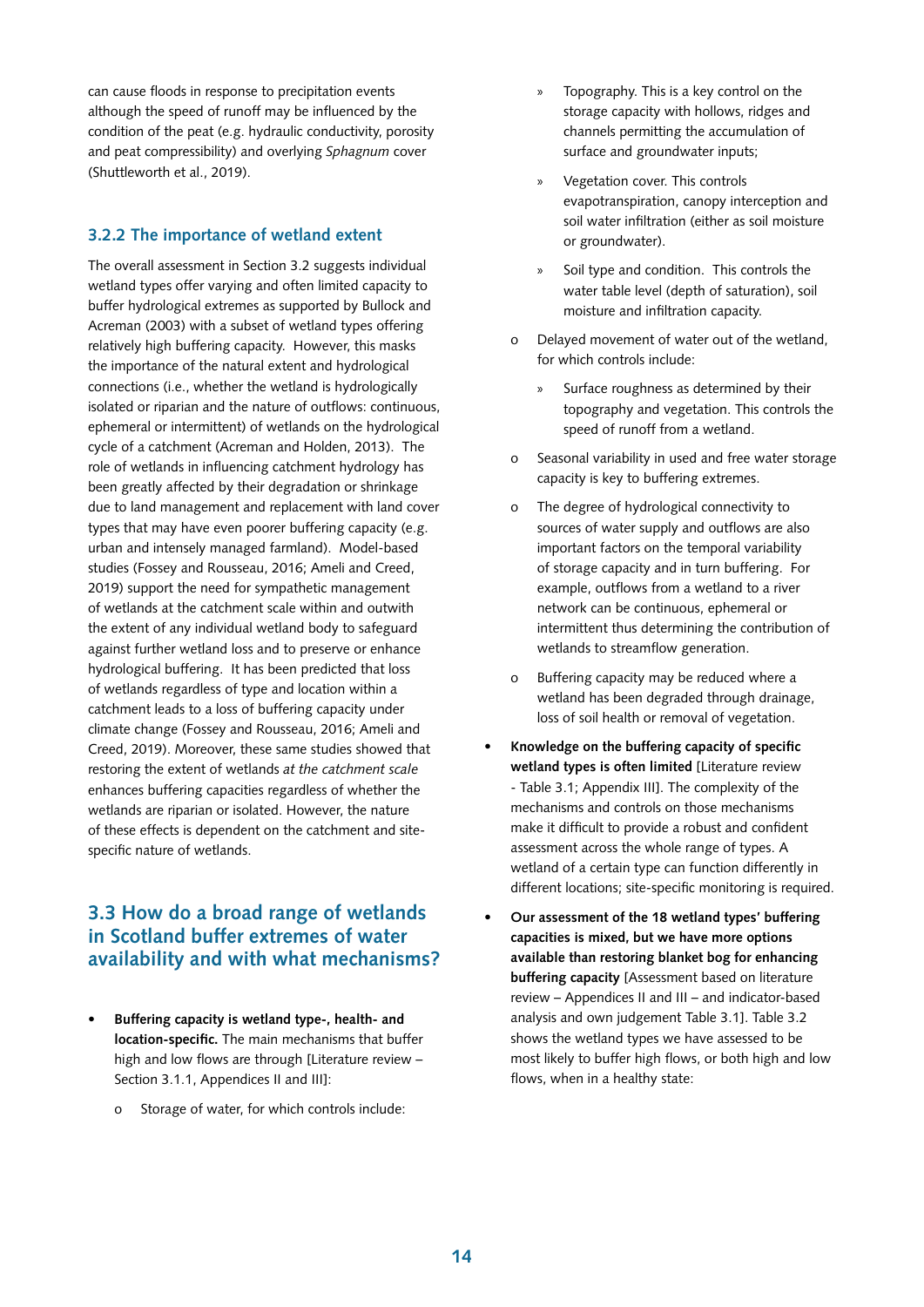| Table 3.2 Wetland types with high and/or low flow buffering<br>capacities rated "good", when in a healthy state. |                    |  |  |  |  |
|------------------------------------------------------------------------------------------------------------------|--------------------|--|--|--|--|
| High flow buffering                                                                                              | Low flow buffering |  |  |  |  |
| Wet meadows                                                                                                      |                    |  |  |  |  |
| Fen meadows                                                                                                      | Floodplain fens    |  |  |  |  |
| Alder and Fen wet woodlands                                                                                      | Swamps             |  |  |  |  |
| Basin fens                                                                                                       | Reedbeds           |  |  |  |  |
| Transition grasslands                                                                                            |                    |  |  |  |  |
| High and low flow buffering                                                                                      |                    |  |  |  |  |
| Floodplain fens                                                                                                  |                    |  |  |  |  |
| Swamps                                                                                                           |                    |  |  |  |  |
| Reedbeds                                                                                                         |                    |  |  |  |  |

- o The other wetland types were assessed as having low buffering capacities for low and high flows when fully recovered and healthy.
- o Many wetlands have persistently high water tables meaning that their capacity to hold additional water and buffer high flows is often limited [Literature Review - Table 3.1; Appendix II]. This is because once they are full, they tend to remain so if in a healthy condition (see Section 4).
- o Nevertheless, given the loss and poor health status of many wetlands (over two-thirds were assessed as not being in good health – see Appendix IV), restoration and expansion of wetlands is expected to improve buffering capacity. For example, restored or healthy blanket bogs and raised bogs can offer greater high flow buffering capacity after dry periods in the short term until they become re-saturated compared to degraded ones.
- **• Buffering capacity is catchment- and wetland typespecific but improving the extent of a particular wetland can improve buffering capacity** [Literature review - Section 3.2; Appendix III]. Riparian wetlands that are connected to watercourses potentially have a greater capacity to buffer high flows compared to isolated wetlands that are not closely connected to watercourses. However, depending on the connectivity and nature of the catchment, a greater total extent of healthy wetlands, potentially increases the high and low flow buffering capacity regardless of whether wetlands are riparian or isolated.

# **4. RQ 2: How is this buffering capability compromised when wetlands are degraded due to land use conversion or climate change?**

In this section, we consider question RQ2 from the point of view of both land use conversion and land use management, as well as climate change. The knowledge to answer this question is dispersed and incomplete due to uncertainties in how vegetation communities and soils will respond to individual changes and combinations thereof. We have, however brought together the building blocks to do so by synthesising results from the technical outputs in Appendices I, III, IV, VI and VIII.

We begin by defining wetland health in Section 4.1. In Section 4.2, we present possible types of land use conversion and management and climate change impacts that might affect wetland health and buffering capacities. The discussion on impacts sheds light on what might be considered as the consequences for the different wetland habitats when they are in poor health. We then explore the results of climate projections developed as part of the project. This provides projections of the possible spatial and temporal nature of climate change impacts, up to 2059. We then present examples of how these projections can be used to look at different buffering capacity impact scenarios. In Section 4.3 we conclude with an overview assessment of the current and future possible health of wetland habitats.

# **4.1 Wetland Health: What does it mean?**

A comprehensive review of the literature on wetlands, described in Appendix IV, provides several notable guides and indicators of health and degradation, including the state of the water balance, that could be used for assessing wetland health. However, due to the wide diversity of wetland types, there is no one clear definition that describes a healthy wetland (see Section 7, Knowledge Gaps).

For the purposes of this study, we make a distinction between wetland health and condition, defining:

**• wetland condition** as the assessment of indicators (such as positive and negative vegetation indicators)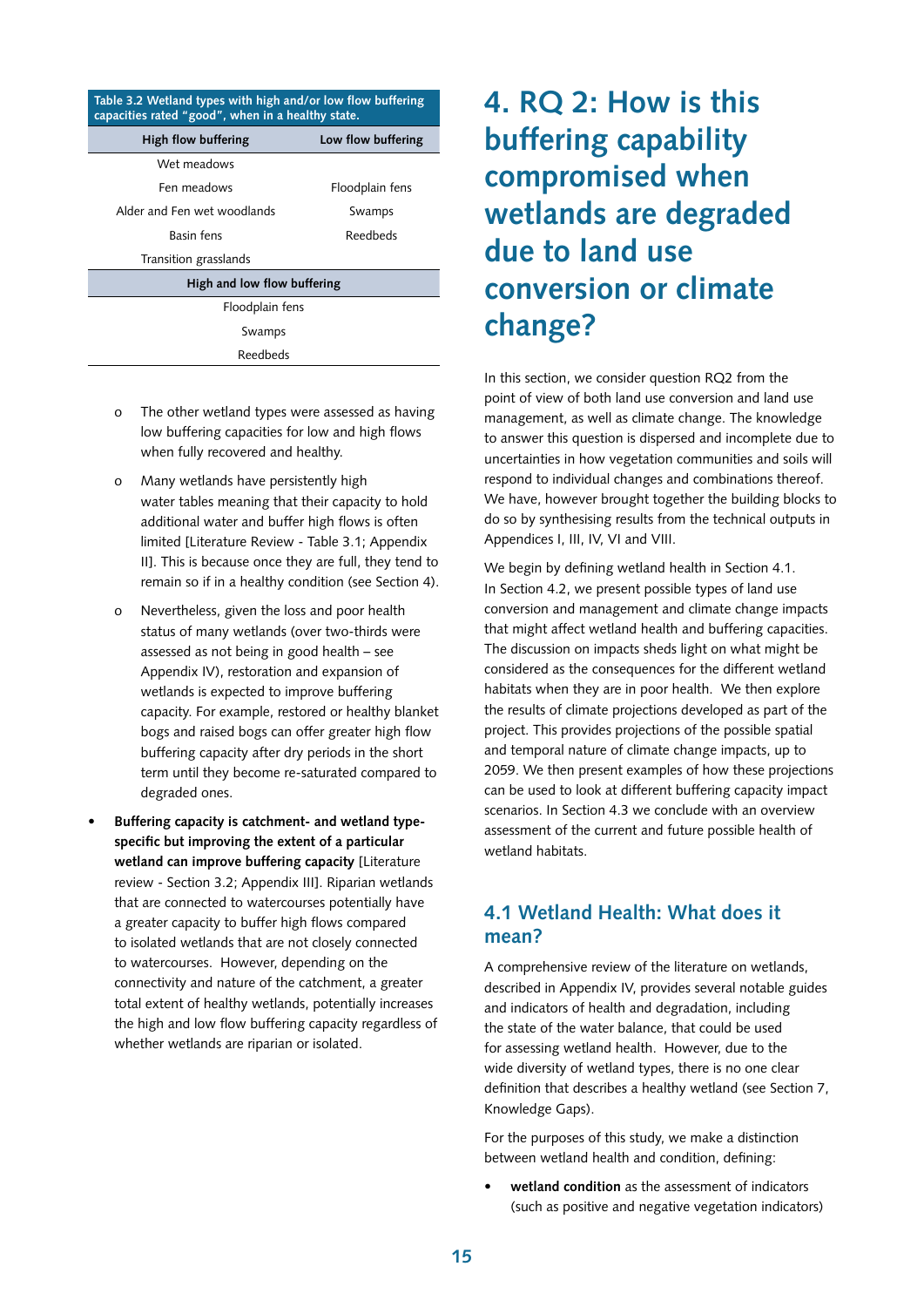at a broad visual scale that generally relate to physical wetland structure at a specific juncture in time:

**• wetland health** as a characteristic that includes all condition indicators but goes further to include the hydrological functionality, water quality of the wetland and ability of that wetland feature to perpetuate, maintain resilience and sustain itself over time. The hydrological health underpins all the other condition aspects that are measured, and without hydrological health the wetland will not fully function.

Understanding wetland health requires site-based monitoring over long time periods, the use of modelling and expert assessment. In Scotland, key information is normally only gathered on wetland condition through Site Condition Monitoring (SCM). SCM was not set up to measure wetland health in its entirety, but to collect simple and robust condition information that could be used to report designated site condition. Despite this, SCM provides an indication of condition on sites which are deemed to provide the best examples of their type and on sites where management effort is focused.

The data suggests that of the 571 wetland features monitored in SCM (assessed condition NatureScot SCM Data 2021), 34 had declined since the last assessment, whilst 19 had improved and no change on the remaining 518. This would suggest that for designated sites in most cases the *status quo* is maintained but the overall trend in wetland condition is slightly declining. However, of the 518 with no change, 219 of these sites were in the "Unfavourable" categories or "Favourable" declining category, *leaving a large proportion of the wetland sites in poor or declining health*. Therefore over 40% of Scotland best wetland sites are in unfavourable condition and the situation is not improving.

#### **4.1.1 The healthy wetland**

The healthy wetland is one where a series of processes occur within the wetland that enable the wetland system to perpetuate and regenerate. These processes are chemical, biological and physical, and can include a buffering mechanism such as water storage, as well as transformation of nutrients, growth and diversity of living matter. In broad terms these processes can be grouped under water quality, hydrology and habitat. The importance and dominance of each process is determined by the location and size of the wetland. Wetlands are highly dynamic and at any given time all processes may be in balance or alternatively, certain aspects may dominate. This dynamic becomes further complicated when land management and climate change influence those wetland processes and can ultimately reduce wetland health.

The functional wetland is a concept that relates to a human purpose that may become attached to a wetland type, for example flood attenuation (floodplains) or from specific wetland creation as in the case of nutrient reduction (constructed wetlands). In the case of this study, that purpose is the buffering of the climate extremes of flood and drought. Within this context, overall wetland health could be poor but function could be good. Constructed wetlands for nutrient attenuation are a good example where function (nutrient attenuation/ water quality) is good but other aspects may be poor (biodiversity). To create resilience and buffering to the extremes of climate change we may have to accept reductions in wetland health or transitions to other types of wetland community.

# **4.2 Effects of land use conversion and management**

Land conversion of wetlands for other uses, through drainage has historically been widespread. This is less prevalent in Scotland today but the impacts of these past conversions and attempted improvements still affect wetland health and capacity to buffer climate impacts. Land use management changes due to changes in agricultural production systems is now more prevalent and effects more subtle. Changes in land use management can occur within and/or adjacent to a wetland resulting often in profound direct or indirect changes in wetland hydrological processes. Examples of land use conversion and management changes both within wetlands and in the catchment of wetlands that can have hydrological impacts have been identified through a literature review.

#### **4.2.1 Land use conversion impacts**

**Afforestation** of blanket bogs and raised bogs associated with drainage ditching can lead to changes in vegetation, increased evapotranspiration and accelerated runoff, especially following clear felling (Robinson et al., 1998; Joosten, 2009; Bathurst et al., 2018). As described in Section 3 (and Appendices I, II and III), this type of drainage could lower water tables leading to conversion to bog woodland or dry scrub/woodland (SNIFFER, 2014). This would be expected to reduce low flow buffering capacity further through increased evapotranspiration losses but may improve high flow buffering capacity by creating more variable water holding capacity if soils aren't heavily degraded.

**Drainage and cultivation for agricultural productivity** leads to a complete transformation of a wetland to a different type of land use, to loss of soils and vegetation (Cook et al., 2009). Drainage of wetlands to improve agricultural land can also accelerate runoff downstream and exacerbate flood peaks (O'Connell et al., 2007; Čížková et al., 2013). Drainage can lead to changes in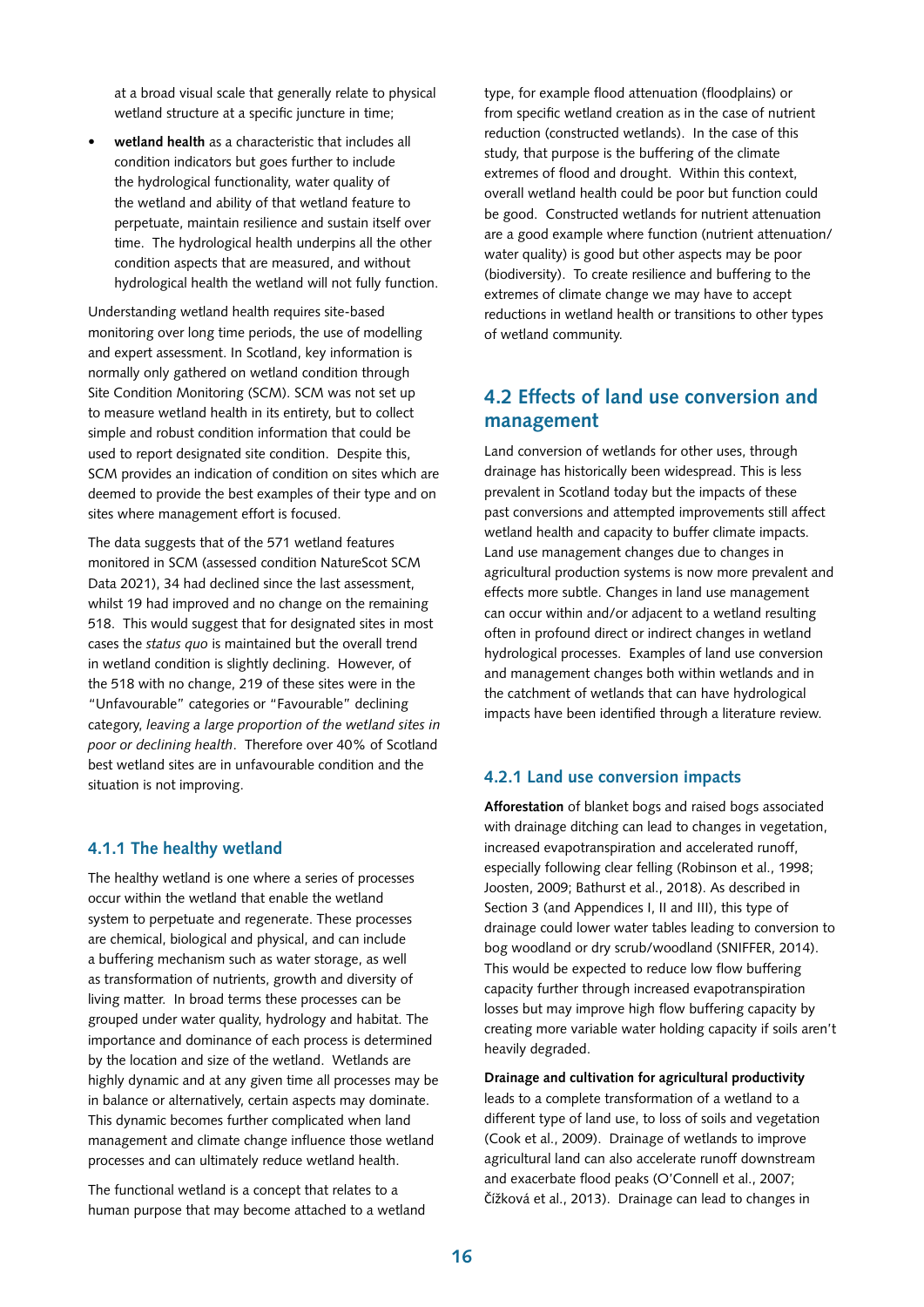species composition in raised bog habitats including a reduction in the abundance of *Sphagnum* (Bellamy et al., 2012) and a transition to degraded bog habitat that is no longer actively growing or accumulating peat (Section 5.4). Owing to their low economic value (compared to other woodland types) alder wet woodlands have been extensively drained and cleared for agriculture (Lake et al., 2015).

#### **4.2.2 Land use management impacts**

**Alterations of floodplain hydrology** through the construction of flood embankments, channel dredging and straightening of channels disconnects the natural exchange of water, sediment and nutrients (Ward and Stanford, 1995; Kondolf et al. 2006; Addy and Wilkinson, 2021). In the case of floodplain fens, this could lead to lowering of the water table and conversion to marshy grassland or wet woodland (SNIFFER, 2014). Under such a scenario, the high and low flow buffering capacity would be expected to reduce through reduced frequency of hydrological connection with the adjacent watercourse that reduces the frequency of temporary floodplain water storage and groundwater recharge. In some cases, floodplains can be actively managed to increase water storage through control structures (sluices, embankments) primarily for reducing flood risk downstream (Acreman and Holden, 2013).

**Grazing and moorland burning** can reduce water infiltration of soils leading to accelerated runoff (Holden et al., 2014; Murphy et al., 2021). In addition, it can cause peat oxidation, erosion and loss of key controls on buffering mechanisms provided by vegetation cover like *Sphagnum* moss, for example, in the case of blanket bog (Hampton, 2008; Ramchunder et al., 2009; Bruneau and Johnson, 2014). In contrast, wet meadows / marshy grassland habitat may be negatively affected by a lack of management through under-grazing. This can result in changes in species composition towards rank species. SNIFFER (2014) observes that management for livestock and game (including burning) prevents wetland heath from dynamically reverting to blanket bog or wet woodland.

**Water abstraction** specifically localised over-abstraction of surface- and ground-water for drinking, agriculture, industry, or large-scale tree planting for carbon sequestration purposes at the site of a wetland or within the catchment area. This can lead to a lowering of the water table and wider effects leading to reduced river baseflow (McCartney and Acreman, 2009) and depletion of groundwater reserves. In fen habitats, lowered water tables can result in either a) drying out and desiccation of the habitat or b) a change in the relative proportions of groundwater and surface water inflows, exacerbating

eutrophication and fluctuating water levels (Šefferová, Šeffer and Janák, 2008; McBride et al., 2011).

**Increased use of agricultural fertilizers** because floodplain fens are at risk of enrichment from floodwaters and groundwater, particularly in intensively farmed landscapes (Wheeler, 1984; McBride et al., 2011). The loss of a healthy base-rich fen habitat can be observed in a change in species composition to scrub and woodland, as a result of eutrophication from runoff of agricultural fertilisers and herbicides. Nutrient enrichment from agriculture has caused eutrophication of many Scottish lowland swamps (SNIFFER, 2014).

Appendix I, Section 2, provides more details on the types of land use management found on each type of wetland and their potential habitat conversion trajectories (SNIFFER, 2014).

#### **Resilience of wetlands to land use conversion/ management**

Interpretation of the previous overview suggests that certain land use management interventions, such as drainage, can impact severely on both water storage and the capacity to delay the movement of water (see Section 3). Moreover, drainage can affect a wide range of controls on those mechanisms, for example vegetation, soil moisture and topography. Drastic changes to topography can have a long term influence on the surface drainage by accelerating runoff. Accelerated drainage can potentially increase erosion rates resulting in loss of soils and vegetation and the water holding capacity these components offer.

## **4.3 Climate change – hydrological impacts**

It is clear that the occurrence of hydrological extremes of flooding and drought are expected to increase through climate change (Guerreiro et al., 2018; UKCP18, 2018; NatureScot, 2020). However, the hydrological effects of climate change will vary depending on the nature of the catchment and land use practices within it. For example, the combinations of land use and the various controls on water buffering mechanisms (e.g. topography, geology, soil moisture and vegetation) are catchment specific and can result in differences in catchment response to projected changes in climate (Capell et al., 2013; Rivington et al., 2020). The response of catchments under spatially and temporally variable climate change has implications for our understanding and management of wetlands in terms of both how the hydrological processes within wetlands are affected and their ability to buffer hydrological extremes.

Although climate projections are inherently varied and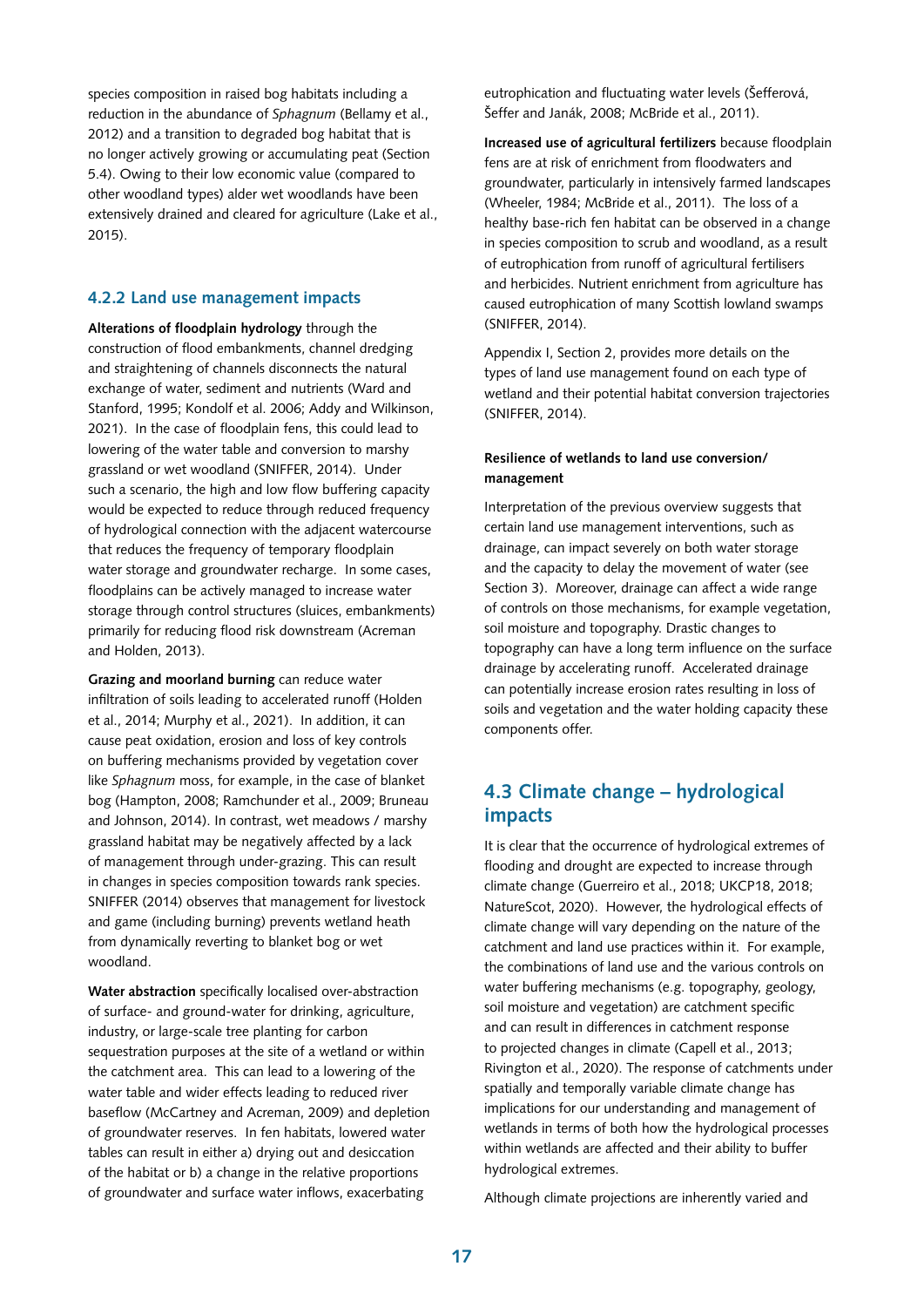uncertain, there are some aspects we can be certain about: i) future water availability in respect of amount and timing will change, due to alterations in the balance between precipitation input and evapotranspiration output; ii) droughts are likely to occur more frequently, potentially last longer and be more severe (reaching greater soil moisture deficits; UKCP18, 2018; NatureScot, 2020; Soulsby et al., 2021) and iii) flooding events are likely to occur more frequently along with higher intensity precipitation events. The following specific hydrological impacts are likely in Scotland:

- Milder and wetter winters with more extreme precipitation events leading to higher flood frequency (Werritty, 2002; Hiller et al., 2019);
- The estimated probabilistic temperature increases for the UK by 2070 ranges between 0.9°C to 5.4°C in summer, and 0.7°C to 4.2°C in winter (UKCP18, 2018)<sup>2</sup>;
- Decreased annual snow cover (area), depth and duration (number of days) from the 2030s in upland areas, leading to increased winter flows and decline of spring flows as snowmelt reduces (Capell et al., 2013; Rivington et al., 2019);
- Average summer precipitation is expected to decrease but extreme rainfall events are expected to become more intense (Chan et al., 2018; UKCP18, 2018);
- Increased temperatures are expected to result in more summer droughts leading to increased periods of low river flow, reduced groundwater recharge (Cuthbert et al., 2019; Rivington et al., 2020) and depletion of groundwater storage (Fennell et al., 2020);
- Changing seasonality of precipitation patterns altering the temporal patterns of groundwater recharge and droughts (Rivington et al., 2020).

A number of climate change related impacts on wetlands have been predicted that could in turn affect buffering capacity. It has been predicted that more intense droughts will have the greatest impact on wetlands in general by causing wider water level fluctuations (Čížková et al., 2013) and potentially the loss of wetlands through desiccation. The type and degree of change in the wetland habitat will depend on the level of resilience of the wetland to changes in water levels and periodicity. For example, rain-fed wetland vegetation communities are expected to be impacted by climate change more than wetlands sustained by river flow (Acreman et al., 2009) or groundwater (Winter, 2000). The size of wetlands also determines their vulnerability to future changes and wider hydrological effects; small, isolated wetlands are less resilient to human or natural change compared to larger wetlands (Acreman and Macartney, 2009).

Higher rates of evapotranspiration could significantly alter the hydrology of wetlands (e.g., Thompson et al., 2017). Coupled with reduced rainfall and prolonged dry spells, this will reduce the amount of water available to wetlands. Reduced surface wetness and leaf stomatal closure in dry conditions will reduce evaporative cooling hence increasing vegetation canopy temperatures. Evaporation from wetlands where the water table is below surface however would be expected to be less than cases where surface and/or open water dominates and may be correlated with the water table depth (Acreman et al., 2003).

A further consideration in relation to the issue of water availability for wetlands, specifically for vegetation within it, is the role of occult precipitation (dew formation due to plant surface and air temperature differences and condensation of mist on foliage). Occult precipitation may contribute significant amounts of water to the wetland, particularly in respect of providing enough water for plants to survive during dry periods. In Newfoundland blanket bogs, it has been observed to contribute to 20% of the total annual inputs (IUCN, 2014). This implies occult precipitation is particularly significant for *Sphagnum* species as they can take up water directly as they do not have a waterproof cuticle. The contribution of occult precipitation is complicated by the probability that dry conditions are likely to occur at a time during the year when dew formation may be less likely and when evaporation rates are higher. Hence whilst warmer air can hold more moisture, the net effect may be negligible due to evaporation during the day. The contribution of occult precipitation as a source of water is an area that requires further investigation.

Conversely, considering excess water, changes in seasonal weather patterns could also have implications for high flow buffering capacity. With anticipated increases in river flooding frequency during the winter months, the availability of spare capacity is likely to become even more limited compared to the summer months. Thus, the capacity of floodplain wetlands to buffer flooding is likely to become more limited in winter than in summer (Appendix III). In addition, blanket bogs and raised bogs may become more vulnerable to erosion and catastrophic "bog-burst" events due to increased intense rainfall events (Appendix I), further reducing the capacity to buffer high and low flows by reducing water storage capacity within the soil.

## **4.3.1 The possible spatial and temporal nature of climate change impacts on Scotland's wetland buffering capacity**

In this project, we were able to further explore the spatial and temporal nature of climate change impacts

<sup>2</sup> For the emissions scenario used in this study (RCP8.5)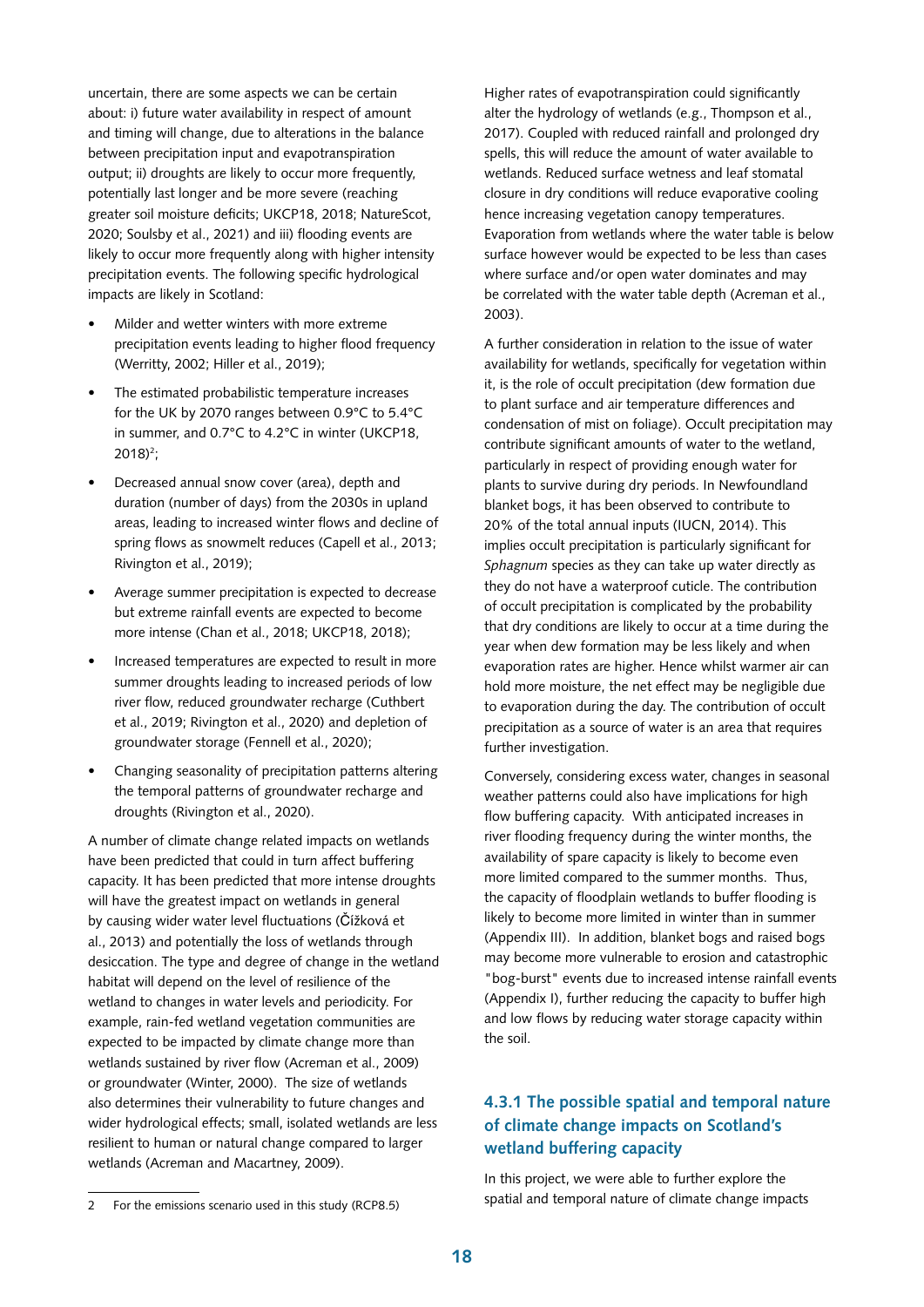on Scotland's wetlands (Appendix VI). This research used the UK Climate Projections 2018 (UKCP18) daily weather data (bias corrected and downscaled to 1 km), the UK Meteorological Office 1 km interpolated gridded observed precipitation and temperature data, and the Digital Soil Map – Hydrological Soil Type (HOST-DSM) Map of Hydrological Wetland Types we developed showing the areas in Scotland most likely to be wetlands at a 50 m grid cell resolution [Appendix VIII; Box 4.1].

The climate projections were produced by an ensemble of 12 different model members run from the HadRM3 Regional Climate Model. These 12 climate projections represent a range of possible futures, with a range of spatial and temporal differences between each ensemble member, based on a single emissions scenario (RCP.8.5) agreed by the PSG. The scenario corresponds to current high emissions rates continuing towards the 2080s. This pathway is likely to lead to a global average temperature increase above pre-industrial levels of 3-4°C. It should be noted that the high and low emissions (RCP2.6) scenarios (and those in between used by the IPCC) are similar up until the 2040s and hence the climate changes to 2060 are likely to be similar between emissions scenarios to 2060. The baseline and future periods considered in this study were 1994-2014 and 2030-2059, respectively.

Key findings from the probabilistic projections used in this study (see Section 3, Appendix VI) were:

- The net effect of changes in precipitation water input and evapotranspiration loss is likely to be less water available in eastern areas, but potentially more in the north-west.
- May has generally been the driest month in Scotland, but this is estimated to shift later to June in the east. In the west, the driest month is likely to be either similar to the present or later (varied agreement between climate projections).
- There is a variable range of probability of change to the mean length of dry spells. In the central and eastern parts of Scotland it is estimated to increase, but in the west and north-west may decrease.
- The number of months with successive droughts is likely to increase, mostly in the east (good agreement

between the climate projections) but with some large variation seen between climate projections in the west.

- Soils are likely to become drier. The amount of maximum soil moisture deficit (how much water is needed to return them to field capacity) is likely to increase.
- Plant growing conditions will change. The length of the growing season will likely increase; last spring frosts will occur earlier and first autumn frosts occur later. Plant heat stress is likely to increase.

**The underlying key message** is that the climate in the future will be increasingly variable, meaning greater fluctuations between, and extremes of, wet and dry conditions, over short time periods and between years. There is an increased probability of successive drought months (within years), and back-to-back dry years. For example, dry summers such as 2018 are estimated to be 50% more likely by 2040.

The impact of droughts on wetlands will depend on their nature; there is a distinction between meteorological drought (reduced precipitation input and increased evapotranspiration output) determining the amount of water available to a wetland, and hydrological drought, which is determined by groundwater and changes in water table levels. Meteorological droughts occur over relatively short time periods (days, weeks) whereas hydrological drought is determined by preceding longerterm conditions (months, years). The work presented here (based on the research outputs of Appendix VI) uses meteorological drought as an indicator of low-flow risk, where drought is defined as a deficit between precipitation input and evapotranspiration output from wetlands.

## **4.3.2 Overview of climate changes and wetland buffering capacity**

There are likely to be large spatial and temporal variations in climate change impacts across Scotland (Appendix VI), generally being drier in the east and south, but potentially wetter in the north-west, which will have a range of consequences on different wetland types. There are

## **Box 4.1 The HOST-DSM map of hydrological wetland types (at 50 m grid resolution was produced by combining soil and land use maps with information on landform types and provides national coverage of areas likely to be wetlands).**

We first identified areas where soils are permanently or seasonally wet using the Hydrological Soil Type - Digital Soil *Map (HOST-DSM) and where they also have land uses that can be directly associated with wetland types. Because the hydrological wetland typology is based on broad, landscape-scale hydrological features, we then classified landform type information available for these areas into hydrological wetland types, using descriptions of characteristics such as slope, relative landscape position and topography. See Appendix VIII. We hope that this mapping work can be able to support mapping required by Article 19 of the Flood Risk Management (Scotland) Act 2009.*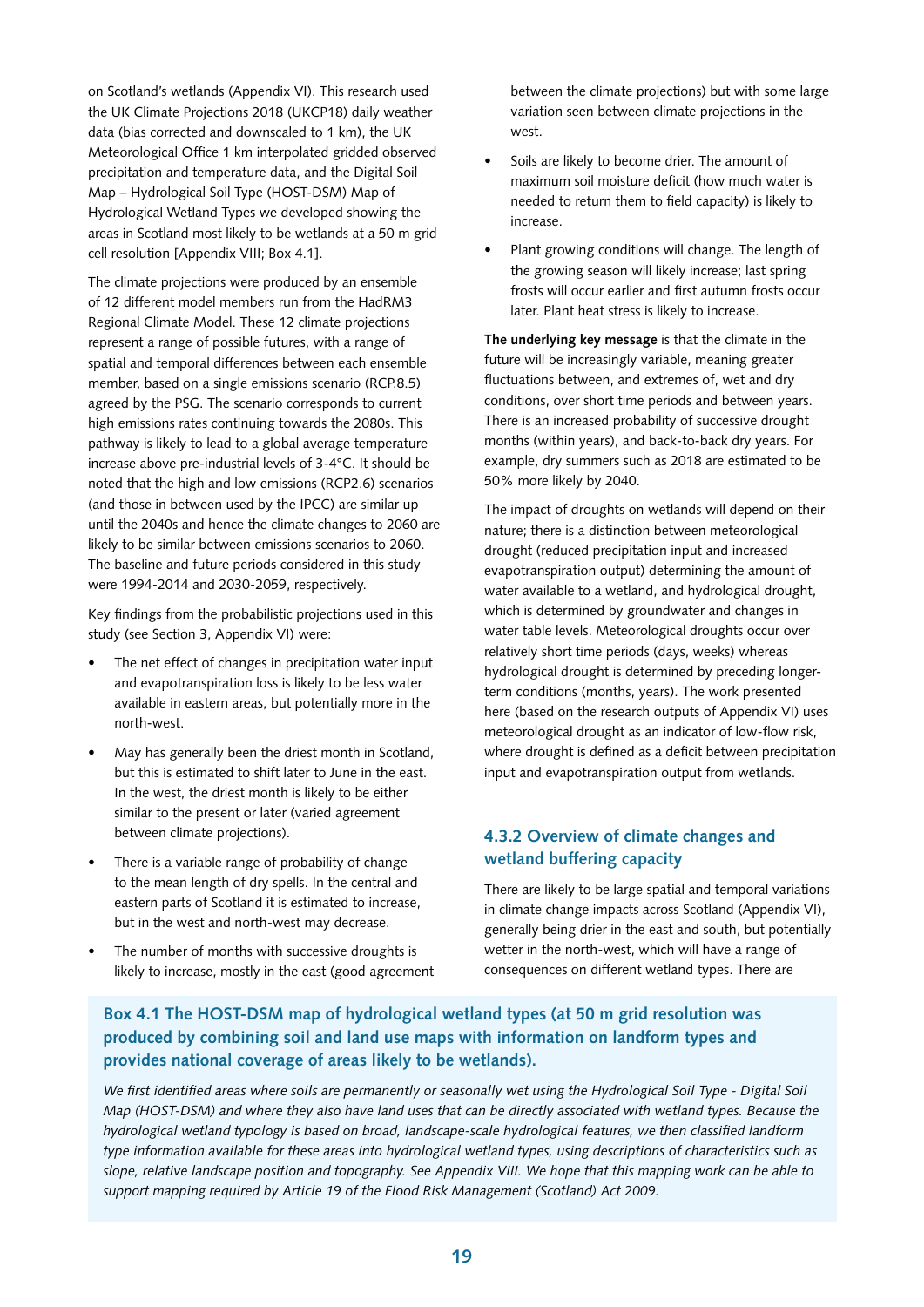considerable caveats that need to be considered in what determines the response of wetlands and how this relates to buffering capacity. Such changes will have impacts on the biological, physical and chemical processes in wetlands that change the control factors (i.e., topography, vegetation). This may then alter the health of wetlands through differentiated alterations of one or more of its functions. This in turn may lead to a change in a wetlands' buffering capacity. In Appendix IV on Wetland Health, our assessment<sup>3</sup> of the potential future health of different wetlands given climate change and no action taken to help them, suggests that 10/18 wetland types will become poor in health.

The extent of the climatic impact on wetlands is likely to vary depending on geographical location and the context specific nature of a wetland. These include locationspecific differences in the particular controls on buffering mechanisms (Section 3.1.1). It will also depend on the type of wetland, and its current condition and health in that location. These site and context specific variations make it difficult to generalise about the impacts of climate change on wetlands and their buffering capacity. Hence care needs to be taken when indicating impacts on particular wetlands.

Nevertheless, the following examples can provide an insight into how changes to buffering capacity might be qualitatively assessed as a result of the analysis of climate projections, based on our own expert judgement. The increased variability in weather producing extremes of low and high flows is key to better understanding climate change projections and their interaction with land use activities. The interesting scenarios occur when such extremes of low and high flows combine within the same year and how the different levels of wetland health may affect their response. For example, if much of the increase in water comes later in the year in the form of extreme rainfall after a dry summer spell, then the resilience of a healthy bog will mean that it will more likely recover from being dried out, yet now have free storage capacity in order to better function as a buffer for that extreme rainfall event. If the bog is a degraded one in poor health, for example because it has been drained, then the consequences of drying followed by extreme

rainfall will probably lead to extreme runoff and flooding, accompanied by further peat erosion (e.g. "bog-bursts" – see Section 4.3, above) and hence a further reduction in health and consequently buffering capacity.

The ability of vegetation and wetlands to recover from droughts will depend on the type of wetland, the drought duration and how re-wetting occurs (i.e. slowly or rapidly from heavy rainfall). A gap in our understanding of how wetlands may respond to future variations in reduced water availability and nature of re-wetting appears to be in how the impacts affect vegetation, or if vegetation cover has been lost, what the consequences are for the soils. If wetlands dry out and vegetation dies, then reestablishment may be by a different species, depending on the nature of re-wetting. Regarding the duration of reduced water availability, for low-flows in rivers, APEM (2017) considered 30 days to be short-term, but the effect on wetlands will vary depending on wetland type and location specific factors (connectivity, health and groundwater hydrology). A further factor is that the return period for droughts is likely to decrease, hence dry periods becoming more frequent (UKCP18, 2018). Climate projections also indicate that severe autumn storms are more likely, risking rapid re-wetting from heavy rainfall. The consequences will vary depending on wetland type, health and water content at the time of re-wetting. Dry soils can become hydrophobic and combined with intense rainfall could generate significant runoff leading to increased soil erosion. In contrast, prolonged low intensity rain may be more effective at rewetting soils (Doerr and Ritsema, 2006) with reduced risks of negative consequences. If wetlands are already saturated, then buffering capacity is limited and heavy rain is likely to result in flooding (Section 3).

Table 4.1, below, provides an overview of other plausible changes in climatic conditions and what their impacts may be on buffering capacity. These interpretations are based on our current knowledge and judgement, with the above caveats. We also provide indications of our levels of certainty (High / Medium / Low) about the probabilities of changes occurring and what the consequences may be.

This assessment was based on grey literature, engagement with external experts (details provided in Appendix IV) and Appendix IV lead author's own expert opinion.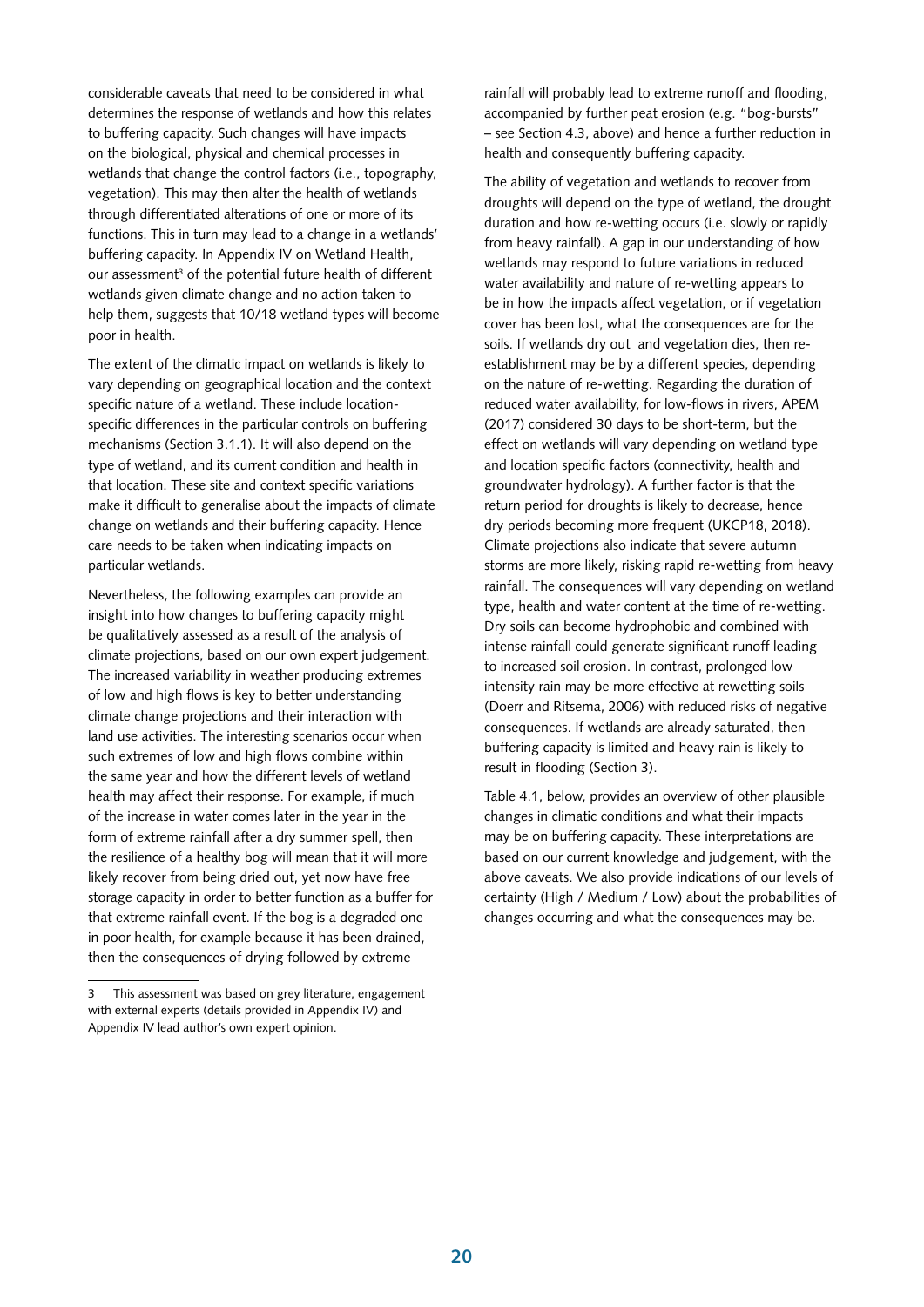| buffering capacities of wetlands.                                                                                                        |                                                                                                                                                                                                       | Table 4.1 An overview of plausible projected changes in climatic conditions and what their impacts may be on the                                                                                                                                                                                           |                                                                                                                                                 |                                                                                                                                                                                                                                                                                                       |
|------------------------------------------------------------------------------------------------------------------------------------------|-------------------------------------------------------------------------------------------------------------------------------------------------------------------------------------------------------|------------------------------------------------------------------------------------------------------------------------------------------------------------------------------------------------------------------------------------------------------------------------------------------------------------|-------------------------------------------------------------------------------------------------------------------------------------------------|-------------------------------------------------------------------------------------------------------------------------------------------------------------------------------------------------------------------------------------------------------------------------------------------------------|
| Climatic change<br>(Level of Certainty<br>$H/M/La$ )                                                                                     | Scenario                                                                                                                                                                                              | Impacts on wetlands<br>(Level of Certainty H/M/L)                                                                                                                                                                                                                                                          | Combined effects on<br>buffering<br>(Level of Certainty<br>H/M/L                                                                                | <b>Wetland vulnerabilities</b><br>(Level of Certainty H/M/L)                                                                                                                                                                                                                                          |
| Longer summer<br>drought periods (H)                                                                                                     | Increased drying                                                                                                                                                                                      | Drying soils (H), reduced<br>vegetation growth (M)<br>and health (M), changes<br>in species composition (L),<br>increased fire risk (H)                                                                                                                                                                    | Reduced low flow<br>buffering but increased<br>short term high flow                                                                             | Bogs - high due to fire risk<br>and drying (H)<br>Fens – low as they tend to                                                                                                                                                                                                                          |
| More intense<br>precipitation events<br>(H)                                                                                              | of wetlands in a<br>summer followed by<br>flooding in autumn                                                                                                                                          | Rapid re-wetting of soils (H),<br>erosion risk (H) on exposed<br>soils (L on stable floodplain<br>soils)                                                                                                                                                                                                   | buffering if the peat<br>soil maintains resilience<br>and does not become<br>hydrophobic or eroded                                              | have large stores of water (H)<br>Springs and flushes (M) These<br>wetlands can return and<br>expand quickly if water supply<br>resumes                                                                                                                                                               |
| Successive drought<br>years (H)                                                                                                          | Back-to-back years<br>with spring or<br>summer droughts,                                                                                                                                              | Reduction in area of<br>wetlands (H) Succession<br>to grassland and trees (M)<br>Reduced vegetation growth<br>and changes to species<br>composition (M)                                                                                                                                                    | Buffering temporarily<br>lower due to reduced<br>vegetation growth<br>and decreased extent<br>or volume of available<br>storage (L)             | Fens subject to vegetational<br>changes (M)<br>Reduction in area of bogs (H)<br>due to increased fire risk and<br>loss of vegetation                                                                                                                                                                  |
| High precipitation<br>winters (H)                                                                                                        | occasional high<br>intensity summer<br>rainfall and winters<br>with above average<br>precipitation                                                                                                    | Erosion risk (H) Catastrophic<br>peat failure (H)<br>Structural change to<br>wetlands caused by water<br>movement within wetland.<br>(M)                                                                                                                                                                   | Buffering (M) due to<br>reduced surface roughness<br>(flattened vegetation)<br>and depth of water no<br>longer effected by surface<br>roughness | Expansion of areas influenced<br>by springs and flushes (H)<br>Fens and bogs would<br>generally benefit from this<br>scenario. Increased flushing<br>of nutrients on one hand but<br>also increased atmospheric<br>nitrogen input (M)                                                                 |
| Reduced winter<br>snow cover (M to<br>2040, H afterward)<br>higher minimum<br>temperatures<br>(H) and reduced<br>freezing periods<br>(M) | Milder winters with<br>less snow cover<br>(area), reduced depth<br>and duration (fewer<br>days), less intense<br>cold and fewer frosts<br>(first autumn frost<br>later, last spring frost<br>earlier) | Reduced snow cover will<br>alter the surface albedo and<br>hence higher energy input to<br>vegetation, soils and water<br>leading to microclimate<br>warming (H).<br>Reduced late spring and<br>summer flows from melting<br>snow will potentially reduce<br>area of high altitude flushed<br>wetlands (M) | Buffering (M) Sphagnum<br>communities sustained<br>by steady snow melt will<br>reduce in size                                                   | Whilst there may be reduced<br>snow cover, there may be<br>similar or increased amounts<br>of rainfall. The consequences<br>may be that water input to<br>wetlands is more than from<br>snow, but the time of input is<br>changed, with reduced slow<br>release from snow melt in the<br>spring $(L)$ |

**<sup>a</sup> Note on certainty levels:** The level indicated is our assessment of how certain we are that a type of climatic change will occur, what the impact on wetlands will be and what the combined effects will be on their buffering capacity. There are further areas of uncertainty, for example how occult precipitation may change in the future. High = we are certain there is a high probability of this occurring. Medium = there is a medium level of certainty, with a range of probabilities of this occurring. Low = we have a low level of certainty about this occurring, as there are still large uncertainties about the probabilities. Low levels of certainty also reflect where there are large knowledge gaps.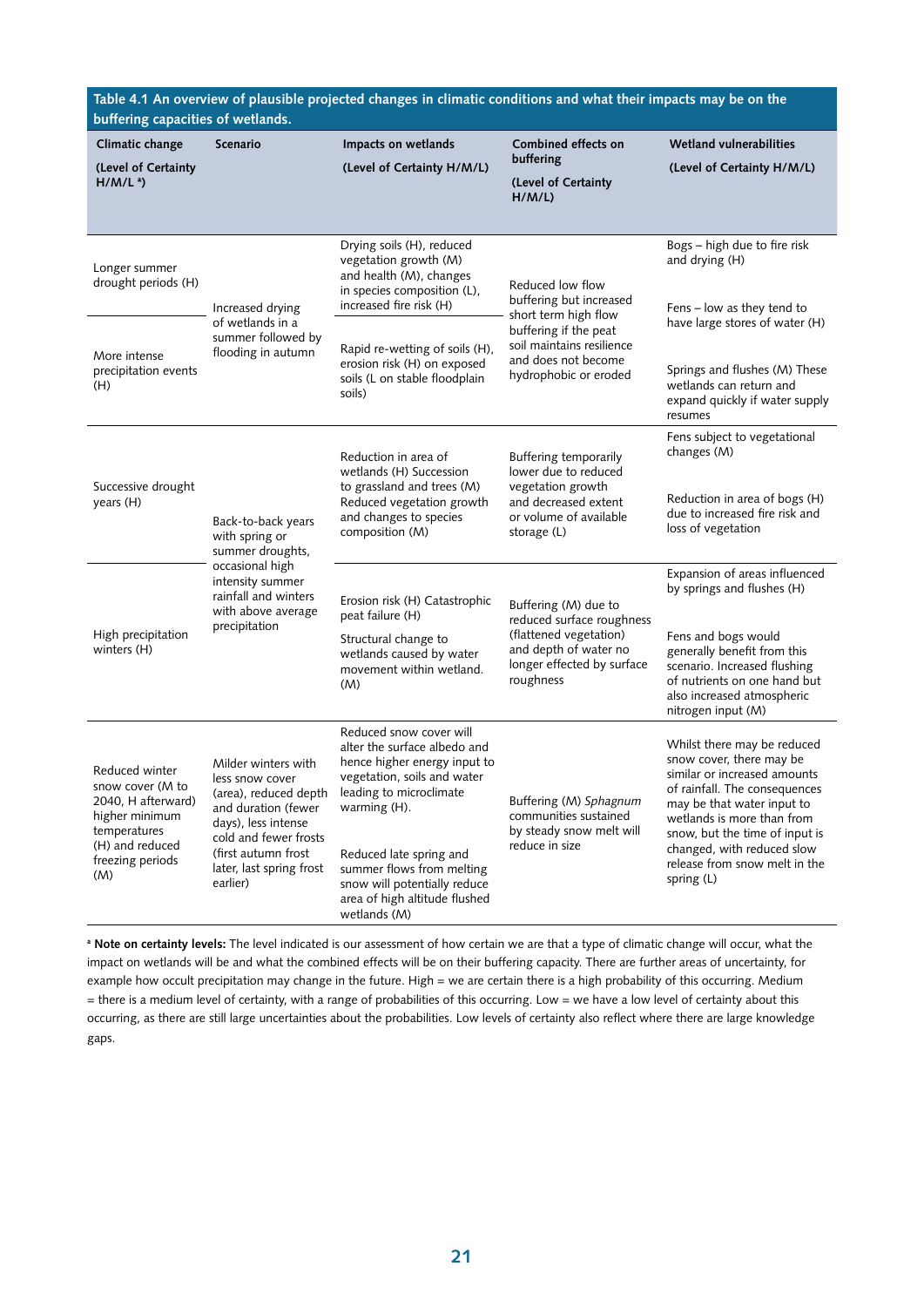# **4.5 How is this buffering capability compromised when wetlands are degraded due to land use conversion or climate change?**

- **• Land use conversion, land management and climate change have impacts across the full range of buffering mechanism controls** [Literature review – Section 4.2]
	- o These impacts alter the healthy functioning of wetlands by affecting the physical, hydrological, chemical and biological processes that determine the controls on buffering mechanisms (Section 3.1.1), i.e., topography, degree of connectivity to the hydrological system, soil, vegetation and surface roughness.
	- o In most cases, buffering capacity is weakened by such impacts, although at times it can improve. The exact impacts of these impacts on wetland buffering capacities are however dependent on site- and catchment-specific controls and wetland health for which there is often insufficient data and knowledge
	- o There is more literature on land use management impacts on buffering capacity than on climate change ones and this difference represents the fact that climate change represents a yet untravelled pathway. [Literature review – Section 4.2, 4.3]
- **• Due to climate change, there is likely to be greater inter- and intra-annual variability in weather conditions, with altered seasonality and more frequent extremes of weather affecting wetlands**  [Analysis of climate change projections, Section 4.3.1]
- **• Climate-change related drought and flooding episodes will pose risks to wetlands and their buffering capacity** [Own assessment of available evidence – Section 4.3.2, Table 4.1]
	- o Wetlands are dynamic, adaptive systems when provided space and time to adapt, yet we do not fully understand how climate extremes will affect them.
	- o Consequences on buffering will depend on the health of the wetland, and the timing and frequency of the climate events.
	- o Impacts could be beneficial or detrimental. For example, blanket bogs may have greater capacity in the short term to store water and buffer high flows following droughts as the water table level falls thus providing spare capacity. However, if the bog is in an unhealthy state, the peat may become hydrophobic and exacerbate runoff leading to downstream flooding.
- o Rain-fed wetlands (e.g. raised bogs, bog woodland and blanket bog) are more vulnerable to meteorological droughts.
- o Groundwater-fed wetlands (e.g. basin fens, baserich fens and fen meadows) are more vulnerable to hydrological drought.
- **• There remain large uncertainties as to whether wetlands are more resilient to climate change than land management** [Own assessment of available evidence - Section 4.3.1]
	- o The natural resilience of wetlands' buffering capacities to impacts from climate change, for example those that impact vegetation cover or soil moisture, might be greater than from land use conversion or management activities that create changes directly affecting the topographical infrastructure of the habitat (e.g. through drainage and landscaping).
- **• The future health of most types of wetlands is likely to decrease as a result of climate change if no action is taken** [External expert/own assessment – Appendix IV]
	- o Land management and its impacts are within our control, whereas the climate is not. This research has indicated that it is possible to estimate future climatic conditions to guide which land management can be conducted to protect wetland health.

# **5. RQ3: What are the impacts, caused by extremes of water availability, on the biodiversity of Scottish wetlands?**

# **5.1 Wetlands as a home for species of conservation concern**

Ninety-eight out of 700 species on the Scottish Biodiversity List (SBL) in the two highest categories of concern "conservation action needed" and "avoid negative impacts", are associated with wetlands (Appendix V). The distribution of these species groups across wetland types can be seen in Table 5.1, below. Blanket bog appears to have the widest range and number of species groups (24) on the list. Although this is perhaps not surprising given its large extent across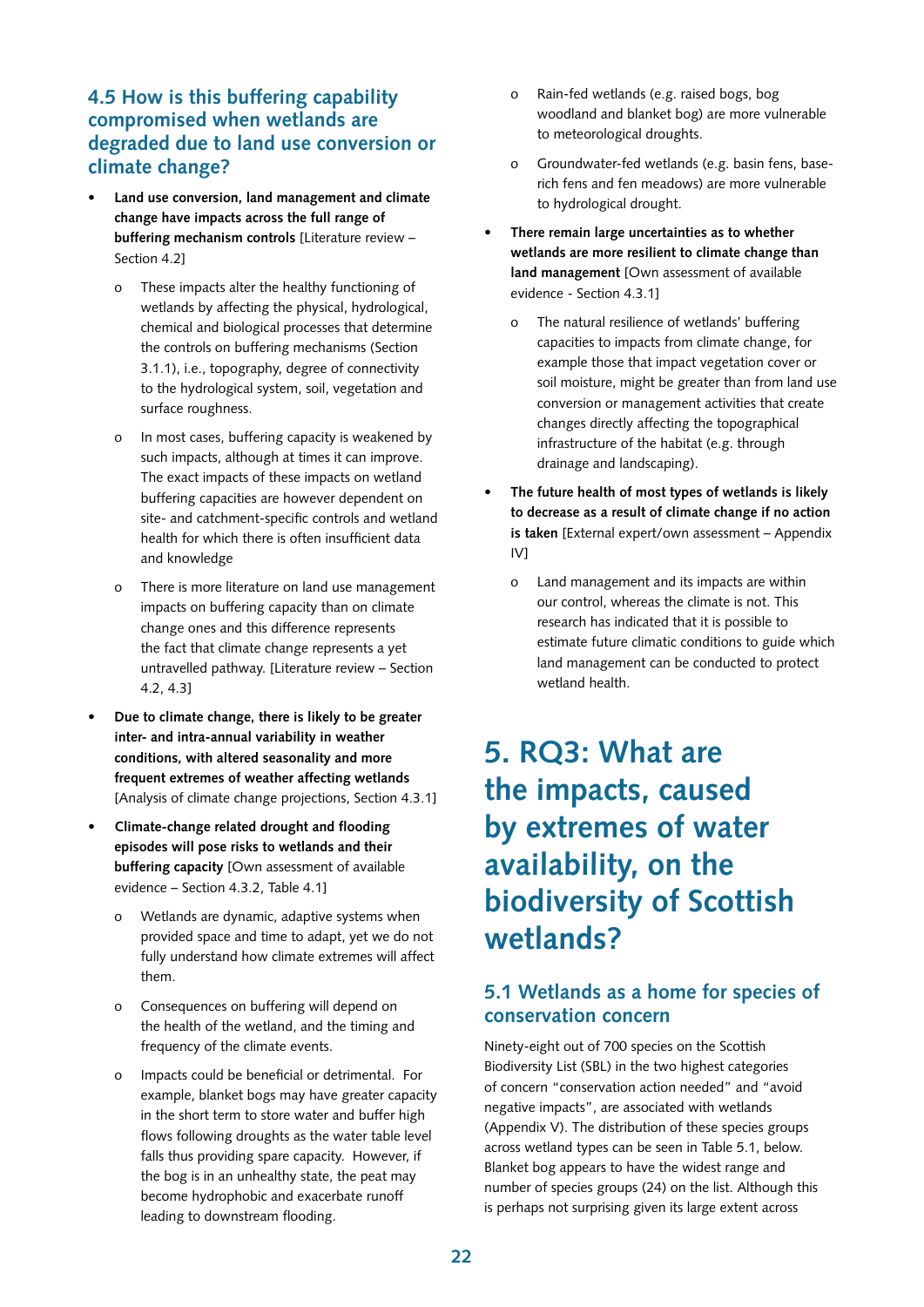**Table 5.1 Summary of the wetland species in the Scottish Biodiversity List (SBL) by their primary wetland habitat and the main taxonomic grouping. Only species listed in the SBL categories "Conservation action needed" and "Avoid negative impacts" are included. Note that "General wetland" refers to species that are found across a wide variety of habitats or where habitat descriptions are imprecise.** 

#### **Wetland type**

|                                            | invertebrates<br>Aquatic | <b>Birds</b>   | Fungi | Mammals | Non-vascular<br>plants | amphibians<br>త<br>Reptiles | invertebrate<br>Terrestrial | Vascular plants | <b>TOTAL</b> |
|--------------------------------------------|--------------------------|----------------|-------|---------|------------------------|-----------------------------|-----------------------------|-----------------|--------------|
| Blanket bog                                | 6                        | 1              | 4     |         | 4                      |                             | 6                           | 3               | 24           |
| Fen meadow                                 |                          | $\overline{2}$ |       |         |                        |                             | 1                           |                 | 3            |
| Fen woodland, alder woodland, wet woodland |                          | 1              | 5     |         |                        |                             |                             | 1               | 7            |
| Fens: Base-rich fens, alkaline fens        |                          |                |       |         | $\overline{4}$         |                             | 3                           | 8               | 15           |
| General wetlands                           | 3                        | $\overline{2}$ |       | 3       | $\overline{2}$         | 2                           | 1                           | 2               | 15           |
| Open water transition fens                 |                          | 1              |       |         |                        |                             |                             |                 |              |
| Reedbeds and swamps                        |                          | 4              | 1     |         |                        |                             | 1                           |                 | 6            |
| Transition mires and quaking bogs          |                          |                |       |         | 6                      |                             |                             | 2               | 8            |
| Wet heath                                  |                          | 1              | 3     |         |                        |                             |                             | 1               | 5            |
| Wet meadows, marshy grassland              |                          | 5              |       |         | 1                      |                             | 4                           | 3               | 14           |
| <b>TOTAL</b>                               | 9                        | 17             | 13    | 3       | 17                     | 3                           | 16                          | 20              |              |

Scotland (c. 1,795,000 ha - Bruneau and Johnson, 2014). By comparison, transition mire and quaking bogs with only 1420 ha *(ibid.*) are still home to 8 of these species despite their small extent. Note that "General wetland" refers to species that are found across a wide variety of habitats or where habitat descriptions are imprecise.

## **5.2 Rare plant species at risk due to increases in dryness or wetness of wetlands**

Broad potential trajectories of habitat change and causes of change have been made for different wetland types (Appendix I, Section 2). However, it is difficult to predict the impact of hydrological change on species without detailed knowledge of species' niches. This is unavailable

in a comprehensive fashion for most species groups, but for plants we have summaries of these niches in the form of Ellenberg Indicator Values (Ellenberg, 1988). Using the Ellenberg Indicator Values for water (EIV-F) for each species compared against the mean for each wetland community highlights the species that might be at moderate or severe risk due to an increase in different wetlands' wetness or dryness (see Box 5.1 for overview of the approach; see Section 1, Appendix VII on "Linking Ellenberg indicator values for water (EIV-F) to risk from low and high flows" for details). Table 5.2 shows the rare plant species identified in the National Vegetation Classification (Rodwell, 1991a; 1991b; 1992; 1995) and plants listed in the SBL at risk from increased wetness and dryness.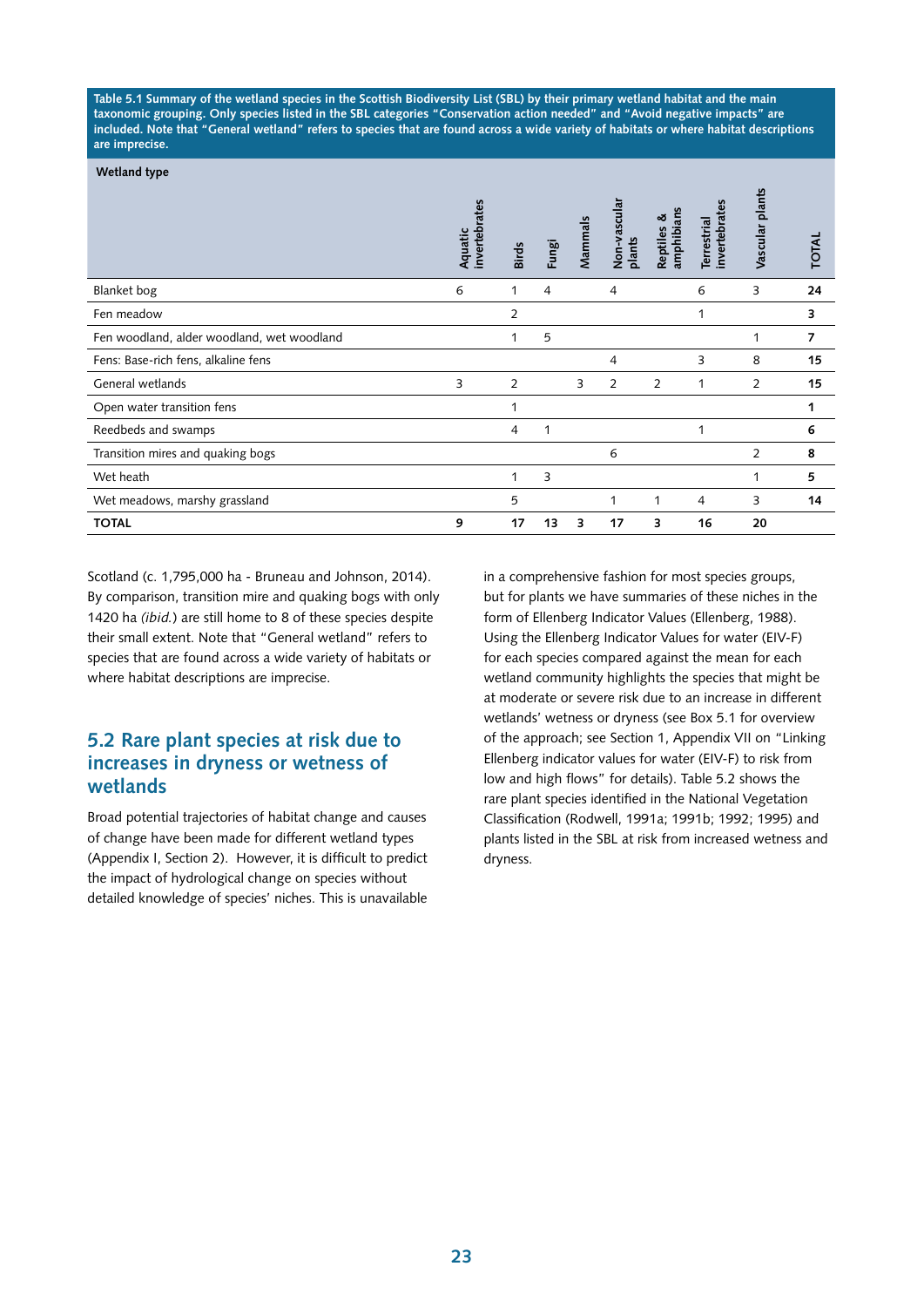Table 5.2 Rare species identified in the National Vegetation Classification\* or plant species listed in the Scottish Biodiversity List† at **severe (± 2 EIV-F units) or moderate (± 1 EIV-F) risk from an increase in site wetness or dryness by wetland type. Note that the analysis has been carried out on the National Vegetation Community (NVC) that the species belongs to, not to the specific species (see the bottom of the table for the key to the NVC community codes given in brackets after the name of the rare species).** 

|                                                   |                                          |               | <b>Increased wetness</b> |              | <b>Increased dryness</b> |
|---------------------------------------------------|------------------------------------------|---------------|--------------------------|--------------|--------------------------|
| Wetland type                                      | Species Name (and main NVC<br>community) | <b>Severe</b> | Moderate                 | Moderate     | <b>Severe</b>            |
| Bog woodland                                      | *Pyrola rotundifolia (W18)               |               |                          | $\times$     |                          |
|                                                   | *Pyrola rotundifolia (W3)                |               | X                        |              |                          |
| Fen woodland, alder woodland, wet<br>woodland     | Corallorhiza trifida (W3)                | X             |                          |              |                          |
|                                                   | *Minuartia verna (M10)                   | X             |                          |              |                          |
|                                                   | *Schoenus ferrugineus (M10)              |               |                          | X            |                          |
| Fens: Base-rich fens, alkaline fens               | *Carex capillaris (M10)                  |               | X                        |              |                          |
|                                                   | Carex vaginata (M11, M12)                | X             |                          |              |                          |
|                                                   | *Sphagnum pulchrum (M2)                  |               |                          | $\mathsf{x}$ |                          |
|                                                   | *Campylopus setifolius (M15, M17)        |               |                          | $\times$     |                          |
| Raised bog/Depressions on peat/Blanket            | *Rhynchospora fusca (M16)                |               |                          | $\times$     |                          |
| bog                                               | *Campylopus shawii (M17)                 |               |                          | $\times$     |                          |
|                                                   | *Betula nana (M19)                       |               |                          | $\times$     |                          |
|                                                   | *Potamogeton coloratus (M9)              |               |                          | $\times$     |                          |
| Transition mires and quaking bogs                 | *Pyrola rotundifolia (M9)                | X             |                          |              |                          |
|                                                   | *Wolffia arrhiza (S14)                   |               |                          |              |                          |
| Reedbeds and swamps/Open water<br>transition fens |                                          |               |                          | X            |                          |
| Wet meadows, marshy grassland, fen                | <sup>+</sup> Oenanthe fistulosa (MG13)   |               |                          |              | X                        |
| meadow                                            | *Anagallis arvensis (OV28)               | X             |                          |              |                          |

Key to National Vegetation classification communities: M2 *Sphagnum cuspidatum/recurvum* bog pool community, M9 *Carex rostrata-Calliergon cuspidatum/giganteum* mire, M10 *Carex dioica-Pinguicula vulgaris* mire, M11 *Carex demissa-Saxifraga aizoides* mire, M12 *Carex saxatilis* mire, M15 *Scirpus cespitosus-Erica tetralix* wet heath, M16 *Erica tetralix-Sphagnum compactum* wet heath, M17 *Scirpus cespitosus-Eriophorum vaginatum* blanket mire, M19 *Calluna vulgaris-Eriophorum vaginatum* blanket mire, S14 *Sparganium erectum* swamp, W3 *Salix pentandra-Carex rostrata* woodland, W18 *Pinus sylvestris-Hylocomium splendens* woodland, MG13 *Agrostis stolonifera*-*Alopecurus geniculatus* grassland, OV28 *Agrostis stolonifera-Ranunculus repens* community.

The analysis of rare species, in Table 5.2, above, shows a slight preponderance of species presences in habitats at risk of increased drying ( $n = 11$ ) compared to increased wetting (n = 8). Interestingly, whilst *Pyrola rotundifolia* (round-leaved wintergreen) was at risk of increased wetness in M9 *Carex rostrata-Calliergon cuspidatum/ giganteum* mire and W3 *Salix pentandra-Carex rostrata*  woodland, *Pyrola rotundifolia* was also deemed at risk of increased dryness in W18 *Pinus sylvestris-Hylocomium splendens* woodland. In contrast, the sedge *Carex vaginata* (sheathed sedge) and the moss *Campylopus setifolius* (silky swan-neck moss) were consistent in terms of their risk across habitats, i.e., with *C. vaginata* at risk of increased wetness and *C. setifolius* at risk of increased dryness.

Only two species on the Scottish Biodiversity List were identified in this analysis (Table 5.2). *Oenanthe fistulosa* (tubular water dropwort) was identified as at severe risk if MG13 *Agrostis stolonifera-Alopecurus geniculatus* grasslands dried out and *Anagallis arvensis* (scarlet pimpernel) was seen as at severe risk if the OV28 *Agrostis stolonifera-Ranunculus repens* community increased in wetness.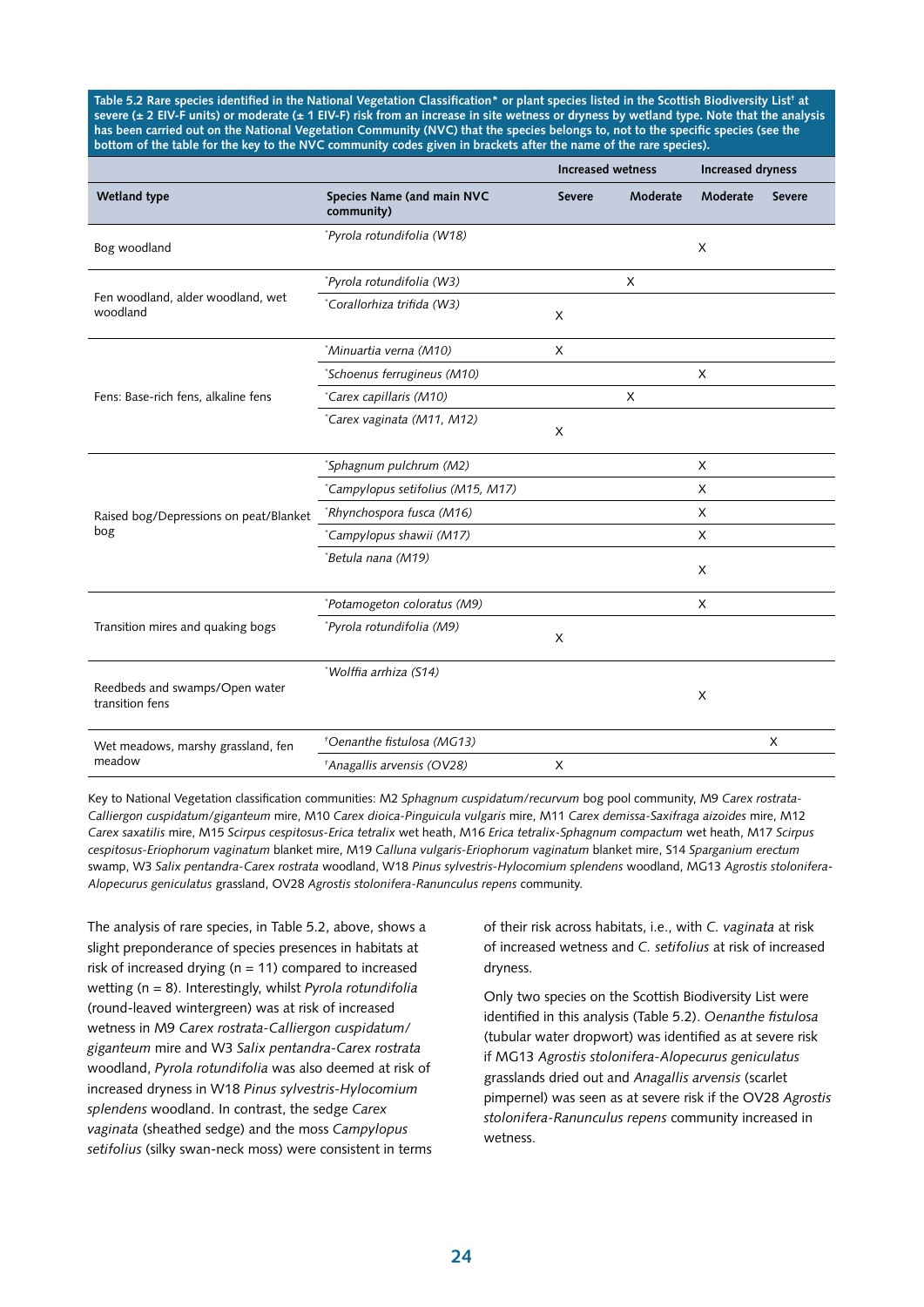**Box 5.1 Ellenberg Indicator Values used to qualify risk levels by characterising the species in terms of their environmental preferences.**

Ellenberg Indicator Values for Water (EIV-F) can then be linked to a species list for a habitat and used to identify species with outlying hydrological preferences compared to the mean preference. E.g., *if species X has a much lower EIV-F than the sample's average it can be assumed that this species would be at risk of an increase in abundance of water should there be increased flooding. Similarly, if species Y has a much higher EIV-F than average it is more at risk from drought than the average species from that sample.* 

## **5.3 A closer focus on climate change impacts on plant biodiversity**

In this section, to see what the further impact on plant biodiversity might be, including on rare species, we focus on two of the possible impacts of climate change resulting from the spatial and temporal analyses presented in the technical output on climate change impacts (see Section 3 in Appendix VI).

## **5.3.1 Shift of the month with the maximum drought – May - June**

The implications are that the maximum drought in any year will be more likely to occur in June, rather than May in most of Scotland, with the exception of the north-west Highlands.

**Biodiversity Impacts:** Species of drier microhabitats in wetlands in southern Scotland might be impacted as conditions provide species of wetter parts of the habitat with a competitive advantage. The reverse is true for the small areas of the north and west where species of the drier microhabitats within habitats might be able to increase in abundance. It is not possible to predict how this would impact in terms of dominant species and overall community composition with current knowledge.

The changes in timing of maximum drought occurrence to earlier or later in the year may mean that water limitations occur differently from when plants are at key early growth stages. The consequences of this may vary depending on species phenological development and the warmer temperatures that may coincide with the drought period.

#### **5.3.2 Increase in consecutive drought months**

The findings in Section 4 using the UKCP18 projections suggest that all the ensemble projections are in agreement that, in the southern part of Scotland the average number of months with successive droughts would increase.

**Biodiversity Impacts:** This set of projections suggest increased impacts on biodiversity in southern wetlands, driving species community change towards those more typical of drier areas with the concomitant loss of species from wetter microsites in each habitat. For example, should blanket bogs, raised bogs and depressions on peat dry out in the south of Scotland, Table 5.2 suggests that there would be up to five rare plants at moderate risk of losing out as a result of this type of long-term change, i.e., *Sphagnum pulchrum* (M2), *Campylopus setifolius* (M15, M17), *Rhynchospora fusca* (M16), *Campylopus shawii* (M17), and *Betula nana* (M19).

## **5.4 A final note: Changes in vegetation communities change the buffering capacity of wetlands**

Increased frequency of hydrological extremes projected under climate change - extreme droughts or floods – could lead to crossing of hydrological thresholds for the vegetation communities' characteristic of a particular wetland type leading to disappearance of certain species and prevention of any recovery (Acreman et al., 2009). Such changes have the potential to fundamentally affect the hydrological character of a wetland through altering the roughness and soil water infiltration (Marshall et al., 2014). Furthermore, loss of vegetation could reduce canopy water storage capacity through reduced rainfall interception and alter transpiration rates. It is important to consider both rare species and common, especially those that form the dominant species of particular wetland habitats, e.g., the bog building *Sphagnum* species which are not only necessary for and responsible for new peat accumulation and water holding capacity but also have effects on water chemistry. Even for *Sphagnum*, little is known about species dynamics as hydrology changes and there is the potential for replacement of one S*phagnum* species by another with different tolerances as the Ellenberg-F value ranges between 6 and 10 for different species (Hill et al., 2007). These changes could in turn lead to a reduction in the water holding capacity and buffering capacities of certain wetlands.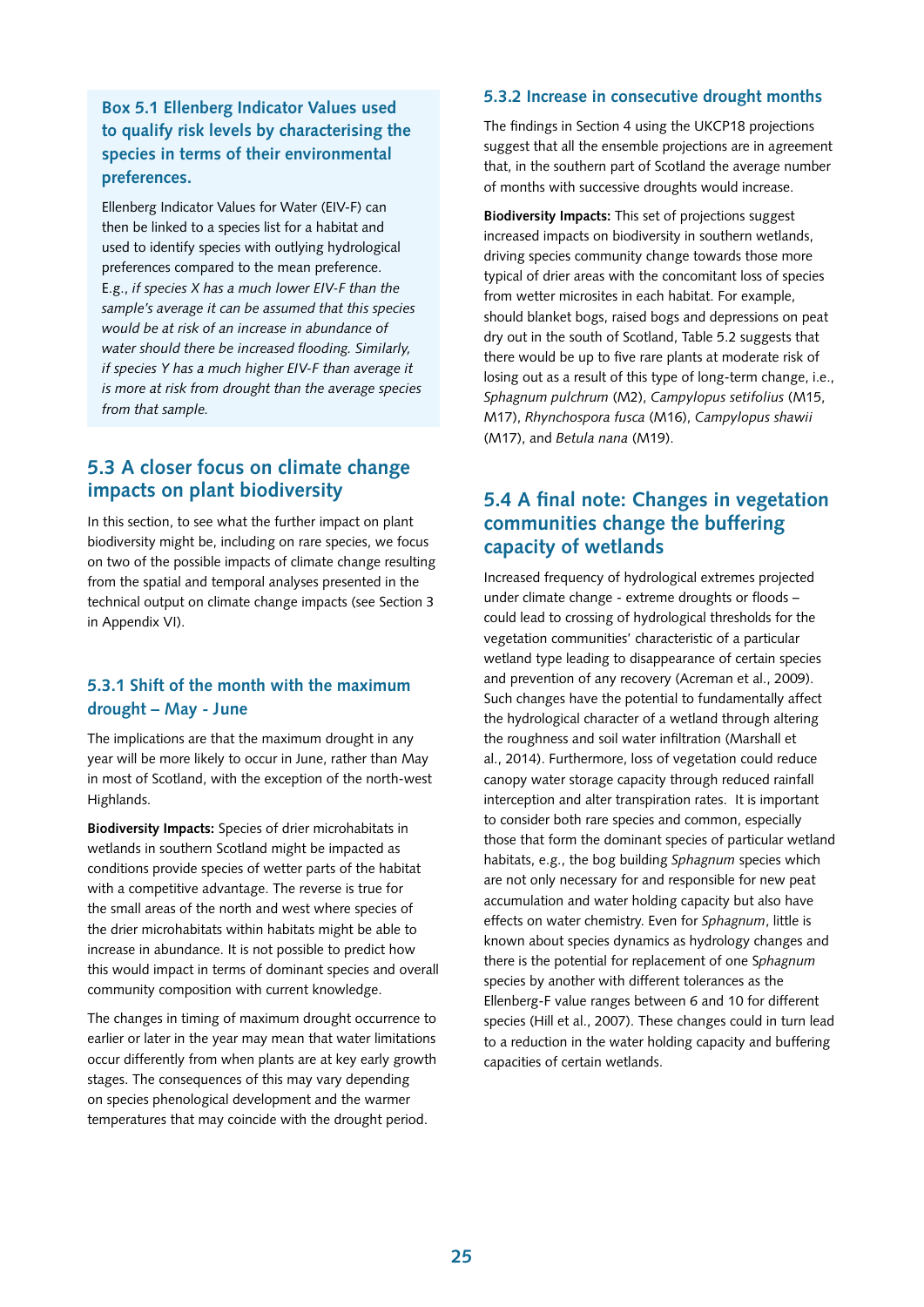# **5.5 Conclusion**

The above analysis clearly shows that the risks to the diversity of wetland communities due to increased or decreased water availability is dependent on the identity of the community. Many communities harbour plant species at increased risk of loss if there is an increase in wetness, including many mires and swamps. However, there are clear exceptions to this with some mires having higher numbers of plant species at risk if there is more drying out of these communities. Some of these impacts will likely be buffered since many wetlands are a mosaic of different habitats which share many species.

The ability to predict the consequences of environmental change on biodiversity is intrinsically difficult. It is harder still when that environmental change acts at a range of scales, with hydrological conditions being influenced by regional rainfall patterns interacting with site characteristics. We also lack comprehensive knowledge of species niches for species other than plants, which makes predicting the impacts of hydrological change impossible for most wetland types.

To make effective predictions of biodiversity change at a site level one needs information of species preferences and hydrological regimes. This has been done for a limited number of sites (e.g., Swetnam et al. 1998; Thompson et al., 2009; Dwyer et al., 2021) and this sitefocused approach could be extended to specific ones in Scotland. For a broader ability to predict change it would be necessary to properly monitor the hydrological regime and species distributions at a number of sites in order to develop models of species change in relation to hydrological change.

## **5.6 What are the impacts, caused by extremes of water availability, on the biodiversity of Scottish wetlands?**

- **• Wetlands are home to many species of concern with respect to their conservation.** 
	- o Ninety-eight out of 700 species on the Scottish Biodiversity List (SBL) in the two highest categories of concern "conservation action needed" and "avoid negative impacts", are associated with wetlands. [Literature review - Table 5.1]
- **• We have a very limited ability to predict the impacts of hydrological change on wetland biodiversity.**
	- o We lack comprehensive data on most species' niches as well as site-specific hydrological conditions. [Literature review - Section 5.2]
- **• We can identify wetland plant species at risk within each national vegetation community class and**

#### **whether they are rare species.**

- o We have information on species' niches with respect to plants. [Literature review - Section 5.2]
- **• Most wetland vegetation communities possess some species at risk of increased dryness and some at risk of increased wetness.** 
	- o This includes a small number of rare plants and two plants on the Scottish Biodiversity List. [Indicator-based analysis – Table 5.2]
- **• Changes in vegetation communities can change the buffering capacity of wetlands.**
	- o For example, the bog building *Sphagnum* species are not only necessary for and responsible for new peat accumulation but also for water holding capacity and have effects on water chemistry. [Literature review – Section 5.4]

# **6. RQ4: Are there opportunities or potential changes in land or water management, which could enhance the buffering capability of wetlands in Scotland?**

The answers to this question that we present in this section are based on our overall expert assessment and the knowledge-exchanged with a broad range of project workshop participants as part of our engagement approach.

# **6.1 Opportunities**

The principal opportunities for encouraging positive enhancements to wetlands' buffering capacities derive from:

- The Scottish policy environment:
	- o The third Land Use Strategy 2021 2026 (LUS-3): calling for large scale ecosystem approaches and the development of a "resilient water environment" that can "help Scotland adapt to our already-changing climate" (p31), noting peatlands as a "sponge" to mitigate flood impacts.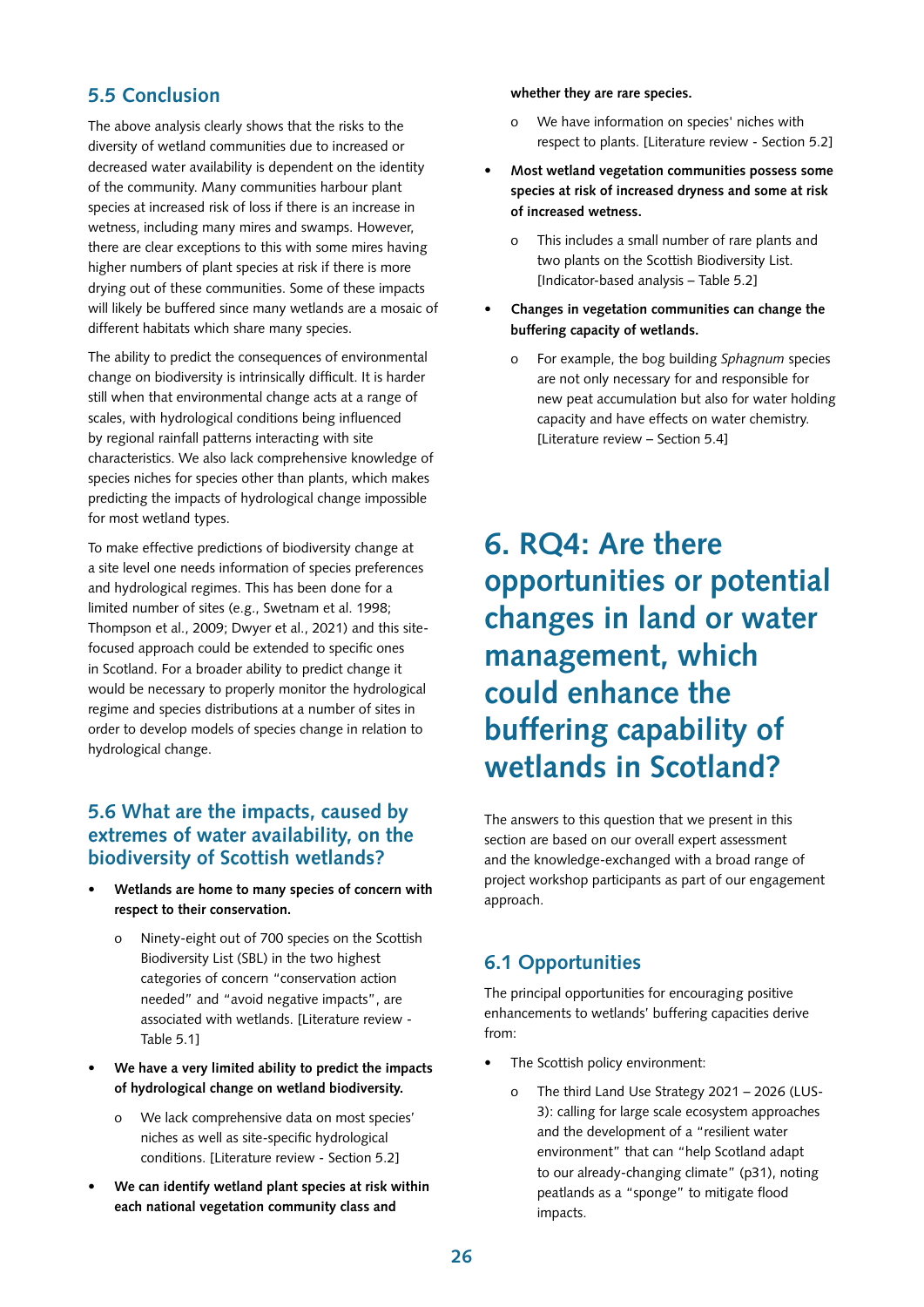- o Scottish Biodiversity Strategy Post-2020 A Statement of Intent (SBS): highlighting the multiple benefits of wetland-based Nature Based Solutions as a means for increasing not only biodiversity but also to gaining the multiple benefits of tackling climate change, flooding and improving water quality (p3). It also contains a commitment to protect 30% of Scotland's land by 2030 (p4).
- o Flood Risk Management (Scotland) Act 2009 (FRM Act), Article 20: requiring the 6-yearly assessment of natural features, including wetlands, whose alteration or restoration can contribute to flood risk management.
- o The second Scottish Climate Change Action Programme 2019-2024 (SCCAP-2): promoting large scale habitat restoration; promoting peatland restoration as a means of mitigating climate change, supporting biodiversity, and mitigating flood impacts.
- o Fourth National Planning Framework (NPF-4) – improving the natural environment for the wellbeing of communities and supporting the green recovery.
- o River basin management plans (RMBP) ensuring, among other aspects, the achievement of good baseflows in Scotland's water courses.
- The consequences of Brexit and the need to redesign agri-environmental schemes;
- Organisations in the public and private sector developing net zero emissions targets and investing in natural capital assets to net-off their residual operational carbon emissions [\(Scottish Water,](https://scottishwaternetzero.co.uk/) 2021);
- Operational trends: the frequency of Site Condition Monitoring of sites has reduced in recent years;
- Increasing awareness of the weaknesses in existing traditional approaches to targeting wetland management, monitoring wetlands and incentivising restoration-based management. Our assessment of the pros and cons of these approaches is provided in Table 6.1 below.

# **6.2 Potential changes in land or water management, which could enhance the buffering capacity of wetlands in Scotland**

We have identified 16 approaches, ranging from operational management activities to monitoring, that we believe would increase the buffering capacity of wetlands in Scotland. In Table 6.2, below, we provide a short description of each, and our assessment of their advantages and of their potential barriers to implementation. In the final two columns, we identify i) complementary approaches by way of their ID numbers, which might reduce some of their barriers*;* and ii) which policies the approach would support if implemented.

| Table 6.1 Summary of the key pros and cons of three traditional management approaches. |                                                                      |                                                                                                                                               |  |  |  |  |
|----------------------------------------------------------------------------------------|----------------------------------------------------------------------|-----------------------------------------------------------------------------------------------------------------------------------------------|--|--|--|--|
| <b>Traditional</b><br>Approach                                                         | Pros                                                                 | Cons                                                                                                                                          |  |  |  |  |
|                                                                                        |                                                                      | Restrictive and does not account for dynamic habitats or the effect of the<br>$\bullet$<br>extremes of Climate Change                         |  |  |  |  |
| Designated sites                                                                       | Targets wetland management                                           | Based just on biodiversity value                                                                                                              |  |  |  |  |
|                                                                                        | efforts on the 'best' sites                                          | Wetlands considered as isolated sites<br>$\bullet$                                                                                            |  |  |  |  |
|                                                                                        |                                                                      | Does not take into account the wider catchment zones that might<br>٠<br>provide water influxes into the wetland to regulate its water balance |  |  |  |  |
| Wetland<br>monitoring                                                                  | Focusses on sites with                                               | Restricted approach<br>٠                                                                                                                      |  |  |  |  |
|                                                                                        | specific aspects which<br>are currently valued e.g.,<br>biodiversity | Only condition measured                                                                                                                       |  |  |  |  |
|                                                                                        |                                                                      | Does not measure hydrological or hydro-chemical factors of health<br>$\bullet$                                                                |  |  |  |  |
| focussed on<br>Site Condition                                                          |                                                                      | Designated sites only<br>$\bullet$                                                                                                            |  |  |  |  |
| Monitoring                                                                             | Provides a standardized<br>approach to monitoring                    | Process slow to react to change<br>٠                                                                                                          |  |  |  |  |
|                                                                                        |                                                                      | Many wetlands do not suit a standardised approach<br>$\bullet$                                                                                |  |  |  |  |
|                                                                                        |                                                                      | Low uptake of schemes<br>$\bullet$                                                                                                            |  |  |  |  |
|                                                                                        | Open to all registered land                                          | Unattractive payment rates for farmers to "wet-up" land<br>$\bullet$                                                                          |  |  |  |  |
| Agri-                                                                                  | managers                                                             | Complexity of the scheme puts off many smaller landowners<br>$\bullet$                                                                        |  |  |  |  |
| environmental                                                                          |                                                                      | Prescriptions restrictive, inflexible and not adaptive<br>$\bullet$                                                                           |  |  |  |  |
| schemes                                                                                | Relatively easy to measure                                           | Do not represent good value for money; administratively costly<br>٠                                                                           |  |  |  |  |
|                                                                                        | outputs                                                              | Often not integrated with other projects<br>٠                                                                                                 |  |  |  |  |
|                                                                                        |                                                                      | Has not delivered large gains for wetlands<br>٠                                                                                               |  |  |  |  |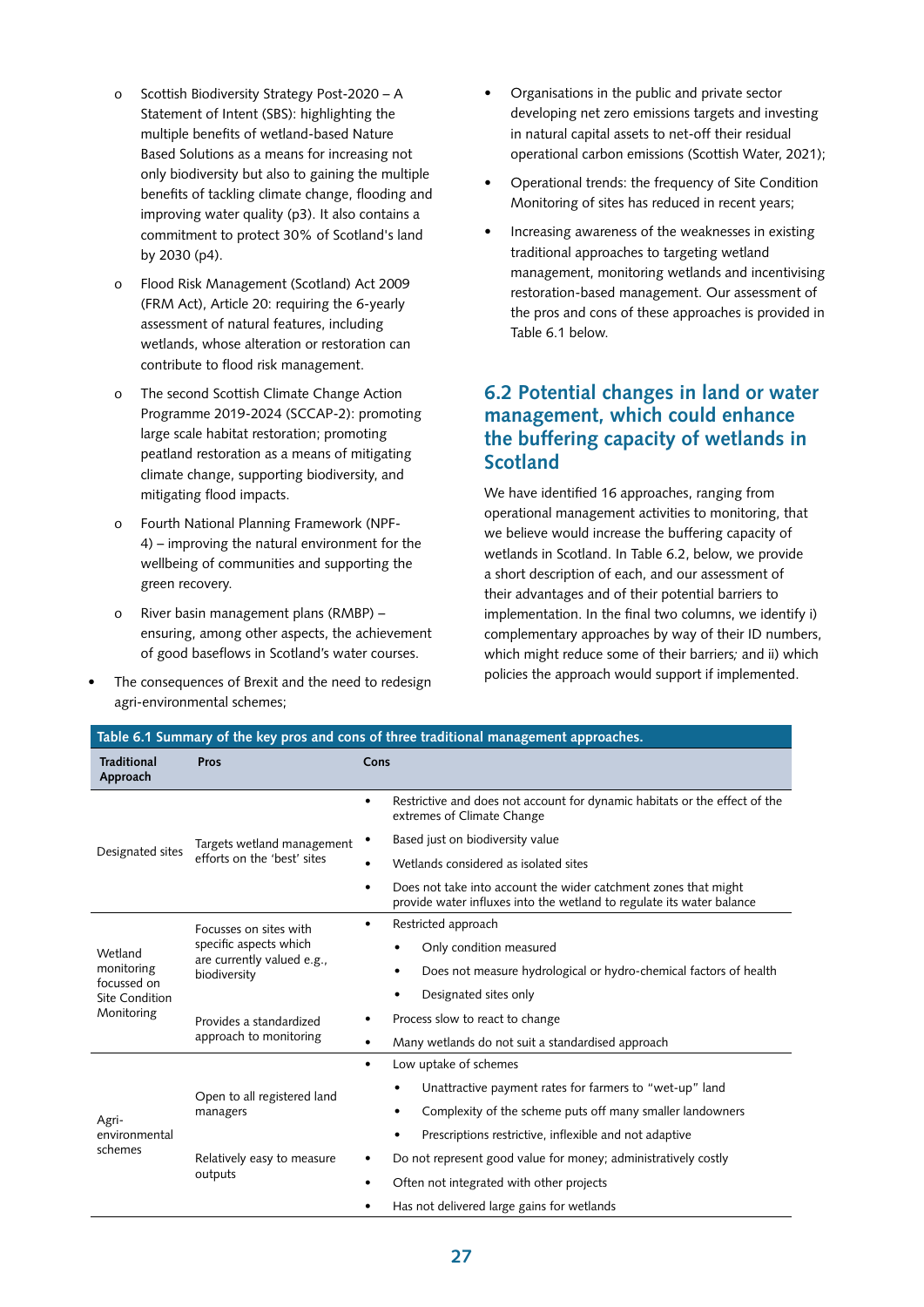|                |                                                                                                                                   |                                                                                                                                                         | Table 6.2 Summary of the key advantages of and barriers to proposed alternative management approaches.                                                                                                                                                                                                                                                                                  |                                                                                                                                                                                                                                                                                                                                                                                             |                                  |                                                                                                                  |
|----------------|-----------------------------------------------------------------------------------------------------------------------------------|---------------------------------------------------------------------------------------------------------------------------------------------------------|-----------------------------------------------------------------------------------------------------------------------------------------------------------------------------------------------------------------------------------------------------------------------------------------------------------------------------------------------------------------------------------------|---------------------------------------------------------------------------------------------------------------------------------------------------------------------------------------------------------------------------------------------------------------------------------------------------------------------------------------------------------------------------------------------|----------------------------------|------------------------------------------------------------------------------------------------------------------|
| $\mathbf{r}$   | approaches<br>Alternative                                                                                                         | Description                                                                                                                                             | es identified by participants of<br>Workshop 27 <sup>th</sup> October 2021)<br>(* indicates exampl<br>the Project Results<br>Advantages                                                                                                                                                                                                                                                 | (* indicates barrier identified by participants of the<br>Project Results Workshop 27" October 2021)<br><b>Barriers</b>                                                                                                                                                                                                                                                                     | approaches (ID)<br>Complementary | Support provided<br>by policy                                                                                    |
|                | management<br>Operational                                                                                                         |                                                                                                                                                         |                                                                                                                                                                                                                                                                                                                                                                                         |                                                                                                                                                                                                                                                                                                                                                                                             |                                  |                                                                                                                  |
| $\overline{ }$ | Active management<br>of wetland water<br>balance                                                                                  | wetland's water levels and<br>fluxes following its initial<br>Sustained tailoring of a<br>restoration, e.g., using<br>controllable sluices              | Increase in variability of the wetland and therefore<br>An example of this can be found in The Mound, a<br>An adaptive response to projected increase in<br>climate variability caused by climate change<br>designated site in the Dornoch Firth.*<br>https://sitelink.nature.scot/site/1202<br>buffering capacity                                                                      | Requires human resources on the ground. Could be<br>Requires understanding of potential changes to the<br>automated with remote sensing, but needs human<br>back up, or innovation in practical methods not<br>Requires regular monitoring of water balance<br>Mistakes can be costly and who would take<br>water balance due to climate change<br>requiring technology<br>responsibility?* | 12                               | Green recovery<br>SBS; LUS-3;<br>FRM Act<br>NPF-4<br>RBMP                                                        |
| $\sim$         | modification rather<br>embankments to<br>removal of flood<br>hold and control<br>release of floods<br>than wholesale<br>Selective | Modification could be the<br>embankments (Addy and<br>Wilkinson, 2021) or the<br>partial removal of flood<br>installation of sluices to<br>retain water | embankments on high flow and low flow buffering<br>provided in the River Nith,<br>Less costly than fully removing embankments<br>Increases hydrological connectivity of altered<br>Sluices rather than removal allows controlled<br>Reduces the negative impacts of flood<br>capacity (see section 4.2.2)<br>release of flood waters<br>An example is being<br>floodplains<br>Dumfries* | Without sluices, reduces the possibility of controlling<br>The use of sluices could be automated but requires<br>agreement for possible expansion of flooded areas<br>Requires landowners' and infrastructure owners'<br>some human intervention and monitoring<br>May cause concern for landowners*<br>a slow release of flood waters.                                                     | $\frac{2}{3}$<br>$\tilde{\tau}$  | FRM Act                                                                                                          |
| S              | wider catchment<br>management or<br>restoration of<br>connected to<br>Sympathetic<br>wetland                                      | connected to, the wetland<br>influxes outwith, but<br>restoration of water<br>Conservation and<br>footprint                                             | Increase in health and thus likelihood of offering<br>Improved hydrological connectivity between<br>wetlands and catchment<br>buffering capacity                                                                                                                                                                                                                                        | Need to extend resources outwith designated sites<br>Requires identification of the causes of hydrology<br>impact both direct (e.g. drainage ditching) and<br>indirect to inform correct remedial actions                                                                                                                                                                                   | 15, 5                            | Private water<br>FRM Act<br>supplies<br>RBMP                                                                     |
| 4              | Wetland-friendly<br>management<br>of connected<br>groundwater                                                                     | mechanisms, similar to<br>groundwater through<br>appropriate use of<br>incentivisation of<br>variable charging<br>Monitoring and<br>electricity grid    | Helps to preserve health of wetlands which may aid<br>Responds to likelihood of groundwater abstraction<br>increasing due to climate change as surface water<br>reserves become depleted.<br>buffering capacity                                                                                                                                                                         | Tension between wetland requirements and<br>commercial or private water supply needs<br>Groundwater monitoring is difficult                                                                                                                                                                                                                                                                 | 15<br>$\tilde{t}$                | agriculture/the<br>whisky industry<br>Supply policy;<br>Private Water<br>abstraction in<br>Commercial<br>SCCAP-2 |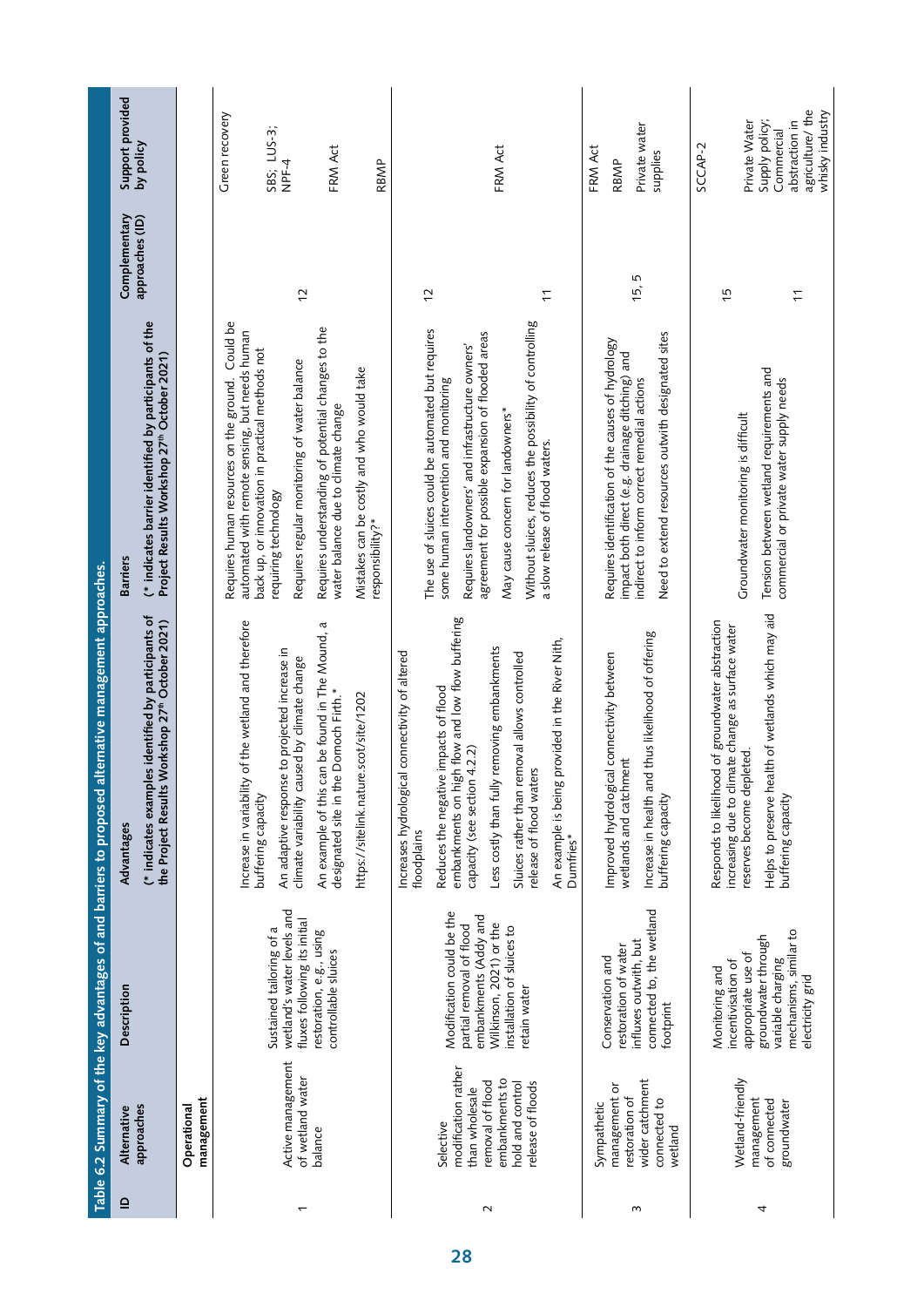| $\mathbf{r}$ | Alternative                                                                    |                                                                                                                                                                                                                                                                                                              |                                                                                                                                                                                                                                                                                                                    | <b>Barriers</b>                                                                                                                                                                                                                                                                                                     |                                  |                                                                                      |
|--------------|--------------------------------------------------------------------------------|--------------------------------------------------------------------------------------------------------------------------------------------------------------------------------------------------------------------------------------------------------------------------------------------------------------|--------------------------------------------------------------------------------------------------------------------------------------------------------------------------------------------------------------------------------------------------------------------------------------------------------------------|---------------------------------------------------------------------------------------------------------------------------------------------------------------------------------------------------------------------------------------------------------------------------------------------------------------------|----------------------------------|--------------------------------------------------------------------------------------|
|              | approaches                                                                     | Description                                                                                                                                                                                                                                                                                                  | (* indicates examples identified by participants of<br>the Project Results Workshop 27 <sup>th</sup> October 2021)<br>Advantages                                                                                                                                                                                   | (* indicates barrier identified by participants of the<br>Project Results Workshop 27 <sup>th</sup> October 2021)                                                                                                                                                                                                   | approaches (ID)<br>Complementary | Support provided<br>by policy                                                        |
| 5            | Adaptive wetland<br>experimentation<br>and learning by<br>management,<br>doing | irrigated meadows and use<br>example, reinstatement of<br>water storage and release<br>experiment with different<br>also Natural Capital. For<br>and well monitored sites<br>of sluice gates to control<br>management regime to<br>optimise buffering but<br>On selected strategic<br>for controlling floods | increase buffering capacity for both low flows and<br>Fills site-specific knowledge gaps on how to<br>high flows                                                                                                                                                                                                   | Failure of some projects will have to be accepted and<br>Monitoring and learning systems needed<br>taken into account in overall costs                                                                                                                                                                              | 15                               | FRM Act<br>SCCAP                                                                     |
| ৩            | wetlands to adapt<br>Giving space and<br>time for dynamic                      | current state, acknowledge<br>that wetlands are dynamic<br>and evolve. Provide areas<br>expand or shift location,<br>Rather than conserve in<br>or to succeed to other<br>for wetlands to slowly<br>wetland types                                                                                            | to adapt naturally and resiliently<br>Resilient buffering capacity for low flows and high<br>Mitigates unprecedented and uncertain climate<br>Allows the wetland<br>to climate change<br>change impacts.<br>flows                                                                                                  | Requires landowner agreement for possible change<br>Monitoring required to keep a check on the<br>adaptation pathway of the wetland<br>Uncertain outcomes<br>in wetland areas                                                                                                                                       | 12, 15<br>$\tilde{U}$<br>5       |                                                                                      |
| N            | regime for targeted<br>improvements to<br>Altering grazing<br>wetland          | hydraulic roughness, or to<br>maintain desired wetland<br>improve the vegetation<br>structure to enhance<br>Reducing grazing to<br>types                                                                                                                                                                     | Increase in buffering capacities for high flows                                                                                                                                                                                                                                                                    | Can be difficult to enact but could be achieved<br>through outcomes payment system                                                                                                                                                                                                                                  |                                  |                                                                                      |
| $\infty$     | Expansion and<br>of large-scale<br>management<br>networks of<br>wetlands       | and fill those gaps through<br>and identify current gaps<br>(CSGN), identify existing<br>Scotland Green Network<br>links between wetlands<br>As done by Central<br>wetland creation                                                                                                                          | restored. Including hitherto under-appreciated, rare<br>The full range of wetland types are maintained and<br>or isolated wetland types such bog woodland and<br>high flow buffering capacity<br>of wetlands<br>transitional salt marshes<br>Increased biodiversity<br>Increased resilience<br>Increased low and I | other wetlands and wider catchments, would mean<br>individual wetlands and the hydrological links to<br>Requires landowner agreement for expansion in<br>considerable efforts and funding are required to<br>High resource costs - the degraded state of<br>bolster wetland health and functioning<br>wetland areas | 13, 12<br>9, 10<br>$\tilde{c}$   | approaches and<br>ecosystems<br>Large scale<br>FRM Act<br>habitats<br>LUS-3;<br>RBMP |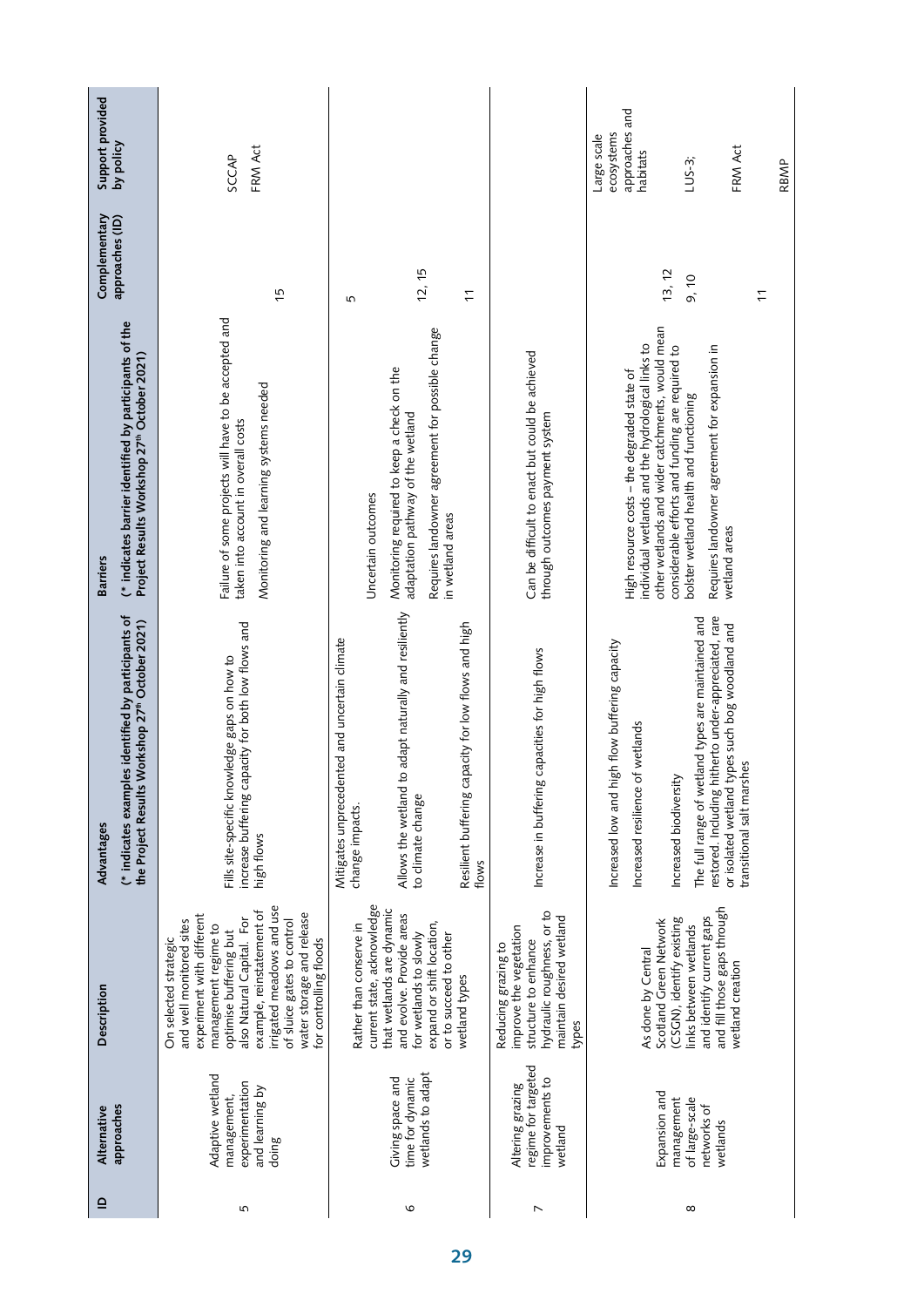| $\mathbf{r}$   | approaches<br>Alternative                                                          | Description                                                                                                                        | (* indicates examples identified by participants of<br>Workshop 27 <sup>th</sup> October 2021)<br>the Project Results<br>Advantages                                                                                                                 | (* indicates barrier identified by participants of the<br>Project Results Workshop 27 <sup>th</sup> October 2021)<br><b>Barriers</b>                                                 | approaches (ID)<br>Complementary | Support provided<br>by policy                 |
|----------------|------------------------------------------------------------------------------------|------------------------------------------------------------------------------------------------------------------------------------|-----------------------------------------------------------------------------------------------------------------------------------------------------------------------------------------------------------------------------------------------------|--------------------------------------------------------------------------------------------------------------------------------------------------------------------------------------|----------------------------------|-----------------------------------------------|
|                | Enabling activities                                                                |                                                                                                                                    |                                                                                                                                                                                                                                                     |                                                                                                                                                                                      |                                  |                                               |
| G              | wetland protection<br>Directive (WFD)<br>Adopt a Water<br>approach to<br>Framework | The WFD includes all types<br>of wetlands                                                                                          | and restored. Increases resilience of wetlands and<br>The full range of wetland types are maintained<br>Awareness of wetlands is raised as they are<br>considered part of the health of the whole<br>buffering capacity<br>catchment                | funding to wetlands in dire need or in areas of high<br>Unless targeted, it might mean potential dilution of<br>Costly to put into action across all wetlands<br>flood/drought risks | 12, 13, 14                       | WFD                                           |
| $\overline{0}$ | Development of a<br>strategic Wetland<br>Climate Change<br>Action Plan             | beneficially harnessed for<br>Develop a strategic plan<br>society and ecosystems<br>of all wetlands can be<br>of how the functions | Provide a clear action plan to counter the effects of<br>Raise awareness of the importance of all wetlands<br>and the ecosystem services provided and instigate<br>action on the ground<br>dimate change                                            |                                                                                                                                                                                      |                                  | SCCAP-2, LUS-3                                |
| $\tilde{t}$    | partnerships of land<br>Create catchment<br>managers and<br>businesses             | Provide the conditions for<br>come together to create<br>groups of individuals to<br>working partnerships                          | Lots of good examples to follow from river<br>iips<br>catchment partnersh                                                                                                                                                                           | Difficult to maintain a diverse group of actors<br>working together under a common goal                                                                                              | 14, 15                           |                                               |
| 12             | Investment in local<br>human resources                                             | maintenance of wetlands<br>Invest in local human<br>resources for the                                                              | Provides critical support for active management of<br>Can be considered part of the green recovery<br>Makes up for the lack of capacity in wetland<br>restoration in Scotland<br>wetlands                                                           | Long-term public investment required to pump prime<br>Market forces would probably not work in this case                                                                             |                                  | NPF-4<br>LUS-2                                |
| $\frac{1}{3}$  | Integrated habitat<br>challenge funds                                              | government and climate<br>flexibly respond to new<br>Funding sufficiently to<br>challenges                                         | private funding to increase the<br>, targeted at current need or<br>nple and well-planned<br>is required quickly<br>Flexible way to fund<br>Could combine with<br>Resourced with a sir<br>areas where activity<br>application process<br>incentives | Sometimes hard to measure and quantify the exact<br>Will not work without flexibility<br>output and benefits                                                                         |                                  | Post-Brexit agri-<br>environmental<br>schemes |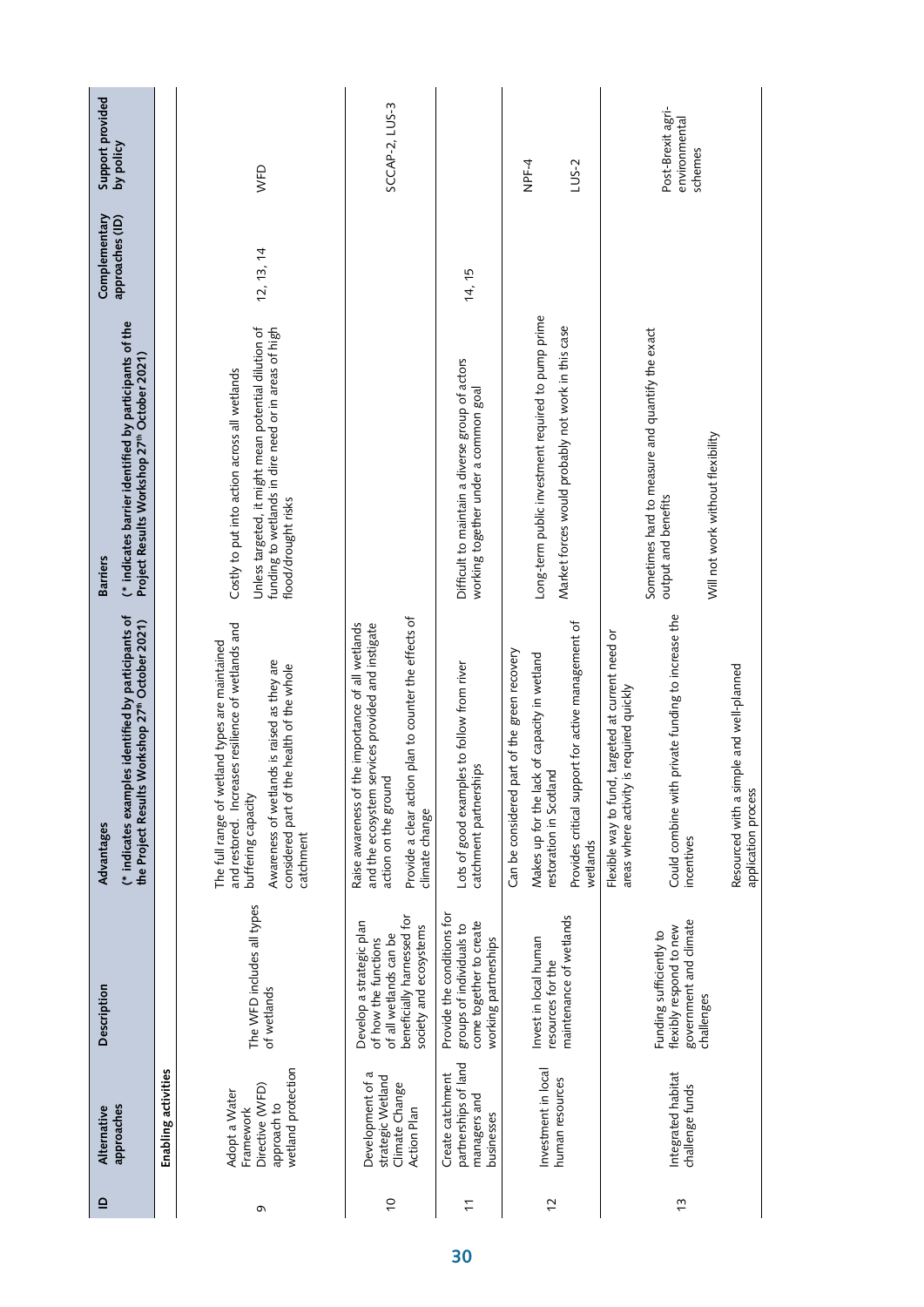|                | Alternative                                         | Description                                                                                                               | Advantages                                                                                                                                 | <b>Barriers</b>                                                                                                   | Complementary   | Support provided                              |
|----------------|-----------------------------------------------------|---------------------------------------------------------------------------------------------------------------------------|--------------------------------------------------------------------------------------------------------------------------------------------|-------------------------------------------------------------------------------------------------------------------|-----------------|-----------------------------------------------|
|                | approaches                                          |                                                                                                                           | $(*$ indicates examples identified by participants of<br>Norkshop 27th October 2021)<br>the Project Results                                | (* indicates barrier identified by participants of the<br>Project Results Workshop 27 <sup>th</sup> October 2021) | approaches (ID) | by policy                                     |
|                | Alignment                                           | Trial schemes like the                                                                                                    | benefit from government seeding, like the Civtech<br>Not reliant on Government funding, but would<br>challenges                            | Focus may be on only commercial or paid for output<br>at the expense of biodiversity                              |                 |                                               |
| $\overline{4}$ | commercial output/<br>management with<br>of wetland | Insh Marshes scheme to<br>produce viable wetland<br>products                                                              | Would optimise the wetland resource fully and<br>provide other benefits                                                                    | Creation of perverse incentives creating undesired<br>outcomes                                                    |                 | Post-Brexit agri-<br>environmental<br>schemes |
|                | income                                              |                                                                                                                           | Increase the perceptual value of wetlands                                                                                                  | Gaming <sup>4</sup> of scheme by private sector                                                                   |                 |                                               |
|                |                                                     |                                                                                                                           | Provide alternative farm income, Gov/Private                                                                                               |                                                                                                                   |                 |                                               |
|                | Monitoring                                          |                                                                                                                           |                                                                                                                                            |                                                                                                                   |                 |                                               |
| 15             | monitoring sites<br>Setting up of<br>a network of   | Selected wetland reference<br>sites representing different<br>Scotland's biogeographical<br>wetland types across<br>zones | Will provide the detailed real time information on<br>nable suitable management<br>change<br>wetland health, to er<br>responses to climate | Will take time and has resource implications but<br>could optimise remote sensing                                 |                 | FRM Act                                       |
| $\frac{9}{5}$  | national inventory<br>Completing the<br>of wetlands |                                                                                                                           | resource and provide opportunity mapping resource<br>Will provide an accurate overview of the wetlands                                     | Poor access to data and limited capacity to analyse<br>Cost and scale of task*                                    |                 | FRM Act                                       |
|                |                                                     |                                                                                                                           |                                                                                                                                            |                                                                                                                   |                 |                                               |

policy. A recent example of policy gaming in Scottish agriculture is the existence of "slipper farms"<br>(STFA CALLS ON GOVERNMENT TO STOP CREATION OF A NEW GENERATION OF SLIPPER policy. A recent example of policy gaming in Scottish agriculture is the existence of "slipper farms" ([STFA CALLS ON GOVERNMENT TO STOP CREATION OF A NEW GENERATION OF SLIPPER](http://www.tfascotland.org.uk/stfa-calls-on-government-to-stop-creation-of-a-new-generation-of-slipper-farmers/)  accrue personal or organisational advantages to the detriment of achieving the goals of that 4 Policy gaming is the process of an actor seeking loopholes in policy instruments in order to 4 Policy gaming is the process of an actor seeking loopholes in policy instruments in order to accrue personal or organisational advantages to the detriment of achieving the goals of that FARMERS (tfascotland.org.uk)). [FARMERS \(tfascotland.org.uk\)](http://www.tfascotland.org.uk/stfa-calls-on-government-to-stop-creation-of-a-new-generation-of-slipper-farmers/)).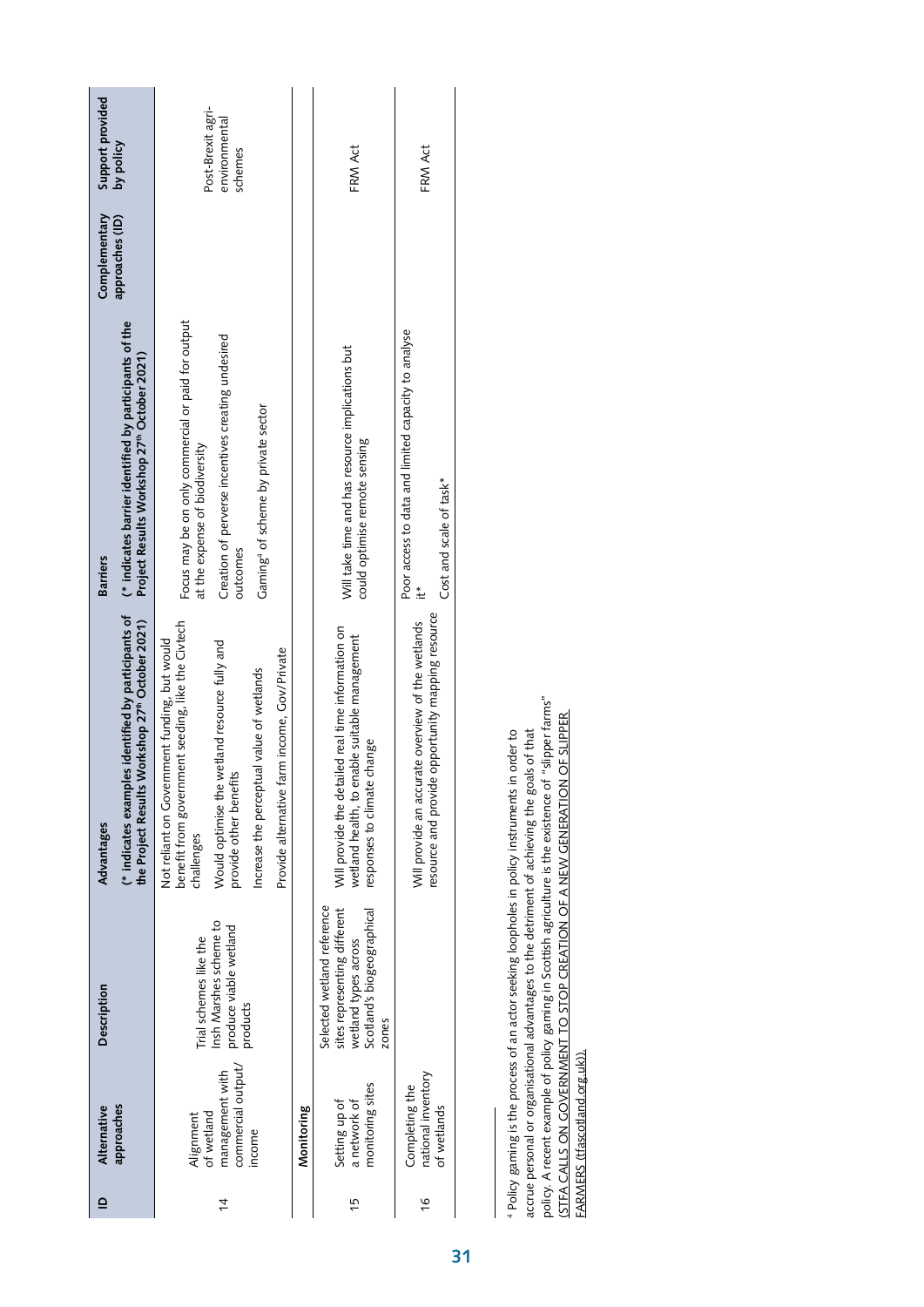## **6.3 Are there opportunities or potential changes in land or water management, which could enhance the buffering capability of wetlands in Scotland?**

- **• A favourable policy environment, Brexit-driven changes in funding mechanisms, and public and private sector organisations' management of natural capital assets could offer key opportunities in land or water management for enhancing wetland buffering capacity in Scotland.**
- **• Of the 16 approaches assessed, potential key changes in land or water management for enhancing wetland buffering capacity in Scotland were identified.** 
	- o Many of these approaches can provide direct cross-sectoral support to current government policies and can be combined to mitigate barriers to implementation (own assessment - Table 6.2). Some examples include:
		- The expansion of wetlands through the creation of large-scale wetland networks could potentially increase buffering capacity and wetland resilience. However, effectiveness depends on the catchment specific hydrology, arrangement of wetlands, wetland health and types of wetlands present; our assessment suggests that prioritising efforts on for example floodplain fens, wet grasslands and deciduous wet woodlands may be more effective (Table 3.2). Expansion would support policies requiring ecosystem approaches, but this requires significant levels of resources and stakeholder agreement from landowners and other actors (Table 6.2; Section 3.2.2).
		- » The active management of wetland water balances to maintain seasonal variability would be an adaptive management response to increasing climate variability (Table 6.2).
		- » If coupled with investment in local community employment in such activities, combined they would have the benefit of directly supporting the Land Use Strategy, National Planning Framework-4, Green recovery, and the Flood Risk Management Act 2009, as well as supporting River Basin Management Plans (Table 6.2).
- **• Key barriers to implementing potential changes in land or water management for enhancing wetland buffering capacity in Scotland were also identified, including:**
- o Significant requirements for funding, human resources, and monitoring.
- o Reaching agreements with landowners and other actors.
- o Conflicts between the achievement of different policy aims and/or climate mitigation strategies (e.g., wetland restoration, carbon sequestration, tree planting, food production and water management).

# **7. Key knowledge gaps**

**Wetland hydrological functioning.** The following wetland habitats remain particularly understudied in terms of their hydrological functioning (Section 3.2). Water balance studies are required for: *Transition mires and quaking bogs; open water transition fens; basin fens; bog woodland; fen meadow; transition grassland; transition saltmarsh.* However, there is also a general need to research wetland types which, although well studied in the international literature, available knowledge on these types may not be applicable to the distinctive character of Scottish examples. For example, blanket bogs, raised bogs and floodplain fens. How assemblages of different networked wetlands function together over seasons and annually and their relationship to streamflow generation, are also key knowledge gaps. We also need to further develop the evidence base for the low and high flow buffering capacities of the types of wetlands that our findings suggest have good potential (see Table 3.2).

**Development of mapping and modelling tools to help prioritise which wetlands to restore and reconnect at the catchment scale.** This would build on the HOST-DSM national scale mapping of potential wetland distribution presented in Appendix VIII.This mapping would include where wetlands have been, where they currently are and where they might be able to prosper under different future climate scenarios. Robust, validated hydrological models can be developed to inform the high and low flow buffering effects of different wetland restoration scenarios under different climatic and land use conditions, in different locations. Such tools have not been applied at the catchment scale in Scotland.

**Wetland Health.** With the climate changing quickly and with drought and flood extremes more common and impactful, real-time knowledge of how wetlands and managers of adjacent land respond is critical to effective decision making to protect wetlands and other catchment land uses. A combination of remote sensing, ground truthing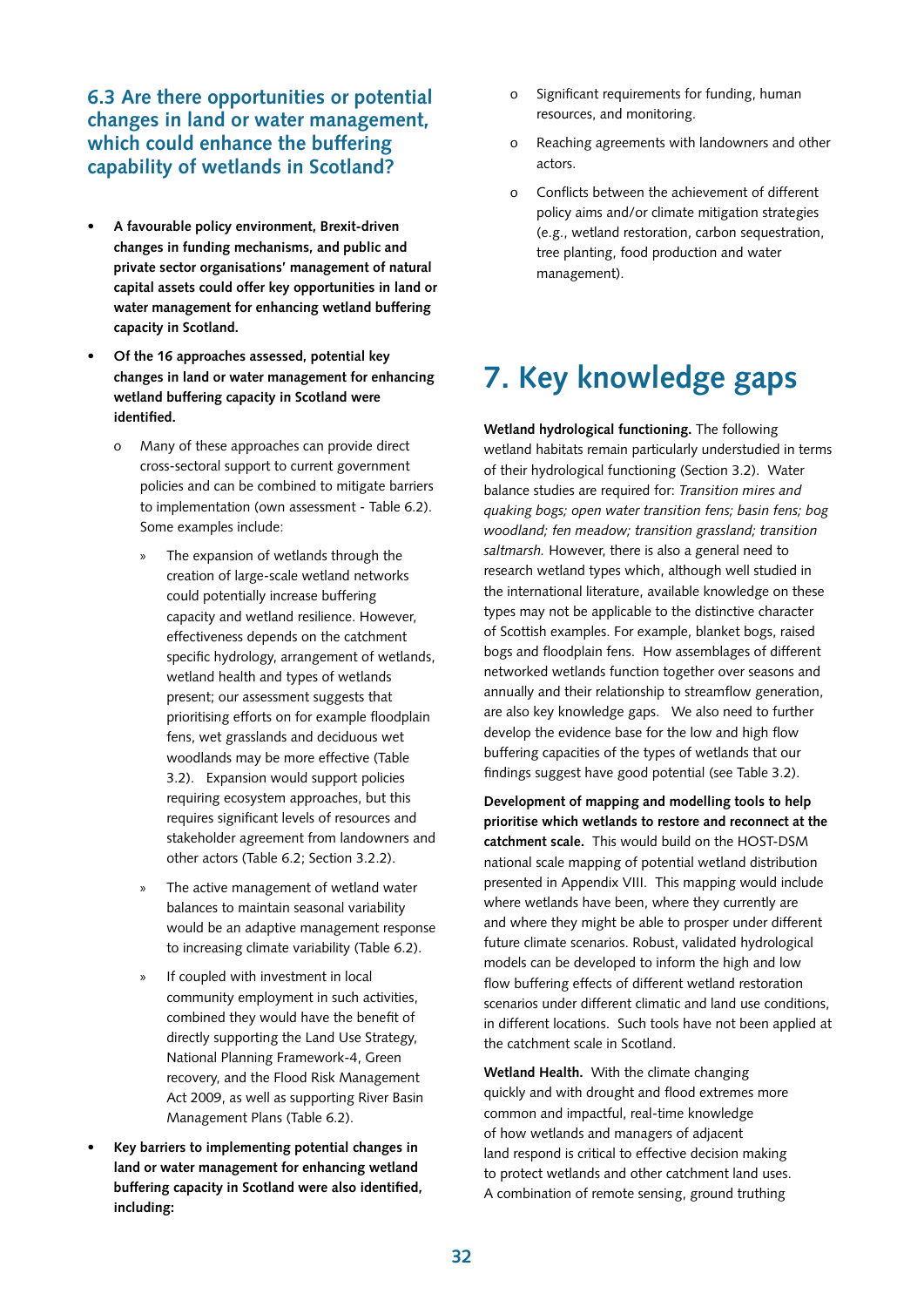and research can fill this gap. An effective way to measure wetland health and begin to fill the many knowledge gaps is to set up reference wetlands where intensive monitoring could be used to inform management of similar communities on non-monitored sites (see Sections 6 and 8).

**Climate change.** There is a need to improve the modelling of future evapotranspiration and wetland hydrology. This requires the use of more sophisticated vegetation and soil water balance models using wetland type specific parameters and site monitoring to provide calibration and validation data. Whilst there is improving capabilities to estimate future meteorological drought, there remains large uncertainty in our ability to model hydrological drought. Additionally, the climate model projections used in this study are known to not represent extreme events well (i.e. droughts, high rainfall events, low minimum temperatures). Newer projections based on Convection Permitting Model simulations are required. The future impact on the role of occult precipitation with respect to buffering capacities needs to be researched. Finally, climate impacts on snow cover and consequences on water storage and release are poorly understood.

**Biodiversity.** Even for the group for which we have the best data, plants, we know very little about what facets of hydrology control the distribution of species and communities within most wetlands. For instance, are species' niches controlled by the intensity, length or timing of droughts, or by periods of flooding (causing hypoxia in the root zone)? Even then, we do not know how this would translate into community change as competitive interactions under changed hydrological conditions have been little studied. Additionally, how such changes (at the plant community level or in site hydrological regimes) then cascade into driving change in other species is also unknown. Finally, the difference in the impacts on biodiversity of the two climate change impacts related to drought (discussed in Sections 5.3.1 and 5.3.2) highlights that we know little about how shifting hydrological conditions may affect biodiversity. For example, is it the intensity, length or timing of drought that results in the biggest impacts?

**Downstream impacts due to changes in wetland buffering capacity.** Changes in wetlands are likely to have downstream consequences on water use by agriculture, industry and businesses, as well as on aquatic biodiversity. Furthermore, this could result in changes of flood risk downstream and avoided or added flood damage costs depending on the nature of changes to buffering capacity. There is a need to better research these economic and ecological impacts.

**Developments in future land use policies and economics.** There is increasing interest in the use of land for carbon sequestration. This is leading to acquisition of large areas

of land, including wetlands, for tree planting, peatland restoration and 'rewilding'. This is associated with changes in rationales for land ownership and hence changes in land management practices. These changes are likely to have consequences on catchment hydrology and hence wetlands and their buffering capacity.

# **8. Recommendations on enhancing the buffering capacity of wetlands in Scotland**

We have shown in this report the importance and complex nature of wetland buffering capacities in Scotland (Section 3), and the need to better understand these at the sitelevel across a range of wetlands. The study also shows the importance of enhancing wetland resilience as this is crucial at a time when hydrological extremes are becoming more prevalent due to climate change. As described in Sections 4 and 5, many wetlands are not in good health and, for the majority, that health will likely decline, along with their buffering capacities and biodiversity. To counter this, a shift in land management towards adaptive management (Mysiak et al., 2010) is recommended with the aim of promoting the well-managed expansion of the full diversity of wetlands to better connect wetlands to both water courses as well as to each other, and to provide them the space and connectivity to facilitate their natural dynamic capacities to adapt.

The following key messages and associated recommendations for increasing the buffering capacity of Scotland's wetlands are underpinned by what we consider to be the most wide-ranging, interdisciplinary set of technical outputs currently available about water holding capacity, buffering capacities and health with respect to these 18 categories of wetland habitat found in Scotland:

- **• Wetlands are more resilient if hydrologically connected to watercourses and each other.**
	- o **Create, restore and manage networked wetlands.** Although isolated wetlands still offer additional useful storage capacity and possible specific biodiversity interest, and thus should be invested in, resources should be targeted creating larger areas of interconnected wetlands of different types. The different specific characteristics and capacities of the composite wetlands would then plug gaps in overall landscape-scale buffering capacity and improve the resilience of the original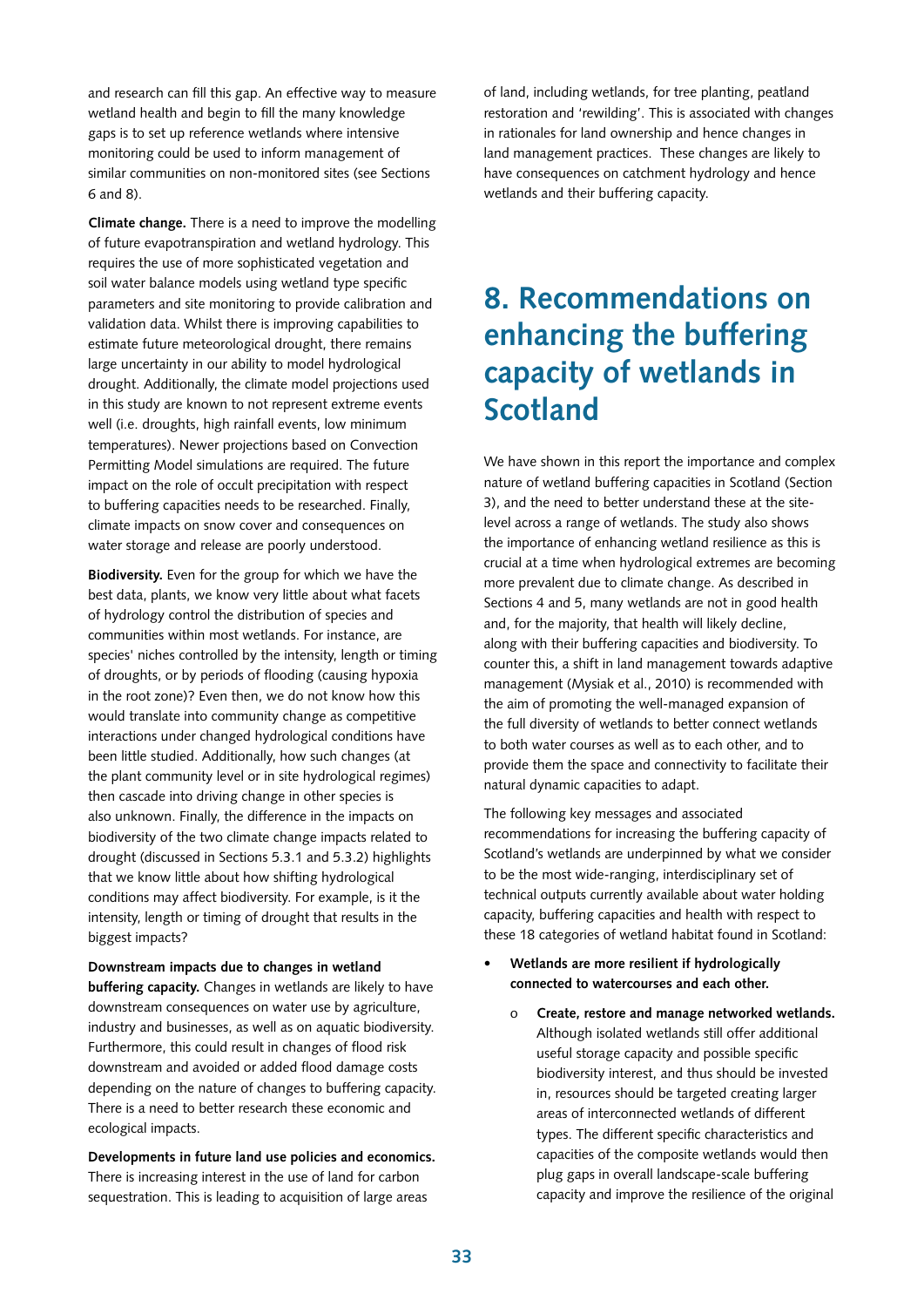wetlands (See Sections 3 and 4). Together with engineering solutions and other nature-based solutions (such as good soil management, site-sensitive tree establishment (i.e., riparian woodlands) and river restoration), networked wetlands would help to maintain the overall resilience of the catchment system should one part of the system or wetland network weaken due to climate change. This would support the current Land Use Strategy, the Scottish Biodiversity Strategy and SCCAP with their focus on large scale habitat development using ecosystems approaches. NatureScot is setting up a pilot in the Borders for this type of approach.

- o **Invest in active wetland management to facilitate the sustained tailoring of a water levels and fluxes (Table 6.2, Alternative management approach 1). Link this to:** 
	- » **Investment in local human resources for the maintenance of wetlands, as part of a green recovery plan (Table 6.2, Alternative management approach 12).** E.g., supporting the NPF-4 and the third Land Use Strategy's aim of supporting community wellbeing. It would also encourage community involvement in flood risk management (FRM Act 2009).
	- » **Design incentive schemes for largescale wetland restoration that will cover land ownership (Table 6.2, Alternative management approach 13 & 14). Create catchment partnerships of land managers and business (Table 6.2, Alternative management approach 13 & 14).** E.g., the Alewater catchment group and the Tweed Forum (Scottish Borders) have brought together all interests to create a wider dynamic of communication and management, as well as generate funds.
- **• Blanket bogs are the most common wetland in Scotland and should be restored because of their extent and since their buffering capacity has been reduced due to degradation. However, relative to area, the buffering capacities of other wetlands are likely to be comparatively greater than blanket bogs (and other peatlands) when in a healthy state.**
	- o **Target additional resources on managing or restoring wet meadows, fen meadows, floodplain fens, swamps, reedbeds, transition grasslands, basin fens and certain types of wet woodlands that provide relatively higher low and/or high flow buffering opportunities.** E.g., in order to maximise water management benefits (Section 3.3).
- o **Broaden future policy related to wetlands.**  E.g., in future land use, climate change and biodiversity strategies, include this broader set of wetlands and their role in low flow as well as high flow buffering.
- o **Resolve potential policy conflicts between achieving targets for flood and drought management, net GHG emissions reductions, forestry and biodiversity.** E.g., wetland restoration for buffering may not always be incentivised by the drive towards maximising carbon emissions reductions. The pressure currently placed on tree planting means that wetlands and their function can be lost. Also, take into account that those wetlands that provide the biggest return on net GHG emissions reductions (e.g. blanket bogs) when restored are not necessarily the ones that will provide the best returns for long term buffering capacity for hydrological extremes.
- o **Adopt the Water Framework Directive approach to wetland protection.** E.g., in which all wetlands are valued. This needs to be engaged as climatic conditions become more extreme.
- **• The current focus on designated sites can miss opportunities for increasing buffering capacities across Scotland.**
	- o **Target resources to include wetlands outwith designated areas (Table 6.2, Alternative management approach 3).** E.g., as the full extent of wetlands is greater than the current extent of designated sites. This designation system was set up to protect specific sites from management pressures but not from major climatic change which will not respect site boundaries.
	- o **The current designated site series criteria may require a re-evaluation for some sites.** E.g., to allow a refocus on what is important in terms of wetland health for the future, and not a historical concept of wetland protection. This will allow the expansion of focus on what is important for wetland protection. The individual species become less important, whilst space for the mosaic and succession of wetland habitats becomes more important. A caveat is that for some very demanding specific species, certain sites may require specific protective prescriptions to ensure their survival.
	- o **Develop new funds for wetland restoration that considers areas vulnerable to flooding or droughts.** Wetland restoration and expansion for buffering high and low flows should be targeted within catchments that overlap areas at extreme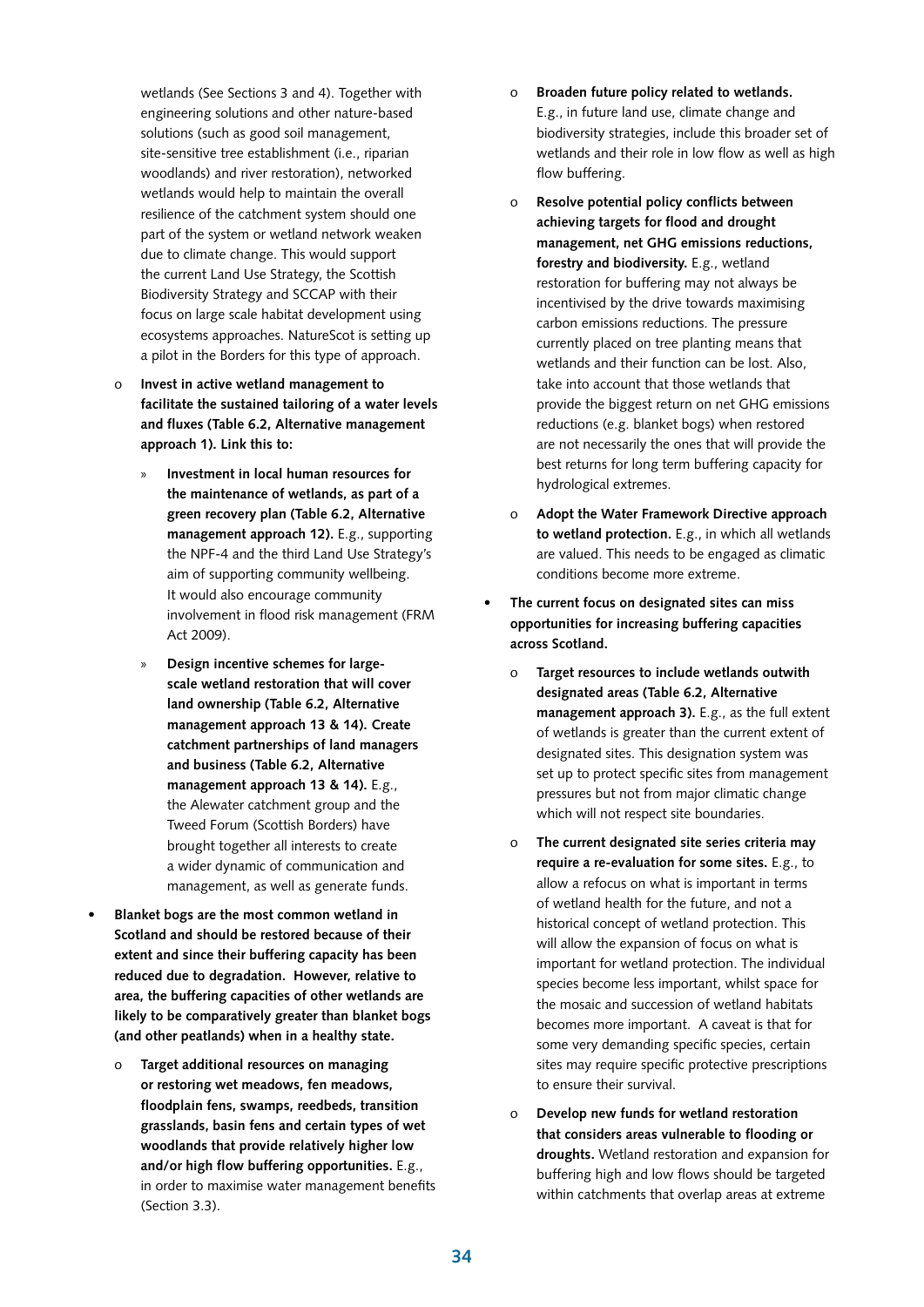risk (e.g. there are about 106 Potential Vulnerable Areas already identified for NFM measures by SEPA; [Flood Risk Management Maps \(sepa.](https://map.sepa.org.uk/floodmap/map.htm) [org.uk\)](https://map.sepa.org.uk/floodmap/map.htm)). This should complement, not replace, funding support for peatland restoration for carbon sequestration and storage purposes. The extensive blanket bogs that tend to be the focus of restoration are mostly found in the north and west of the country, whilst most of the large populations at risk are in the south and east. The opportunity is that the south and east have many of the smaller types of wetlands that can provide greater variability of available water storage (those outlined in Table 3.2) and thus greater high and low flow buffering capacity that can ultimately reduce flood and drought risk closer to people and infrastructure at risk.

#### **• Wetland condition is not the same as wetland health.**

- o **Review the current system of Site Condition Monitoring, in the long term by focussing a new approach on wetland health and functionality.**  Information on wetland health that covers both the condition, and the underlying hydrological function of the wetland is lacking. Use remote sensing, coupled with more intensive monitoring and the ground truthing of wetland sites to monitor real time change in wetlands and functionality so that an alternative system of Site Health Monitoring can be implemented.
- o **Modify how Site Condition Monitoring currently works in the medium term.** The inclusion of the [WETMECS](https://www.gov.uk/government/publications/wetland-functional-mechanisms-a-synopsis-of-wetland-water-supply-mechanisms-wetmecs) system, which combines water supply mechanisms, levels and vegetation as a compulsory aspect of SCM would provide a much clearer understanding of the hydrology and provide information relevant to wetland health. In addition, water quality and microbial monitoring should be part of SCM. Repeat a revised wetland SCM at no more than 5 yearly intervals.
- **• Without more site-specific data and knowledge, predicting impacts on buffering capacity or biodiversity due to land use and climate change remains difficult.**
	- o **Complete the Scottish Wetland Inventory.** Use a combination of remote sensing, existing historical information, and ground truthing**.** The policy and management focus on designated sites over the years has resulted in a gap in knowledge of the health and location of important wetland sites outwith the designated site series.
	- o **Develop a network of representative reference wetlands across Scotland (Table 6.2, Alternative management approach 15).** Do long term

monitoring to understand the ecohydrology that underpins the characteristic vegetation of different wetland types. Existing projects have not been sustained or extensive enough to provide meaningful results for some wetland habitats.

- o **Experiment with different management regimes.**  Any new monitoring programme should include experimentation with different land use management regimes to identify impact on buffering capacity. For example, by altering the topography in different ways e.g., restoring hollows, swales and adding bunds around the wetland to provide additional available storage during high flows (Hewett et al., 2020) or by switching the grazing regime to monitor the improvement in vegetation structure.
- o **Utilise experience of climate extremes from other countries.** Other countries and states are actively measuring wetland health e.g., [California](https://www.mywaterquality.ca.gov/monitoring_council/wetland_workgroup/wramp/) and are already experiencing the extremes of drought and flood and ascertaining the response [of wetland communities](https://www.cramwetlands.org/) to these extremes.
- **• Mainstreamed, cross sectoral planning is required to improve wetland health across Scotland and raise the financial inputs to sustain a 'good' level of health.**
	- o **A strategic Wetland Climate Change Plan should be developed (Table 6.2, Alternative management approach 10)** to prioritise wetlands in a changed climate and society looking for different wetland function. This would also align well with Water Framework Directive objectives.
- **• More communication and capacity development are needed on the different roles that each wetland habitat can play with respect to buffering low and high flows.** 
	- o **Develop more wetland specialist capacity and build greater awareness of different wetland roles within the key agencies of the Scottish Government.** This would include not only those people in SG, SEPA, Scottish Water, and NatureScot tasked with improving flood and drought management and biodiversity but also staff from across these organisations, from finance to planning. In the case of SG, we recommend including professionals from the Rural Payments Inspection Division and those involved with NPF-4 responsibilities. Since local knowledge and infrastructure will become increasingly important as the impacts of climate change are felt, local government will need to play a key linking role between policy implementation and local interest groups.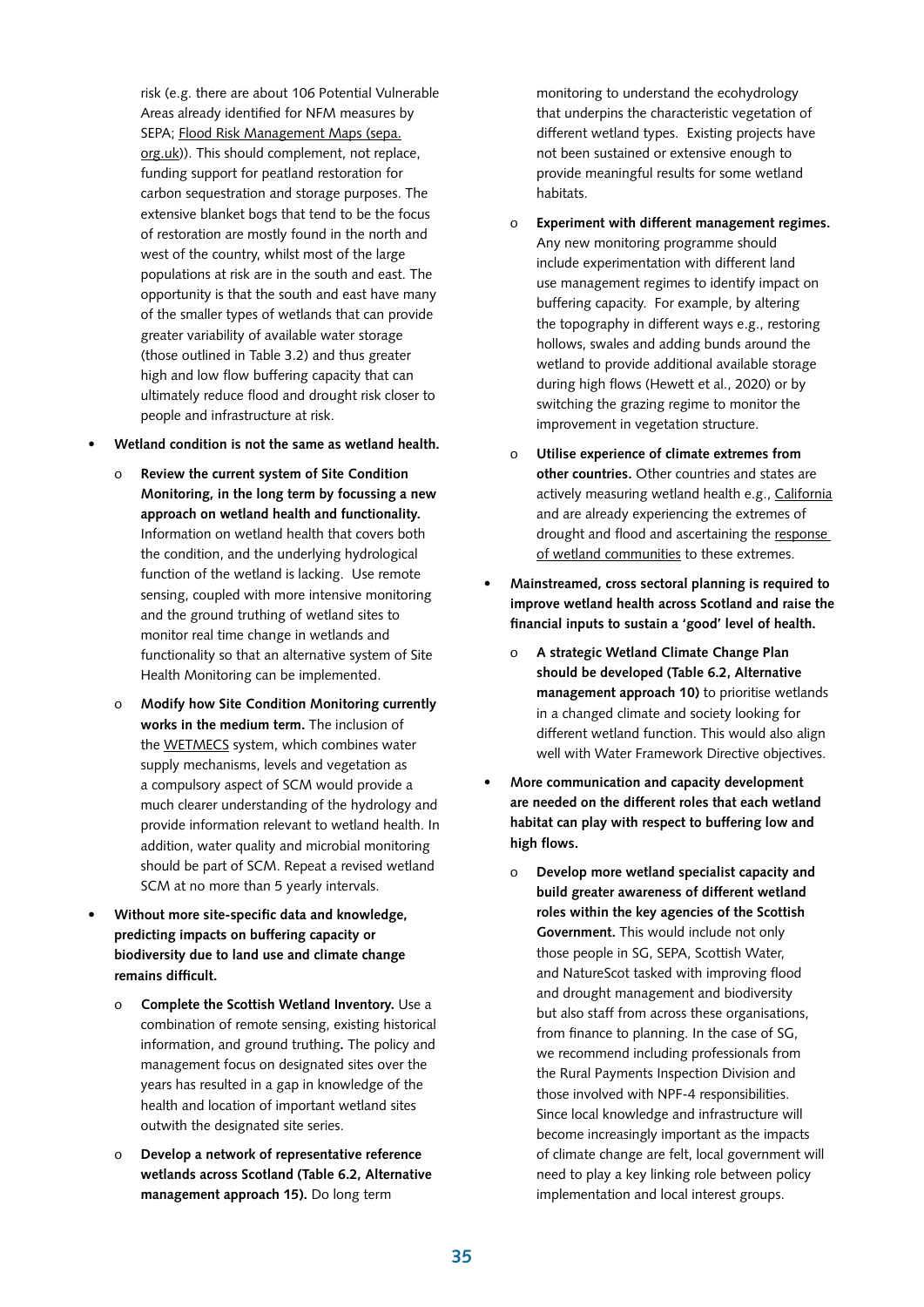o **Build awareness and high-level alliances with non-water sectors** including forestry (Scottish Forestry, Forestry and Land Scotland, CONFOR), farming (tenants, NFUS), estate management and the newly formed Regional Land Use [Partnerships.](https://blogs.gov.scot/rural-environment/2021/02/05/working-together-to-maximise-the-potential-of-our-land/)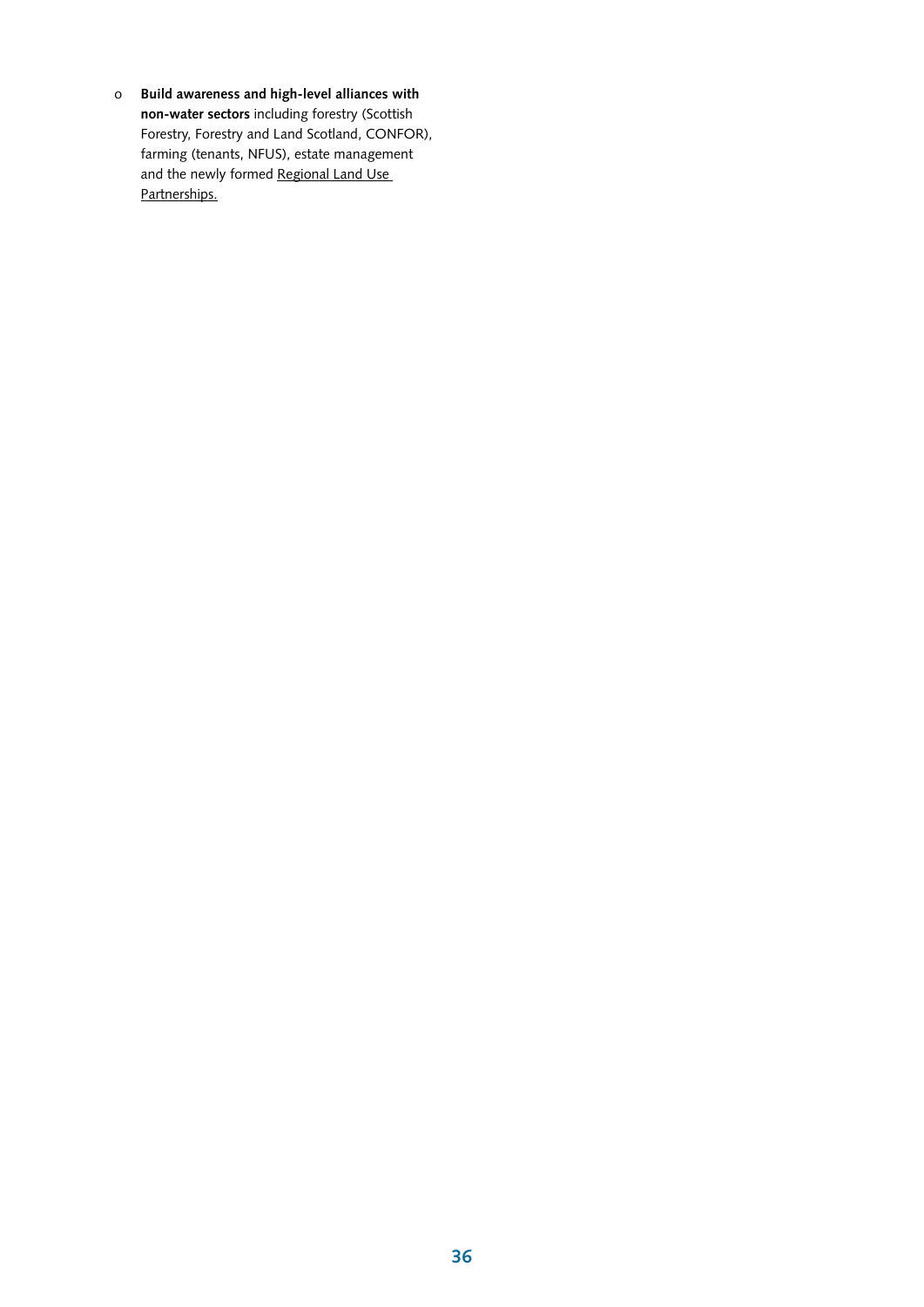# **9. References**

Acreman, M., Blake, J., Booker, D., Harding, R., Reynard, N., Mountford, J., and Stratford, C., 2009. A simple framework for evaluating regional wetland ecohydrological response to climate change with case studies from Great Britain. Ecohydrology: Ecosystems, Land and Water Process Interactions, *Ecohydrogeomorphology*, 2: 1-17. <https://doi.org/10.1002/eco.37>

Acreman, M.C., and McCartney, M.P., 2009. 28 Hydrological Impacts in and around Wetlands. In Maltby, E. and Baker, T. (Eds). *The Wetlands Handbook*. Blackwell Publishing Ltd., Chichester, [https://doi.](https://doi.org/10.1002/9781444315813.ch28) [org/10.1002/9781444315813.ch28](https://doi.org/10.1002/9781444315813.ch28)

Acreman, M., and Holden, J., 2013. How wetlands affect floods. *Wetlands*, 33: 773-786. [https://doi.org/10.1007/](https://doi.org/10.1007/s13157-013-0473-2) [s13157-013-0473-2](https://doi.org/10.1007/s13157-013-0473-2)

Acreman, M., Blake, J., Thompson, J., Hughes, A., Backwith, A., van de Noort, R., Gowing, D., Mountford, J., and Stratford, C., 2011. *Wetland vision: Adapting freshwater wetlands to climate change* [Online]. NERC/Centre for Ecology and Hydrology. Available from: <http://nora.nerc.ac.uk/id/eprint/16786/> [Accessed 18 November, 2020].

Addy, S., and Wilkinson, M.E., 2021. Embankment lowering and natural self-recovery improves riverfloodplain hydro-geomorphic connectivity of a gravel bed river. *Science of The Total Environment*, 770: 144626. <https://doi.org/10.1016/j.scitotenv.2020.144626>

Ameli, A.A., and Creed, I.F., 2019. Does wetland location matter when managing wetlands for watershed‐scale flood and drought resilience? *JAWRA Journal of the American Water Resources Association*, 55: 529-542.  [https://doi.](https://doi.org/10.1111/1752-1688.12737) [org/10.1111/1752-1688.12737](https://doi.org/10.1111/1752-1688.12737) 

APEM, 2017. *Literature review of short-term flow reduction ecological impacts and recovery: R16115QQ. APEM Scientific Report P00001488.* Scottish Environment Protection Agency. pp 81. [sepa-literature-review-of-short](https://www.sepa.org.uk/media/336665/sepa-literature-review-of-short-term-flow-reduction-ecological-impacts-and-recovery.pdf)[term-flow-reduction-ecological-impacts-and-recovery.pdf](https://www.sepa.org.uk/media/336665/sepa-literature-review-of-short-term-flow-reduction-ecological-impacts-and-recovery.pdf) [Accessed 07 Dec 2021]

Baker, C., Thompson, J. R., and Simpson, M., 2009. Hydrological Dynamics I: Surface Waters, Flood and Sediment Dynamics. In*:* Maltby, E. and Barker, T. eds., *The Wetlands Handbook.* Chichester, UK: John Wiley & Sons**,** pp**.** 120-168. [https://doi.](https://doi.org/10.1002/9781444315813.ch6) [org/10.1002/9781444315813.ch6](https://doi.org/10.1002/9781444315813.ch6) 

Bathurst, J., Birkinshaw, S., Johnson, H., Kenny, A., Napier, A., Raven, S., Robinson, J., and Stroud, R., 2018. Runoff, flood peaks and proportional response in a combined nested and paired forest plantation/peat grassland catchment. *Journal of Hydrology*, 564: 916-927.  [https://](https://doi.org/10.1016/j.jhydrol.2018.07.039) [doi.org/10.1016/j.jhydrol.2018.07.039](https://doi.org/10.1016/j.jhydrol.2018.07.039)

Bellamy P.E., Stephen L., Maclean I.S., and Grant M.C., 2012. Response of blanket bog vegetation to drainblocking. *Applied Vegetation Science* 15: 129–135. DOI: [10.1111/j.1654-109X.2011.01151](https://protect-eu.mimecast.com/s/nYkrCMjOoI5zk1ltwyk-_?domain=doi.org).

Boorman, D.B., Hollis, J.M., and Lilly, A., 1995. *Hydrology of soil types: a hydrologically based classification of the soils of the United Kingdom.* Institute of Hydrology Report No. 126. Institute of Hydrology, Wallingford, UK.

Boelter, D.H., and Verry, E.S., 1977. Peatland and water in the northern lake states. US Department of Agriculture, US Forest Service, *North Central Forest Experiment Station Report General Technical Report NC-31*, St. Paul, MN.

Bradley, C., Clay, A., Clifford, N.J., Gerrard, J., and Gurnell, A.M., 2010. Variations in saturated and unsaturated water movement through an upland floodplain wetland, mid-Wales, UK. *Journal of hydrology*, 393: 349-361.  [https://](https://doi.org/10.1016/j.jhydrol.2010.08.029) [doi.org/10.1016/j.jhydrol.2010.08.029](https://doi.org/10.1016/j.jhydrol.2010.08.029)

Bruneau, P., and Johnson, S., 2014. *Scotland's peatlanddefinitions & information resources* [Online]. Edinburgh: Scottish Natural Heritage. Available from: [https://](https://www.nls.uk/e-monographs/2014/701.pdf) [www.nls.uk/e-monographs/2014/701.pdf](https://www.nls.uk/e-monographs/2014/701.pdf) [Accessed 23 July, 2020].

Bullock, A., and Acreman, M., 2003. The role of wetlands in the hydrological cycle. *Hydrology and Earth System Sciences*. 7: 358-389. [https://doi.org/10.5194/hess-7-](https://doi.org/10.5194/hess-7-358-2003) [358-2003](https://doi.org/10.5194/hess-7-358-2003)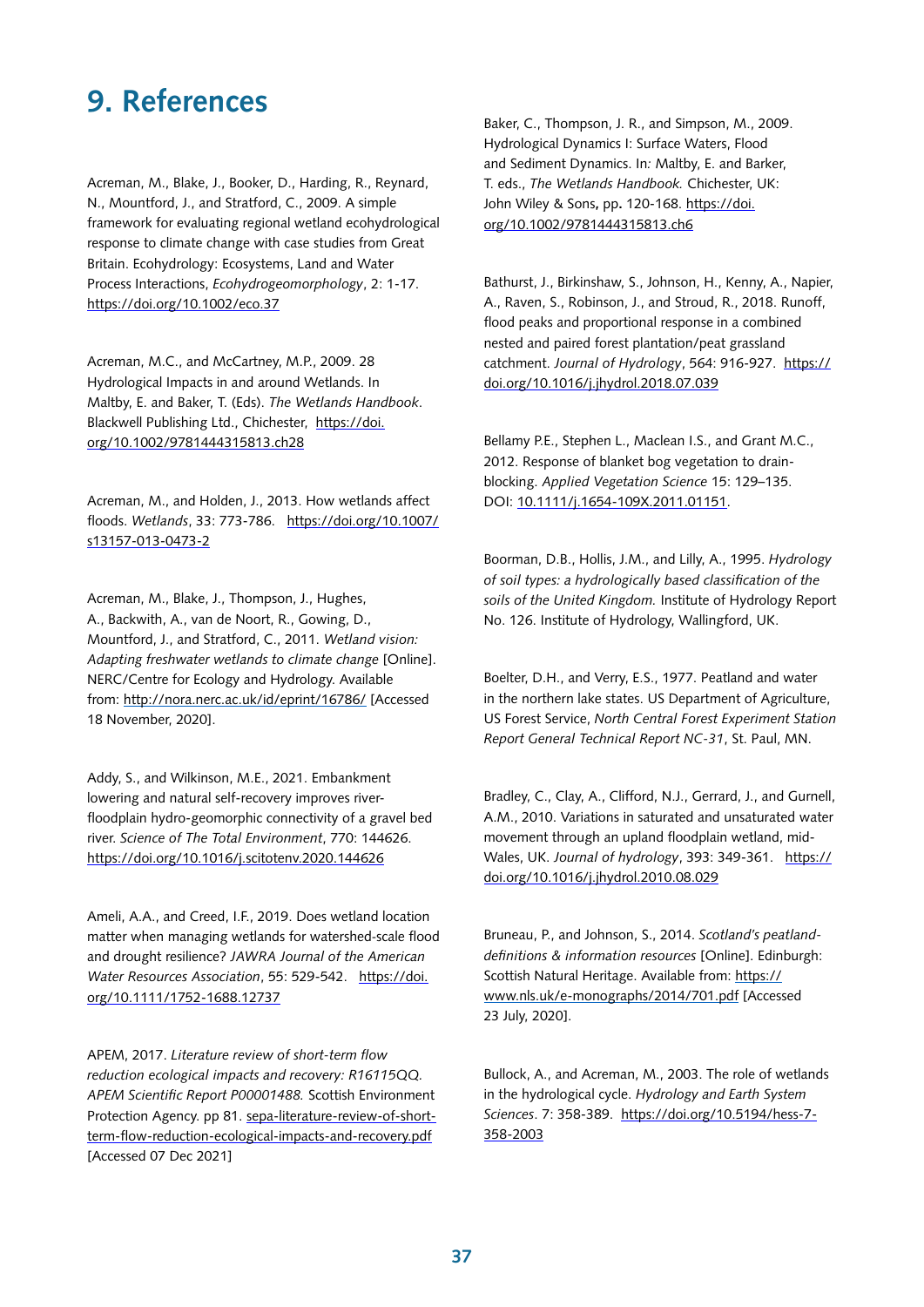Burt, T., Bates, P., Stewart, M., Claxton, A., Anderson, M., and Price, D., 2002. Water table fluctuations within the floodplain of the River Severn, England. *Journal of Hydrology*, 262: 1-20.  [https://doi.org/10.1016/S0022-](https://doi.org/10.1016/S0022-1694(01)00567-4) [1694\(01\)00567-4](https://doi.org/10.1016/S0022-1694(01)00567-4)

Capell, R., Tetzlaff, D., and Soulsby, C., 2013. Will catchment characteristics moderate the projected effects of climate change on flow regimes in the Scottish Highlands? *Hydrological Processes*, 27(5): 687-699. <https://doi.org/10.1002/hyp.9626>

Chan, S., Falkner, R., Goldberg, M., and Van Asselt, H., 2018. Effective and geographically balanced? An outputbased assessment of non-state climate actions. *Climate Policy*, 18: 24 35. [https://doi.org/10.1080/14693062.20](https://doi.org/10.1080/14693062.2016.1248343) [16.1248343](https://doi.org/10.1080/14693062.2016.1248343)

Cuthbert, M., Gleeson, T., Moosdorf, N., Befus, K.M., Schneider, A., Hartmann, J., and Lehner, B., 2019. Global patterns and dynamics of climate–groundwater interactions. *Nature Climate Change*, 9: 137-141. [https://](https://doi.org/10.1038/s41558-018-0386-4) [doi.org/10.1038/s41558-018-0386-4](https://doi.org/10.1038/s41558-018-0386-4)

Čížková, H., Květ, J., Comín, F.A., Laiho, R., Pokorný, J., and Pithart, D., 2013. Actual state of European wetlands and their possible future in the context of global climate change. *Aquatic Sciences*, 75: 3-26. [https://doi.](https://doi.org/10.1007/s00027-011-0233-4) [org/10.1007/s00027-011-0233-4](https://doi.org/10.1007/s00027-011-0233-4)

Cook, B.D., Bolstad, P.V., Næsset, E., Anderson, R.S., Garrigues, S., Morisette, J.T., Nickeson, J., and Davis, K.J., 2009. Using LiDAR and quickbird data to model plant production and quantify uncertainties associated with wetland detection and land cover generalizations. *Remote Sensing of Environment*, 113: 2366-2379. [https://doi.](https://doi.org/10.1016/j.rse.2009.06.017) [org/10.1016/j.rse.2009.06.017](https://doi.org/10.1016/j.rse.2009.06.017)

Cooper, D.J., and Merritt, D.M., 2012. *Assessing the water needs of riparian and wetland vegetation in the western United States* [Online]. Fort Collins, CO: US Department of Agriculture. Available from: [https://www.fs.usda.gov/](https://www.fs.usda.gov/treesearch/pubs/41207) [treesearch/pubs/41207](https://www.fs.usda.gov/treesearch/pubs/41207) [Accessed 21 November, 2020].

Davies, C., 2004. Go with the flow: the natural approach to sustainable flood management in Scotland. RSPB Scotland.

Doerr, S.H., and Ritsema, C.J., 2006. Water Movement in Hydrophobic Soils. In *Encyclopaedia of Hydrological Sciences* (eds M.G. Anderson and J.J. McDonnell) [https://](https://doi.org/10.1002/0470848944.hsa072) [doi.org/10.1002/0470848944.hsa072](https://doi.org/10.1002/0470848944.hsa072) 

Duval, T.P., and Waddington, J.M., 2018. Effect of hydrogeomorphic setting on calcareous fen hydrology. *Hydrological Processes*, 32: 1695-1708. [https://doi.](https://doi.org/10.1002/hyp.11625) [org/10.1002/hyp.11625](https://doi.org/10.1002/hyp.11625)

Dwyer, C., Pakeman, R. J., Jones, L., van Willegen, L., Hunt, N., and Millett, J., 2021. Fine scale hydrological niche segregation in coastal dune slacks*. Journal of Vegetation Science*, e13085. [https://doi.org/10.1111/](https://doi.org/10.1111/jvs.13085) [jvs.13085](https://doi.org/10.1111/jvs.13085)

Ellenberg, H., 1988. *Vegetation Ecology of Central Europe*, 4<sup>th</sup> edition. Cambridge University Press, Cambridge.

Evans, M., Burt, T., Holden, J., and Adamson, J., 1999. Runoff generation and water table fluctuations in blanket peat: evidence from UK data spanning the dry summer of 1995. *Journal of Hydrology*, 221: 141-160.  [https://doi.](https://doi.org/10.1016/S0022-1694(99)00085-2) [org/10.1016/S0022-1694\(99\)00085-2](https://doi.org/10.1016/S0022-1694(99)00085-2)

Fennell, J., Geris, J., Wilkinson, M.E., Daalmans, R., and Soulsby, C., 2020. Lessons from the 2018 drought for management of local water supplies in upland areas: A tracer‐based assessment. *Hydrological Processes*, *34*, 4190-4210. <https://doi.org/10.1002/hyp.13867>

Fossey, M., and Rousseau, A.N., 2016. Can isolated and riparian wetlands mitigate the impact of climate change on watershed hydrology? A case study approach. *Journal of environmental management*, 184: 327-339. [https://doi.](https://doi.org/10.1016/j.jenvman.2016.09.043) [org/10.1016/j.jenvman.2016.09.043](https://doi.org/10.1016/j.jenvman.2016.09.043) 

Guerreiro, S.B., Dawson, R.J., Kilsby, C., Lewis, E., and Ford, A., 2018. Future heat-waves, droughts and floods in 571 European cities. *Environmental Research Letters*, 13: 034009. <https://doi.org/10.1088/1748-9326/aaaad3>

Hampton, M., 2008. *Management of Natura 2000 habitats. 4010 Northern Atlantic wet heaths with Erica tetralix* [Online]. European Commission. Available from: [http://ec.europa.eu/environment/nature/](http://ec.europa.eu/environment/nature/natura2000/management/habitats/pdf/4010_Atlantic_wet_heaths.pdf) [natura2000/management/habitats/pdf/4010\\_Atlantic\\_](http://ec.europa.eu/environment/nature/natura2000/management/habitats/pdf/4010_Atlantic_wet_heaths.pdf) [wet\\_heaths.pdf](http://ec.europa.eu/environment/nature/natura2000/management/habitats/pdf/4010_Atlantic_wet_heaths.pdf) [Accessed 12 November, 2020].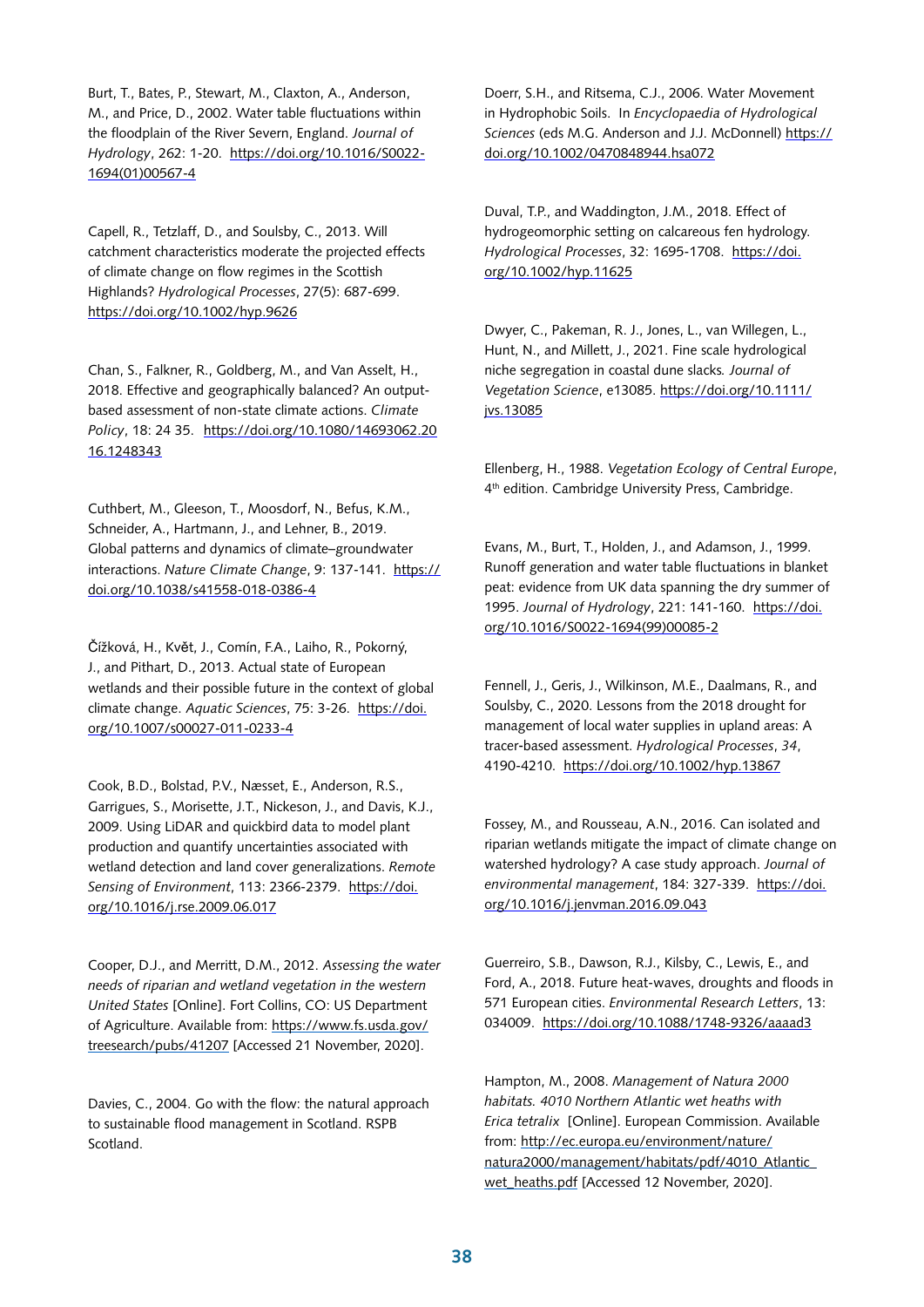Hewett, C.J., Wilkinson, M.E., Jonczyk, J., and Quinn, P.F., 2020. Catchment systems engineering: A holistic approach to catchment management. *Wiley Interdisciplinary Reviews: Water*, *7*: 1417. [https://doi.org/10.1002/](https://doi.org/10.1002/wat2.1417) [wat2.1417](https://doi.org/10.1002/wat2.1417)

Hill, M.O., Preston, C.D., Bosanquet, S.D.S., and Roy, D.B., 2007. BRYOATT *Attributes of British and Irish Mosses, Liverworts and Hornworts.* NERC Centre for Ecology and Hydrology. [https://www.brc.ac.uk/biblio/](https://www.brc.ac.uk/biblio/bryoatt-attributes-british-and-irish-mosses-liverworts-and-hornworts-spreadsheet) [bryoatt-attributes-british-and-irish-mosses-liverworts-and](https://www.brc.ac.uk/biblio/bryoatt-attributes-british-and-irish-mosses-liverworts-and-hornworts-spreadsheet)[hornworts-spreadsheet](https://www.brc.ac.uk/biblio/bryoatt-attributes-british-and-irish-mosses-liverworts-and-hornworts-spreadsheet)

Hiller, A., Westcott, M., Walker, O., Hartman, M., Kolen, B., and Arntz, L.R., 2019. *Taking a managed adaptive approach to flood risk management planning in Scotland.* [Using climate projections in economic appraisal for flood](https://www.climatexchange.org.uk/media/4014/cxc-taking-a-managed-adaptive-approach-to-flood-risk-management-planning-in-scotland.pdf)  [risk management measures \(climatexchange.org.uk\)](https://www.climatexchange.org.uk/media/4014/cxc-taking-a-managed-adaptive-approach-to-flood-risk-management-planning-in-scotland.pdf) [accessed 14 Decemeber, 2021]

Holden J., Wallage, Z.E., Lane, S.N., and McDonald, A.T., 2011. Water table dynamics in drained and restored blanket peat. *Journal of Hydrology*, 402:103-114. [https://](https://doi.org/10.1016/j.jhydrol.2011.03.010) [doi.org/10.1016/j.jhydrol.2011.03.010](https://doi.org/10.1016/j.jhydrol.2011.03.010)

Holden, J., Wearing, C., Palmer, S., Jackson, B., Johnston, K., and Brown, L.E., 2014. Fire decreases near-surface hydraulic conductivity and macropore flow in blanket peat. *Hydrological Processes*, 28: 2868- 2876. <https://doi.org/10.1002/hyp.9875>

Joosten, H., 2009. 30 Human Impacts: Farming, Fire, Forestry and Fuel. In: Maltby, E. and Barker, T. eds., *The Wetlands Handbook*. Chichester, UK: John Wiley & Sons. <https://doi.org/10.1002/9781444315813.ch30>

Kondolf, G.M., Boulton, A.J., O'Daniel, S., Poole, G.C., Rahel, F.J., Stanley, E.H., Wohl, E., Bång, A., Carlstrom, J., and Cristoni, C., 2006. Process-based ecological river restoration: visualizing three-dimensional connectivity and dynamic vectors to recover lost linkages. *Ecology and society*, 11: 5  [http://www.](http://www.ecologyandsociety.org/vol11/iss2/art5/) [ecologyandsociety.org/vol11/iss2/art5/](http://www.ecologyandsociety.org/vol11/iss2/art5/)

Lake, S., Liley, D., Still, R., and Swash, A., 2015. *Britain's Habitats: A Guide to the Wildlife Habitats of Britain and Ireland.* Oxfordshire: Princeton University Press.

Lane, C.R., Leibowitz, S.G., Autrey, B.C., LeDuc, S.D., and Alexander, L.C., 2018. Hydrological, physical, and chemical functions and connectivity of non-floodplain wetlands to downstream waters: A review. *JAWRA Journal of the American Water Resources Association*, 54(2): 346- 371. https://doi.org/10.1111/1752-1688.12633

Larson, K., 2009a. Social Acceptability of Water Resource Management: A Conceptual Approach and Empirical Findings from Portland/oregon 1. *JAWRA Journal of the American Water Resources Association*, 45: 879-893. <https://doi.org/10.1111/j.1752-1688.2009.00331.x>

Larson, J., 2009b. Introduction – Methodologies for Wetland Assessment. In*:* Maltby, E. and Barker, T. eds., *The Wetlands Handbook.* Chichester, UK: John Wiley & Sons**,** pp**.** 467-486. [https://doi.](https://doi.org/10.1002/9781444315813.ch21) [org/10.1002/9781444315813.ch21](https://doi.org/10.1002/9781444315813.ch21)

Lilly, A., and Baggaley, N.J., 2014. *Developing simple indicators to assess the role of soils in determining risks to water quality, CREW project number CD2012\_42.* [Online]. [CREW\\_Risks to water quality.pdf](https://www.crew.ac.uk/sites/www.crew.ac.uk/files/sites/default/files/publication/CREW_Risks to water quality.pdf) [Accessed 18 October, 2021].

Lindsay, R., and Clough, J. 2017. United Kingdom. in: Joosten, Hans, Tanneberger, Franziska and Moen, Asbjorn (ed.) *Mires and peatlands of Europe: Status, distribution and conservation* Stuttgart Schweizerbart Science Publishers.

Marshall, M., Ballard, C., Frogbrook, Z., Solloway, I., McIntyre, N., Reynolds, B., and Wheater, H., 2014. The impact of rural land management changes on soil hydraulic properties and runoff processes: results from experimental plots in upland UK. *Hydrological Processes*, 28: 2617-2629. <https://doi.org/10.1002/hyp.9826>

MacDonald, A., Lapworth, D., Hughes, A., Auton, C., Maurice, L., Finlayson, A., and Gooddy, D., 2014. Groundwater, flooding and hydrological functioning in the Findhorn floodplain, Scotland. *Hydrology Research*, 45: 755-773. <https://doi.org/10.2166/nh.2014.185>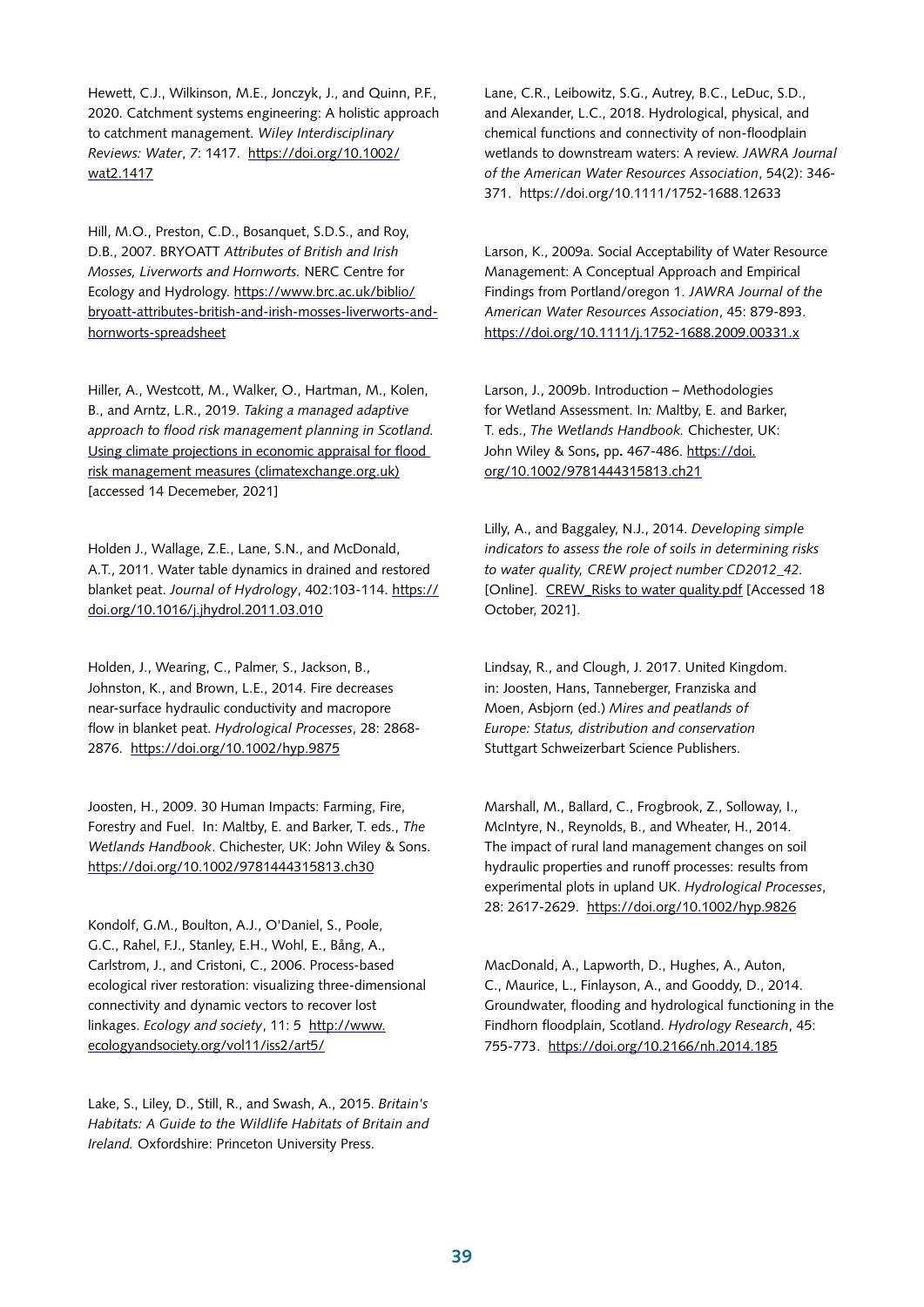McBride, A., Diack, I., Droy, N., Hamill, B., Jones, P., Schutten, J., Skinner, A., and Street, M., 2011. *The Fen Management Handbook* [Online]. Perth: Scottish Natural Heritage. Available from: [https://www.nature.](https://www.nature.scot/sites/default/files/Publication 2011 - Fen Management Handbook.pdf) [scot/sites/default/files/Publication%202011%20-%20](https://www.nature.scot/sites/default/files/Publication 2011 - Fen Management Handbook.pdf) [Fen%20Management%20Handbook.pdf](https://www.nature.scot/sites/default/files/Publication 2011 - Fen Management Handbook.pdf) [Accessed 30 November, 2020].

McCartney, M.P., and Acreman, M.C., 2009. 17 Wetlands and Water Resources. In*:* Maltby, E. and Barker, T. eds., *The Wetlands Handbook.* Chichester, UK: John Wiley & Sons. <https://doi.org/10.1002/9781444315813.ch17>

Mitsch, J., and Gosselink, J., 2015. *Wetlands.* 5th ed. Hoboken, New Jersey: Wiley.

Mohamed, Y.A., Bastiaanssen, W.G.M., Savenije, H.H.G., van den Hurk, B.J.J.M., and Finlayson, C.M., 2012. Wetland versus open water evaporation: An analysis and literature review. *Physics and Chemistry of the Earth*, Parts A/B/C, 47-48: 114-121. https://doi.org/10.1016/j. pce.2011.08.005

Murphy, T.R., Hanley, M.E., Ellis, J.S., and Lunt, P.H., 2021. Native woodland establishment improves soil hydrological functioning in UK upland pastoral catchments. *Land Degradation & Development*, 32(2): 1034-1045. [https://](https://doi.org/10.1002/ldr.3762) [doi.org/10.1002/ldr.3762](https://doi.org/10.1002/ldr.3762)

Mysiak, J., Henrikson, H.J., Sullivan, C., Bromley, J., and Pahl-Wostl, C., 2010. The adaptive water resource management handbook. London: Routledge. [https://doi.](https://doi.org/10.4324/9781315065984) [org/10.4324/9781315065984](https://doi.org/10.4324/9781315065984)

NatureScot, 2020. *Anticipating and mitigating projected climate-driven increases in extreme drought in Scotland, 2021-2040*. NatureScot Research Report 1228. [NatureScot](https://www.nature.scot/sites/default/files/2021-02/Publication 2021 - NatureScot Research Report 1228 - Anticipating and mitigating projected climate-driven increases in extreme drought in Scotland 2021-2040.pdf)  [Research Report 1228: Anticipating and mitigating](https://www.nature.scot/sites/default/files/2021-02/Publication 2021 - NatureScot Research Report 1228 - Anticipating and mitigating projected climate-driven increases in extreme drought in Scotland 2021-2040.pdf)  [projected climate-drive increases in extreme drought in](https://www.nature.scot/sites/default/files/2021-02/Publication 2021 - NatureScot Research Report 1228 - Anticipating and mitigating projected climate-driven increases in extreme drought in Scotland 2021-2040.pdf)  [Scotland, 2021-2040](https://www.nature.scot/sites/default/files/2021-02/Publication 2021 - NatureScot Research Report 1228 - Anticipating and mitigating projected climate-driven increases in extreme drought in Scotland 2021-2040.pdf) [Accessed 07 December 2021].

O'Connell, P.E., Ewen, J., O'Donnell, G., and Quinn, P., 2007. Is there a link between agricultural land-use management and flooding? *Hydrology and Earth System Sciences*, *11*: 96-107.  [https://doi.org/10.5194/hess-11-](https://doi.org/10.5194/hess-11-96-2007) [96-2007](https://doi.org/10.5194/hess-11-96-2007)

Ó Dochartaigh, B., Archer, N., Peskett, L., MacDonald, A.M., Black, A., Auton, C., Merritt, J., Gooddy, D., and Bonell, M., 2019. Geological structure as a control on floodplain groundwater dynamics. *Hydrogeology Journal*, 27: 703-716.  [https://doi.org/10.1007/s10040-018-](https://doi.org/10.1007/s10040-018-1885-0) [1885-0](https://doi.org/10.1007/s10040-018-1885-0)

Ramchunder, S.J., Brown, L.E., and Holden, J., 2009. Environmental effects of drainage, drainblocking and prescribed vegetation burning in UK upland peatlands. *Progress in Physical Geography: Earth and Environment*. 33: 49-79. [https://doi.](https://doi.org/10.1177/0309133309105245) [org/10.1177/0309133309105245](https://doi.org/10.1177/0309133309105245) 

Ramsar Convention Secretariat, 2016. *An Introduction to the Convention on Wetlands* [Online]. Gland, Switzerland. Available from: [https://www.ramsar.org/document/](https://www.ramsar.org/document/handbook-1-5th-edition-an-introduction-to-the-convention-on-wetlands) [handbook-1-5th-edition-an-introduction-to-the](https://www.ramsar.org/document/handbook-1-5th-edition-an-introduction-to-the-convention-on-wetlands)[convention-on-wetlands](https://www.ramsar.org/document/handbook-1-5th-edition-an-introduction-to-the-convention-on-wetlands) [Accessed 02 February, 2021].

Rivington. M., Akoumianaki, I., and Coull, M., 2020. Private Water Supplies and Climate Change The likely impacts of climate change (amount, frequency and distribution of precipitation), and the resilience of private water supplies. CRW2018\_05. Scotland's Centre of Expertise for Waters (CREW). [CRW2018\\_05\\_report\\_FINAL.pdf \(crew.ac.uk\)](https://www.crew.ac.uk/sites/www.crew.ac.uk/files/publication/CRW2018_05_report_FINAL.pdf) [Accessed 14 December, 2021]

Robinson, M., Moore, R.E., Nisbet, T.R., and Blackie, J.R., 1998. *From moorland to Forest: the Coalburn catchment experiment.* Institute of Hydrology. Report no. 133. [IH\\_133.pdf \(nerc.ac.uk\)](http://nora.nerc.ac.uk/id/eprint/7372/1/IH_133.pdf) [Accessed 14 December, 2021]

Rodwell, J.S. (ed.), 1991a. *British Plant Communities. Volume 1. Woodlands and scrub.* Cambridge University Press.

Rodwell, J.S. (ed.), 1991b. *British Plant Communities. Volume 2. Mires and heaths.* Cambridge University Press.

Rodwell, J.S. (ed.), 1992. *British Plant Communities. Volume 3. Grassland and montane communities.* Cambridge University Press.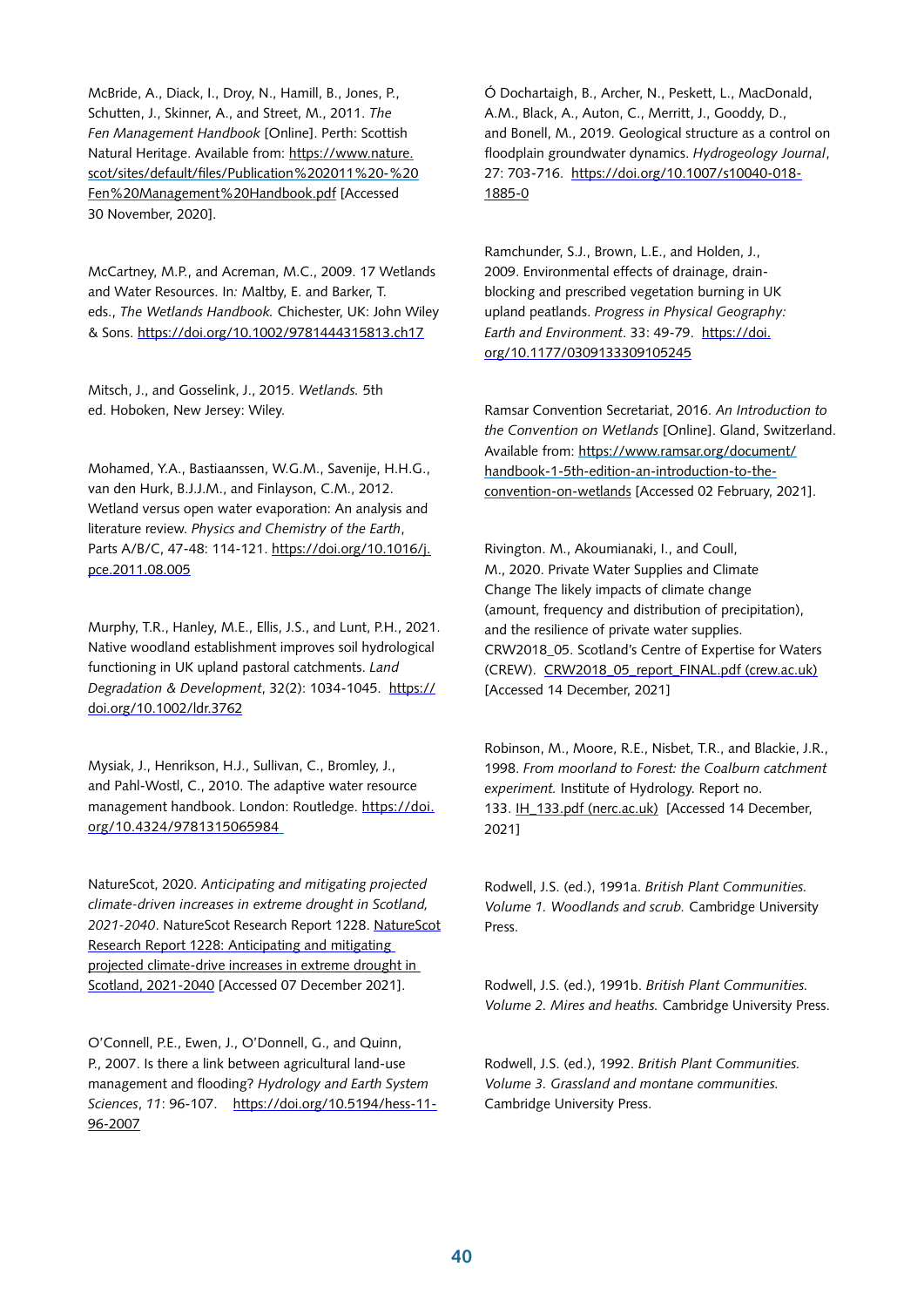Rodwell, J.S. (ed.), 1995. *British Plant Communities. Volume 4. Aquatic communities, swamps and tall-herb fens*. Cambridge University Press.

Rothero, E., Lake, S., and Gowing, D., 2016. *Floodplain Meadows: Beauty and Utility-A Technical Handbook.* Open University. [https://www.floodplainmeadows.](https://www.floodplainmeadows.org.uk/sites/www.floodplainmeadows.org.uk/files/Floodplain Meadows - Beauty and Utility A Technical Handbook.pdf) [org.uk/sites/www.floodplainmeadows.org.uk/files/](https://www.floodplainmeadows.org.uk/sites/www.floodplainmeadows.org.uk/files/Floodplain Meadows - Beauty and Utility A Technical Handbook.pdf) [Floodplain%20Meadows%20-%20Beauty%20and%20](https://www.floodplainmeadows.org.uk/sites/www.floodplainmeadows.org.uk/files/Floodplain Meadows - Beauty and Utility A Technical Handbook.pdf) [Utility%20A%20Technical%20Handbook.pdf](https://www.floodplainmeadows.org.uk/sites/www.floodplainmeadows.org.uk/files/Floodplain Meadows - Beauty and Utility A Technical Handbook.pdf) [Accessed 25 January, 2021]

Scheliga, B., Tetzlaff, D., Nuetzmann, G., and Soulsby, C., 2018. Groundwater dynamics at the hillslope–riparian interface in a year with extreme winter rainfall. *Journal of Hydrology*, 564: 509-528. [https://doi.org/10.1016/j.](https://doi.org/10.1016/j.jhydrol.2018.06.082) [jhydrol.2018.06.082](https://doi.org/10.1016/j.jhydrol.2018.06.082) 

Scottish Government, 2020. *Scottish Biodiversity Strategy Post-2020: A Statement of Intent.* The Scottish Government, December 2020. Available from: [https://](https://www.gov.scot/publications/scottish-biodiversity-strategy-post-2020-statement-intent/documents/) [www.gov.scot/publications/scottish-biodiversity-strategy](https://www.gov.scot/publications/scottish-biodiversity-strategy-post-2020-statement-intent/documents/)[post-2020-statement-intent/documents/](https://www.gov.scot/publications/scottish-biodiversity-strategy-post-2020-statement-intent/documents/) [Accessed 11th October 2021]

Scottish Water Net Zero Emissions Routemap Website, 2021: [Intro - Net Zero \(scottishwaternetzero.co.uk\)](https://scottishwaternetzero.co.uk/) [Accessed 15/12/21]

Šefferová, V., Šeffer, J., and Janák, J., 2008. *Management of Natura 2000 habitats: Alkaline Fens* [Online]. European Commission: DG Environment. Available from: [https://](https://ec.europa.eu/environment/nature/natura2000/management/habitats/pdf/7230_Alkaline_fens.pdf) [ec.europa.eu/environment/nature/natura2000/](https://ec.europa.eu/environment/nature/natura2000/management/habitats/pdf/7230_Alkaline_fens.pdf) [management/habitats/pdf/7230\\_Alkaline\\_fens.](https://ec.europa.eu/environment/nature/natura2000/management/habitats/pdf/7230_Alkaline_fens.pdf) [pdf](https://ec.europa.eu/environment/nature/natura2000/management/habitats/pdf/7230_Alkaline_fens.pdf) [Accessed 13 January, 2021].

Shuttleworth, E.L., Evans, M.G., Pilkington, M., Spencer, T., Walker, J., Milledge, D., and Allott, T.E., 2019. Restoration of blanket peat moorland delays stormflow from hillslopes and reduces peak discharge. *Journal of Hydrology X*, 2: 100006.  [https://doi.org/10.1016/j.](https://doi.org/10.1016/j.hydroa.2018.100006) [hydroa.2018.100006](https://doi.org/10.1016/j.hydroa.2018.100006)

SNIFFER, 2009a. *WFD95: A Functional Wetland Typology for Scotland*. Edinburgh: Scotland & Northern Ireland forum for Environmental Research.

SNIFFER, 2014. *Regulatory standards for Scottish and UK upland wetlands: ER37, Final Report*. Glasgow: Scotland & Northern Ireland forum for Environmental Research.

Soulsby, C., Tetzlaff, D., Rodgers, P., Dunn, S., and Waldron, S., 2006. Runoff processes, stream water residence times and controlling landscape characteristics in a mesoscale catchment: An initial evaluation. *Journal of Hydrology*, 325: 197-221.  [https://doi.org/10.1016/j.](https://doi.org/10.1016/j.jhydrol.2005.10.024) [jhydrol.2005.10.024](https://doi.org/10.1016/j.jhydrol.2005.10.024)

Soulsby, C., Tetzlaff, D., Van den Bedem, N., Malcolm, I., Bacon, P., and Youngson, A., 2007. Inferring groundwater influences on surface water in montane catchments from hydrochemical surveys of springs and streamwaters. *Journal of Hydrology*, 333: 199-213.  [https://doi.](https://doi.org/10.1016/j.jhydrol.2006.08.016) [org/10.1016/j.jhydrol.2006.08.016](https://doi.org/10.1016/j.jhydrol.2006.08.016)

Swetnam, R.D., Mountford, J.O., Armstrong, A.C., Gowing, D.J., Brown, N.J., Manchester, S.J., and Treweek, J.R., 1998. Spatial relationships between site hydrology and the occurrence of grassland of conservation importance: a risk assessment with GIS. *Journal of Environmental Management*, 54: 189-203. [https://doi.](https://doi.org/10.1006/jema.1998.0227) [org/10.1006/jema.1998.0227](https://doi.org/10.1006/jema.1998.0227)

Tetzlaff, D., Waldron, S., Brewer, M., and Soulsby, C., 2007. Assessing nested hydrological and hydrochemical behaviour of a mesoscale catchment using continuous tracer data. *Journal of Hydrology*, 336(3-4): 430-443. <https://doi.org/10.1016/j.jhydrol.2007.01.020>

Tetzlaff, D., and Soulsby, C., 2008. Sources of baseflow in larger catchments–Using tracers to develop a holistic understanding of runoff generation. *Journal of Hydrology*, 359: 287-302. [https://doi.org/10.1016/j.](https://doi.org/10.1016/j.jhydrol.2008.07.008) [jhydrol.2008.07.008](https://doi.org/10.1016/j.jhydrol.2008.07.008)

Thompson, J.R., Gavin, H., Refsgaard, A., Sørenson, H.R., and Gowing, D.J., 2009. Modelling the hydrological impacts of climate change on UK lowland wet grassland. *Wetlands Ecology and Management*, 17, 503- 523. <https://doi.org/10.1007/s11273-008-9127-1>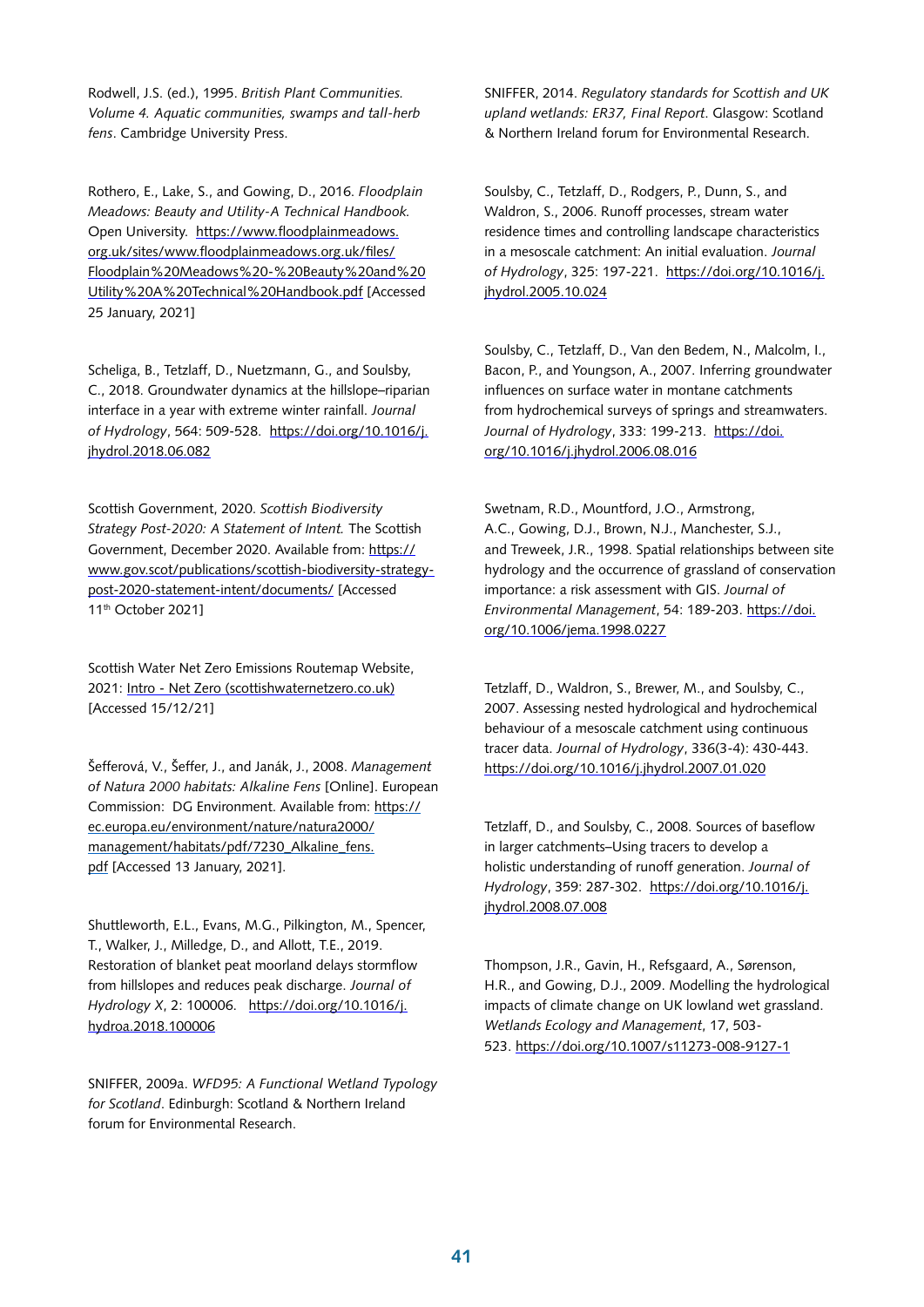Thompson, J.R., Iravani, H., Clilverd, H.M., Sayer, C.D., Heppell, C.M., and Axmacher, J.C., 2017. Simulation of the hydrological impacts of climate change on a restored floodplain. *Hydrological Sciences Journal*, 62: 2482-2510. [https://doi.org/10.1080/02626667.2017.13](https://doi.org/10.1080/02626667.2017.1390316) [90316](https://doi.org/10.1080/02626667.2017.1390316) 

UKCP18 *UK Climate Projections*, 2018. UK Meteorological Office. [https://www.metoffice.gov.uk/](https://www.metoffice.gov.uk/research/approach/collaboration/ukcp/index) [research/approach/collaboration/ukcp/index](https://www.metoffice.gov.uk/research/approach/collaboration/ukcp/index) [Accessed 14 December, 2021]

Ward, J.V., and Stanford, J., 1995. Ecological connectivity in alluvial river ecosystems and its disruption by flow regulation. *Regulated rivers: research & management*, 11: 105-119. <https://doi.org/10.1002/rrr.3450110109>

Werritty, A., 2002. Living with uncertainty: climate change, river flows and water resource management in Scotland. *Science of the Total Environment*, 294: 29-40. [https://doi.org/10.1016/S0048-9697\(02\)00050-5](https://doi.org/10.1016/S0048-9697(02)00050-5)

Wheeler, B., 1984. British fens: a review. In*:* Moore, P. ed., *European mires.* London: Academic Press**,** pp**.** 237- 281.

Wilson L., Wilson J.M., Johnstone I., Holden J., Armstrong A., and Morris, M., 2011. The impact of drain blocking on an upland blanket bog during storm and drought events, and the importance of sampling-scale. *Journal of Hydrology*, 404:198-208. [https://doi.org/10.1016/j.](https://doi.org/10.1016/j.jhydrol.2011.04.030) [jhydrol.2011.04.030](https://doi.org/10.1016/j.jhydrol.2011.04.030)

Wilkinson, M.E., 2019. Commentary: Mr. Pitek's land from a perspective of managing hydrological extremes: challenges in upscaling and transferring knowledge. In *Nature-Based Flood Risk Management on Private Land* (pp. 69-75). Springer, Cham.

Wilkinson, M.E., Addy, S., Quinn, P.F., and Stutter, M., 2019. Natural flood management: Small-scale progress and larger-scale challenges. *Scottish Geographical Journal*, *135*: 23-32.  [https://doi.org/10.1080/14702541.](https://doi.org/10.1080/14702541.2019.1610571) [2019.1610571](https://doi.org/10.1080/14702541.2019.1610571)

Winter, T.C., 2000. The vulnerability of wetlands to climate change: a hydrologic landscape perspective 1. *JAWRA Journal of the American Water Resources Association*, 36: 305-311. [https://doi.org/10.1111/j.1752-1688.2000.](https://doi.org/10.1111/j.1752-1688.2000.tb04269.x) [tb04269.x](https://doi.org/10.1111/j.1752-1688.2000.tb04269.x)